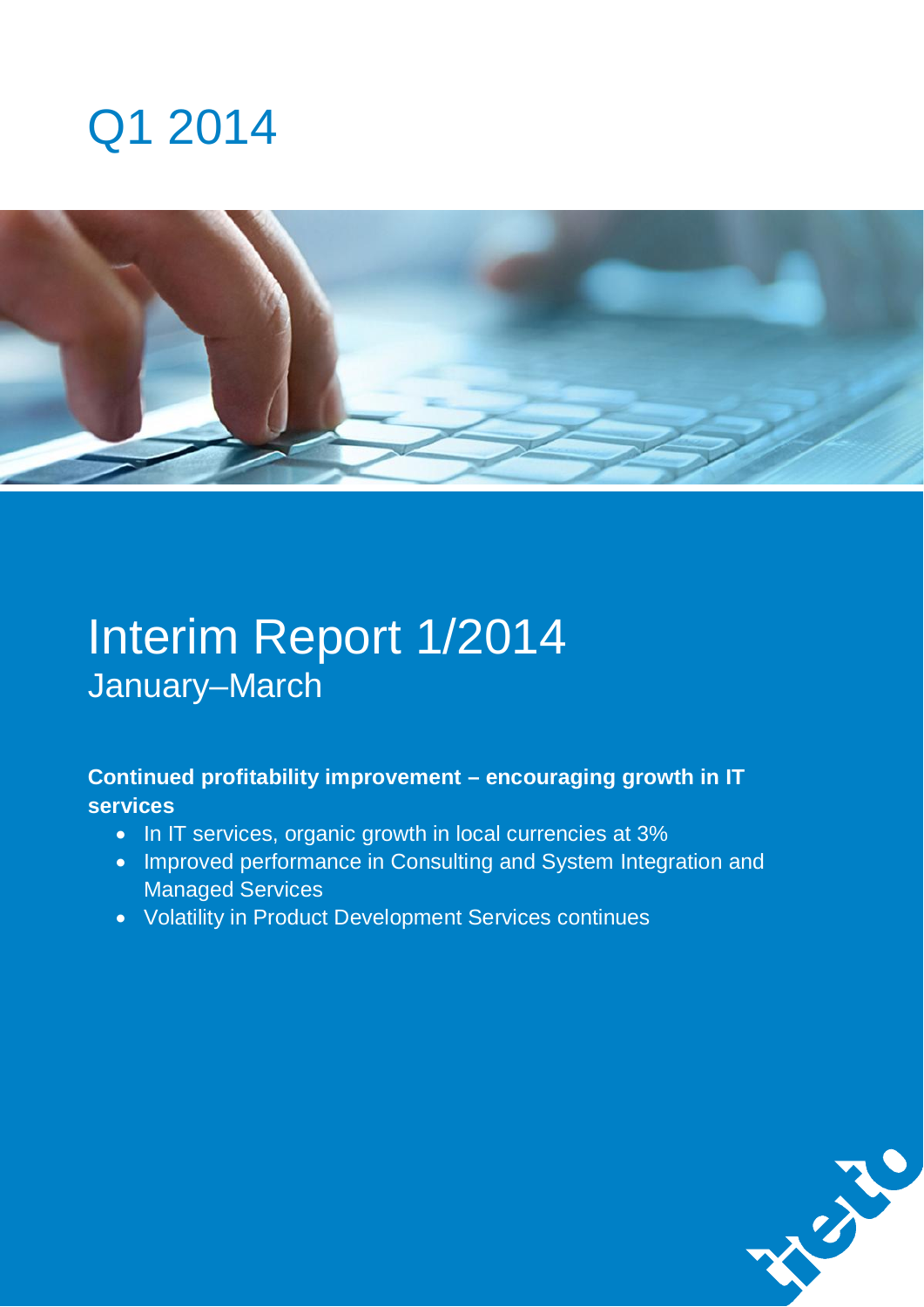## Key figures

- Net sales in local currencies were organically down by 1.4%
- In IT services, organic growth in local currencies up at 3.3%
- First-quarter operating profit excl. one-off items rose to EUR 34.5 (31.0) million, margin increased to 8.9% (7.3)

|                                                                         | $1 - 3/2014$ | $1 - 3/2013^{2}$ |
|-------------------------------------------------------------------------|--------------|------------------|
| Net sales, EUR million                                                  | 387.0        | 423.9            |
| Change, %                                                               | $-8.7$       | n/a              |
| Organic change in local currencies, %                                   | $-1.4$       | n/a              |
| Operating profit (EBITA), EUR million                                   | 34.4         | 30.3             |
| Operating margin (EBITA), %                                             | 8.9          | 7.2              |
| Operating profit (EBIT), EUR million                                    | 34.0         | 29.3             |
| Operating margin (EBIT), %                                              | 8.8          | 6.9              |
| Operating profit (EBIT) excl. one-off items <sup>1)</sup> , EUR million | 34.5         | 31.0             |
| Operating margin (EBIT) excl. one-off items <sup>1)</sup> , %           | 8.9          | 7.3              |
| Profit after taxes, EUR million                                         | 24.6         | 21.4             |
| EPS, EUR                                                                | 0.34         | 0.30             |
| Net cash flow from operations, EUR million                              | 50.0         | 50.0             |
| Return on equity, 12-month rolling, %                                   | 13.5         | 3.7              |
| Return on capital employed, 12-month rolling, % <sup>3)</sup>           | 15.3         | 8.1              |
| Investments, EUR million                                                | 13.4         | 17.3             |
| Interest-bearing net debt, EUR million                                  | $-20.5$      | 18.3             |
| Net debt/EBITDA                                                         | $-0.1$       | 0.1              |
| Book-to-bill                                                            | 1.0          | 0.9              |
| Order backlog                                                           | 1 5 8 2      | 1468             |
| Personnel on 31 March                                                   | 14 102       | 15 845           |

 $1)$  Excl. capital gains, impairments and restructuring costs

 $^{2)}$  Figures restated according to IFRS 11 'Joint arrangements'

 $3$ ) The figure for 2013 restated according to the new calculation of the figure. The new definition on page 13.

# Full-year outlook for 2014

Tieto expects its full-year operating profit (EBIT) excluding one-off items to increase from the previous year's level (EUR 141.2 million in 2013).

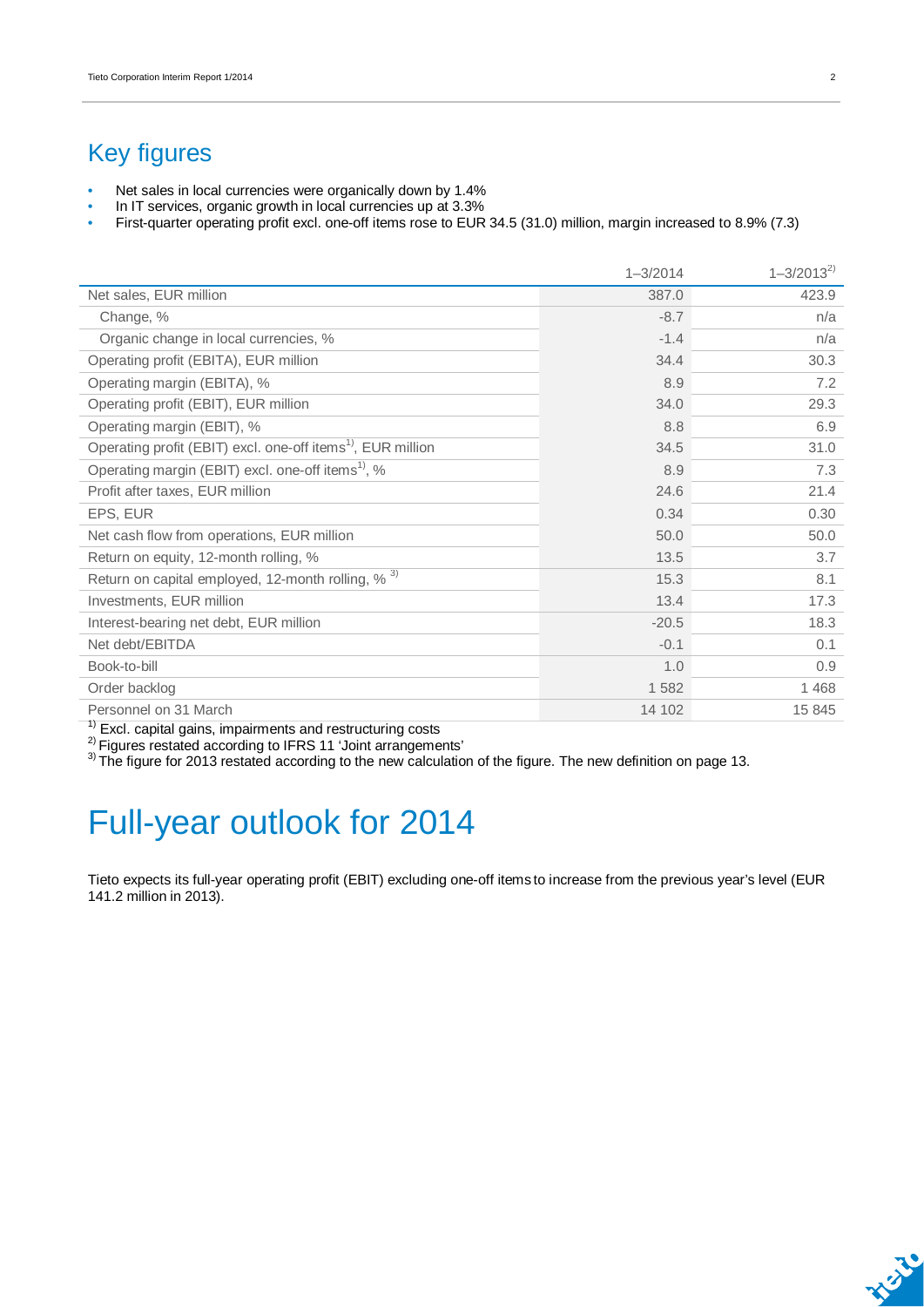# CEO's comment

#### Comment regarding the interim report by Kimmo Alkio, President and CEO:

"I'm pleased with the strong execution across many of our businesses in the first quarter. The combination of our strong order book and profitability of close to 9% reflects both our improved competitiveness in IT services and potential for sustainable profit improvement. The efficiency measures we have taken are visible in most of our businesses. However, we continue to face challenges in Product Development Services.

This was the first quarter during which the Consulting and System Integration service line demonstrated clear performance improvement. In Managed Services, the positive development in both cloud services and profitability continued. Our longer-term growth investments in areas such as Customer Experience Management, Industrial Internet, Lifecare and cloud services are well positioned to help us take advantage of current market demand.

While the first-quarter profitability performance reflects clear improvement in utilization rates, both competitiveness and profitability will remain high on our agenda. New technologies, such as cloud services, will continue to play a big role in driving efficiency and supporting renewal of our customers' business. This, coupled with simplification and automation enable continuous efficiency improvement. At Tieto, we are well positioned to harness new technologies in driving our competitiveness."

# Market development

Tieto expects the Nordic overall market to grow by around 2% in 2014. Clients continue to look for ways to apply new technologies to achieve additional cost savings and for ways to become more competitive in their business. New technology provides good opportunities for the renewal of old legacy systems and transformation into new platforms combining traditional IT with scalable and flexible IT environments. These environments help customers lower the total cost of ownership and enable the efficient utilization of mobility and big data and thereby help clients seek new approaches to customer interaction. Application outsourcing is experiencing healthy demand, but price competition is strong in this area. In addition to traditional application outsourcing, there are good opportunities to modernize application platforms.

In the longer term, emerging trends like mobility, cloud, big data and social features enable the emergence of new services providing a high-level digital experience and efficiency of back-end processes. Tieto sees customer experience management, industrial internet and cloud services, among others, as future sources of high growth over the next few years.

- Customer experience management: the increasing use of smartphones and tablets, effective use of social media and higher end-user expectations for mobile and internet-based services are challenging the traditional differentiation of enterprises. Enterprises such as traditional retailers and banks must look for competitive advantage from customer interaction and experience to compete with quickly growing eCommerce. Changes in end-user behaviour and technology disruption open up new opportunities for vendors in the IT industry to provide innovative services with, for example, mobility and big data elements embedded. Big data is utilized to analyze massive amounts of data, such as information on customer behaviour, making it possible to establish new revenue streams.
- Industrial internet is expected to be one of the key growth drivers, especially in the manufacturing sector, as it is in its early stages. The manufacturing sector is becoming more and more data-intensive and knowledge-based. Big data can be used to analyze and visualize data that is collected with machine-to-machine connections from equipment and assets, and to provide real-time analysis and predictive recommendations for action. Real-time view of assets and data gathering, the capacity to handle extensive amounts of data and agile collaboration environments open new opportunities to create new business models, as improved service experience and efficiency enable growth of industrial services.
- Cloud services: technology disruption combined with changes in end-user behaviour is increasing the demand for new types of services. Traditional IT is becoming a legacy element due to the current focus on simplification, cost reduction and greater automation making services less labour-intensive and more cost-efficient. Customers are increasingly transferring their operations into scalable and flexible cloud environments. Scalability related to the 1-tomany service model enabled by the cloud and better server capacity utilization support good profitability for cloud services. Additionally, the higher level of automation increases operational efficiency.

### Industry sector drivers

Additionally, industry-specific drivers affect the IT service market:

• In the **finance** sector, cost cutting and modernization are the key drivers in the Nordic market, especially in Finland. Front-end services and customer experience management remain as focus areas for both the banking and

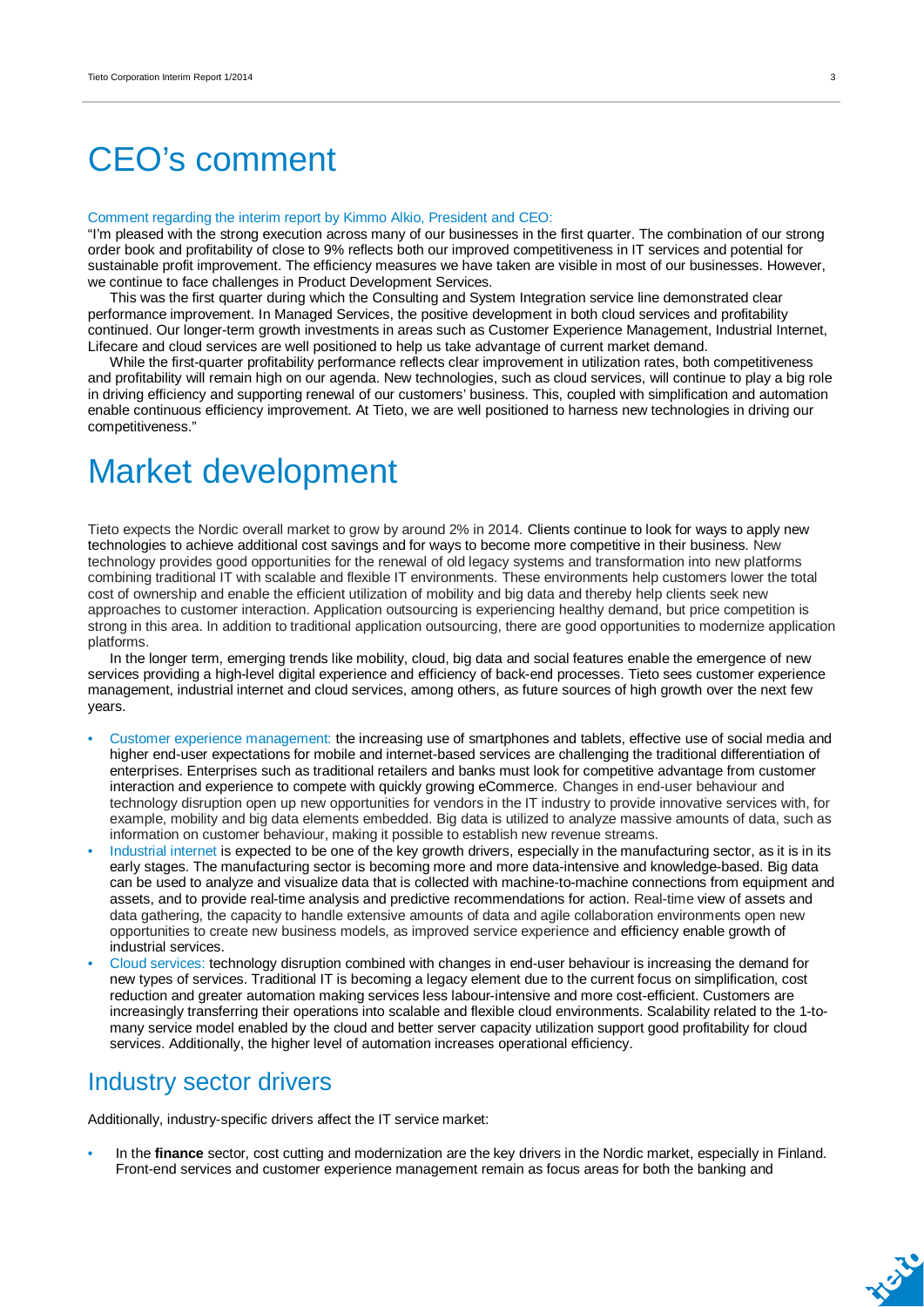insurance sectors across all markets. The small and medium sized business segment is dominated by the "as a service" model and there is growing interest in "business process as a service" models.

- In the **public** sector, reduced central government spending has affected the activity level in Finland. At the same time, it is adding pressure to deploy shared IT services and utilize existing frame agreements. The new central government ICT Services Centre started its operations in March, although the reorganization may delay some development activities in Finland. In Sweden, efficiency and cost cutting continue to be key drivers.
- In the **healthcare and welfare** sector in Finland, a new healthcare and welfare model was recently introduced. The model opens up opportunities to move to fully integrated solutions and to grow services like Lifecare, an integrated healthcare and welfare application family. In the long term, the new model is expected to have a positive effect, while it may cause some postponements in the short term. In Sweden, the activity level has remained good, partly due to increasing regulation and national programmes to enhance information sharing.
- In the **manufacturing** sector, customers are cautious in starting development investments and are still scaling down their service levels. Cost savings and efficiency improvements in the demand supply chain are important drivers for initiating new IT projects. There is increasing interest in business intelligence and advanced analytics.
- In the **retail & logistics sector**, changes in consumer behaviour are driving the needs for change and transformation. Consumers are becoming more informed, are always connected and require the personalization of both services and goods. Retailers are catering to increasingly demanding consumers with more advanced commerce solutions in order to achieve better consumer understanding and customer engagement as well as increased revenue.
- In the **energy** utilities sector, clients are holding back investments due to cost savings programmes and regulatory changes related to the harmonization of the Nordic markets. The separation of retail and energy distribution drive investments in customer experience management. The market for advanced metering infrastructure in Norway is progressing and procurement processes are ongoing. The **oil & gas** market has remained active while cost cutting is currently on the agenda for oil & gas companies as well.
- The drop in both ad- and subscription-based revenue in the **media** sector has had a negative impact on IT investments. All new projects have short pay-back times or significant cost savings effects.
- In the **telecom** sector, telecom operators remain under pressure and continue to implement cost reduction programmes. Additionally, in this sector IT service providers are experiencing aggressive competition. However, customers' initiatives to improve efficiency open up new transformation opportunities.
- In the market for **telecom product development**, customers continue to experience cost pressures and intense competition, which is partly due to new types of players entering the market. Intensified insourcing trend has resulted in reduced external R&D spending and greater competition for the remaining part. In the longer term, the demand for new technologies to handle the traffic from a growing number of connected devices will continue to increase, as will the appetite for a diverse range of end-user devices.

# Company strategy

Tieto provides the full stack of integration and operations management services complemented with its own products. In 2014, the company will invest in offerings representing high-growth technologies and scalable services in its selected markets. Due to this total service offering, strong offshore capability and continued improvements in cost structure, the company is highly competitive in its target markets.

The company has defined its future investments in key offerings, partly compensating for the decline of traditional IT services. The selected offerings are expected to contribute to growth and the long-term operating margin (EBIT) target of 10% towards 2016.

**Investments in future high-growth offerings** driving significant growth over the following few years from the current sales level of around EUR 200 million

- Customer Experience Management providing Tieto's customers in the financial services and retail sectors with a competitive advantage by excelling in customer interaction and service
- Lifecare the leading Nordic industry-specific solution for the healthcare and welfare sector
- Industrial Internet supporting customers' business beyond pure equipment sales by extending to services, especially in the manufacturing sector.

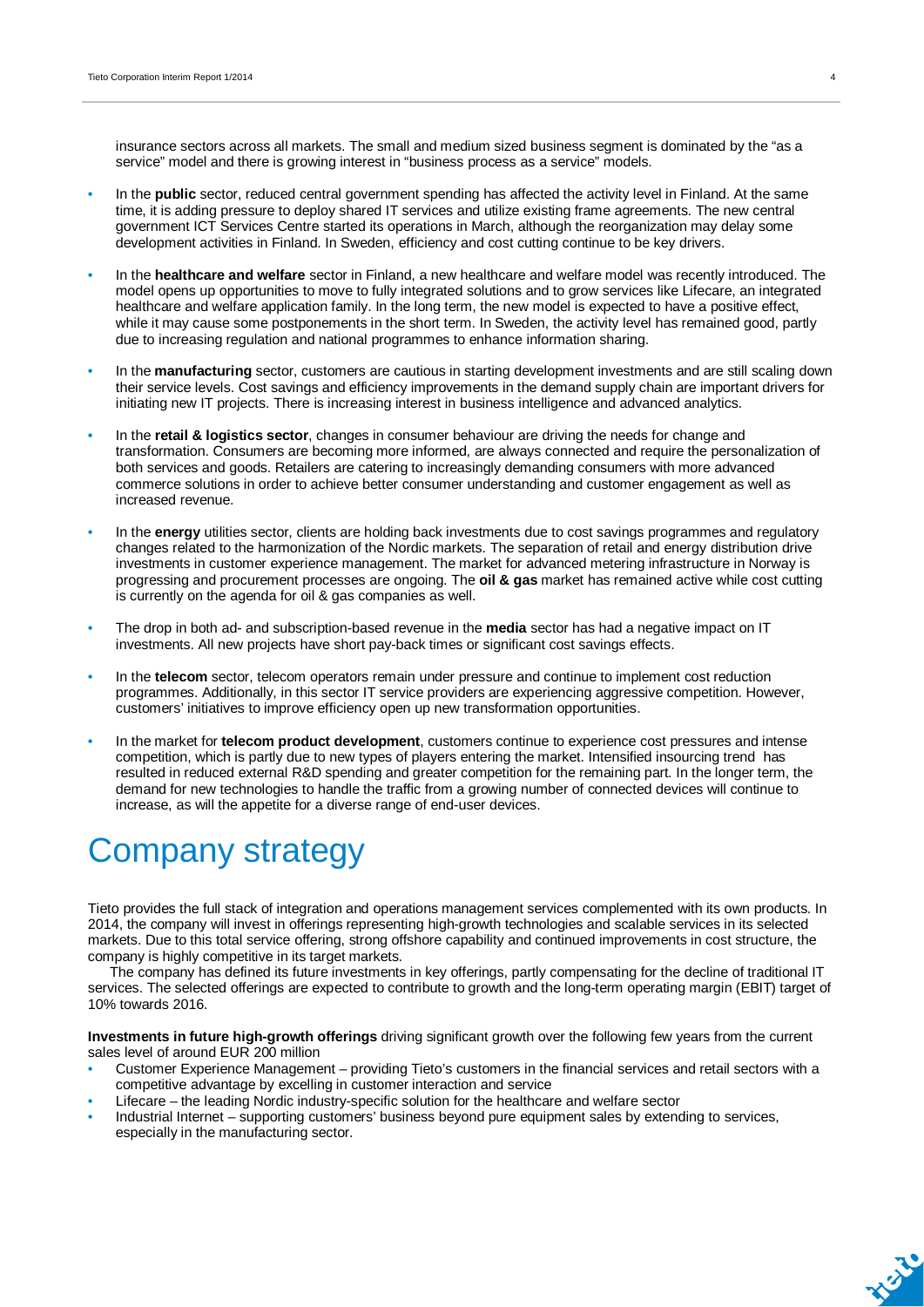**Investments in other key services** to enhance scalability of selected key offerings

- Selected offerings in Industry Products to further strengthen well-performing solutions in the areas of financial services, hydrocarbon accounting and supply chain management
- Modernization of services in application management and infrastructure management to drive simplification, speed and efficiency
- Cloud services, mainly in Managed Services, to further drive growth of existing services, e.g. Tieto Cloud Server and Tieto Productivity Cloud, and to launch new services.

In Consulting and System Integration (CSI), key offerings within Business and IT Transformation and Customer Experience Management practices have comprised a development area. Additionally, Tieto is in the process of increasing industrialization in application management and infrastructure management with a view to being a strong partner for its customers, not only in these service areas but also in the transformation towards leaner IT.

Investments in Lifecare are accelerating during 2014 and the application family has grown. Several new launches have taken and will take place during the year, including applications in the areas of digital self-registration and the overview supporting mobility and national interoperability across the healthcare and welfare sector.

In Industrial Internet, Tieto's early-stage investment, the focus has been on the design of the organization and customer collaboration. The maturity level for adopting services in this area varies from customer to customer. Based on this, offering development has been started with a special focus on machine connectivity and data storing capabilities.

Tieto's cloud-related sales including all service lines account for a few percentage points of the company's net sales. In Managed Services, Tieto's offerings launched at the end of 2012 continue to see strong demand. These offerings currently represent over 5% of Managed Services' sales and close to 20% of its new orders.

Tieto anticipates that investments (OPEX) in development and innovation will increase by close to EUR 10 million in 2014 compared with 2013 (EUR 40 million in 2013) and will be more focused on the selected offerings. In the first quarter, development costs were only slightly higher and are expected to see a more substantial rise in the second half of 2014. Capital expenditure (CAPEX) in 2014 is anticipated to remain at the level of 3–4% of sales, which is below the current depreciation level (EUR 78.3 million in 2013).

## New technology driving competence transformation and efficiency improvement

Tieto foresees that in the coming years, technology disruption and the changes in customer requirements will affect the whole IT industry, calling for continued efficiency improvement. Based on simplification of applications and infrastructure landscapes as well as automation via self-service channels, IT service providers will see their efficiency rise to new levels.

Over the course of this change, companies must renew their competence structures and enhance their competence base to match the needs related to new types of services. Roles like project managers, user experience experts, business analysts, vertical experts and integration experts will increase in number while there will be a reduced need for certain existing competencies in areas such as customized solutions. This change coupled with the offshoring trend may drive continued restructuring.

### Performance improvement in 2014

The market for new technologies will continue to grow whereas sales of traditional services may decline. Sales development in 2014 is subject to customers' IT spend, service focus and price development among other factors. In IT services, the company's objective is to grow organically in line with the market. In Product Development Services, fluctuations are anticipated to continue due to customers' cost savings measures and the intensification of the insourcing trend. The challenging operating environment is expected to lead to a sales decline in Product Development Services in the full year 2014 compared with the previous year.

Tieto implemented several divestments in 2012 and 2013, the largest of which was the divestment of local German and Dutch businesses. In the first quarter, Tieto divested its security solutions business in Denmark with annual sales of around EUR 2 million. The 2013 sales of divested businesses amounted to around EUR 43 million, affecting comparability with the 2014 sales. Tieto will continue to monitor its businesses with the long-term target of increasing scalability and efficiency within the company.

Tieto launched an efficiency programme in 2013 with a view to achieving annualized cost savings of over EUR 50 million as from the second quarter of 2014. The programme was concluded in the first quarter. The redundancies will amount in total to 1 200 of which 64% will materialize in Finland and Sweden, 4% in other local markets and 32% in offshore countries. More than 400 will be accounted for by CSI, close to 300 by Managed Services, around 300 by Product Development Services, and the rest by administration and sales. Of the redundancies, around 880 materialized during 2013, close to 200 in the first quarter and the rest in the second quarter of 2014.

The positive impact of the redundancies on the cost base amounted to over EUR 10 million in the first quarter. The company currently estimates that in 2014, cost savings will amount to over EUR 50 million, of which EUR 40 million is incremental to 2013. The provisions booked in 2013 covered the measures implemented in the first quarter of 2014.

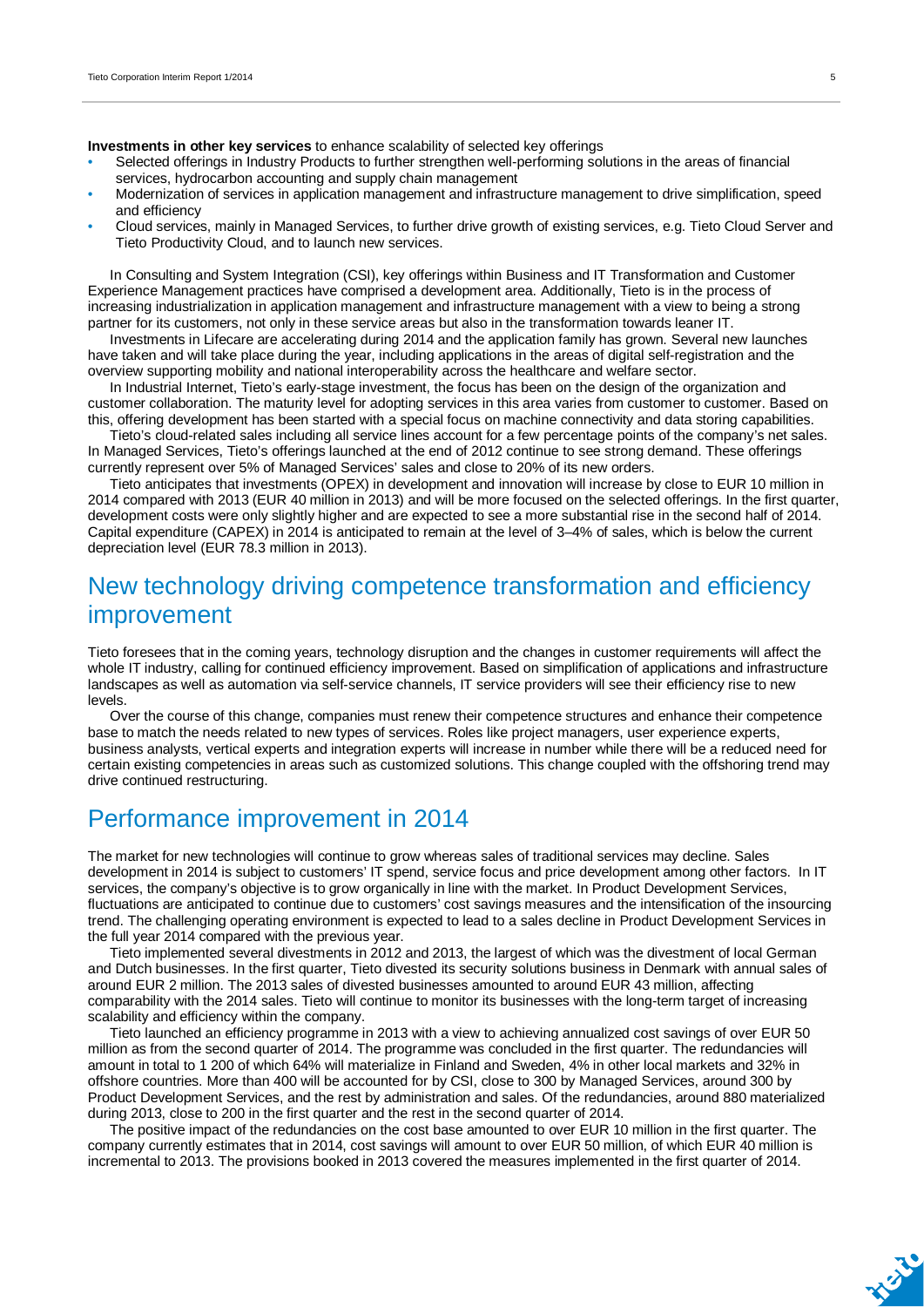Tieto has seen significant restructuring costs over the past years, partly due to the transformation of the company. To ensure that Tieto can profitably deliver high-quality services at competitive prices, the company will continue to focus on improving efficiency. Going forward, new technologies and standardization drive industry changes towards less labourintensive solutions, especially in areas where automation and industrialization will bring efficiency.

Going forward, restructuring needs will be based on potential overcapacity in selected businesses, automation and the need to realign the company's competence base. Based on the current estimate for 2014, Tieto anticipates that its restructuring costs will amount to around half of the previous year's level.

# Financial performance in January–March

Comparison figures in this report have been restated according to the new standard IFRS 11, 'Joint arrangements'.

First-quarter net sales were down by 8.7% and amounted to EUR 387.0 (423.9) million. Divestments had a negative impact of EUR 21 million and currency fluctuations a negative impact of EUR 11 million on sales. Organically, net sales in local currencies declined by 1.4%. In IT services, net sales in local currencies were organically up by 3.3%. Clients in Product Development Services continued to cut external spending, reflecting an intensified insourcing trend.

First-quarter operating profit (EBIT) amounted to EUR 34.0 (29.3) million, representing a margin of 8.8% (6.9). Operating profit included EUR 0.7 million in restructuring costs and EUR 0.2 million in capital gains. Operating profit excl. one-off items<sup>1)</sup> stood at EUR 34.5 (31.0) million, or 8.9% (7.3) of net sales. The efficiency programme had a positive effect of over EUR 10 million on operating profit compared with the first quarter of 2013. The positive development was partly offset by the negative price development as well as salary inflation. Currency changes did not have any significant impact on operating profit.

Depreciation and amortization amounted to EUR 15.4 (21.2) million. The decrease is mainly due to a major mainframe and software agreement. Due to this agreement, depreciation is decreasing while software costs are up. Net financial expenses stood at EUR 1.2 (1.5) million in the first quarter. Net interest expenses were EUR 0.8 (1.2) million and net losses from foreign exchange transactions EUR 0.1 (positive 0.0) million. Other financial income and expenses amounted to EUR -0.3 (-0.3) million.

First-quarter earnings per share (EPS) totalled EUR 0.34 (0.30). Earnings per share excluding one-off items<sup>1)</sup> and the non-recurring taxes related to the divestment amounted to EUR 0.34 (0.32).

 $1)$  Excl. capital gains, impairments and restructuring costs

### Financial performance by service line

| <b>EUR million</b>                                | Customer<br>sales<br>$1 - 3/2014$ | Customer<br>sales<br>$1 - 3/2013$ | Change, % | Operating<br>profit<br>$1 - 3/2014$ | Operating<br>profit<br>$1 - 3/2013$ |
|---------------------------------------------------|-----------------------------------|-----------------------------------|-----------|-------------------------------------|-------------------------------------|
| <b>Managed Services</b>                           | 127                               | 120                               | 6         | 10.9                                | 0.7                                 |
| Consulting and System<br>Integration              | 100                               | 108                               | -8        | 11.1                                | 3.8                                 |
| <b>Industry Products</b>                          | 100                               | 109                               | -8        | 15.5                                | 17.6                                |
| <b>Product Development Services</b>               | 60                                | 86                                | $-30$     | 1.1                                 | 9.3                                 |
| <b>Support Functions and Global</b><br>Management |                                   |                                   |           | $-4.6$                              | $-2.1$                              |
| <b>Total</b>                                      | 387                               | 424                               | -9        | 34.0                                | 29.3                                |

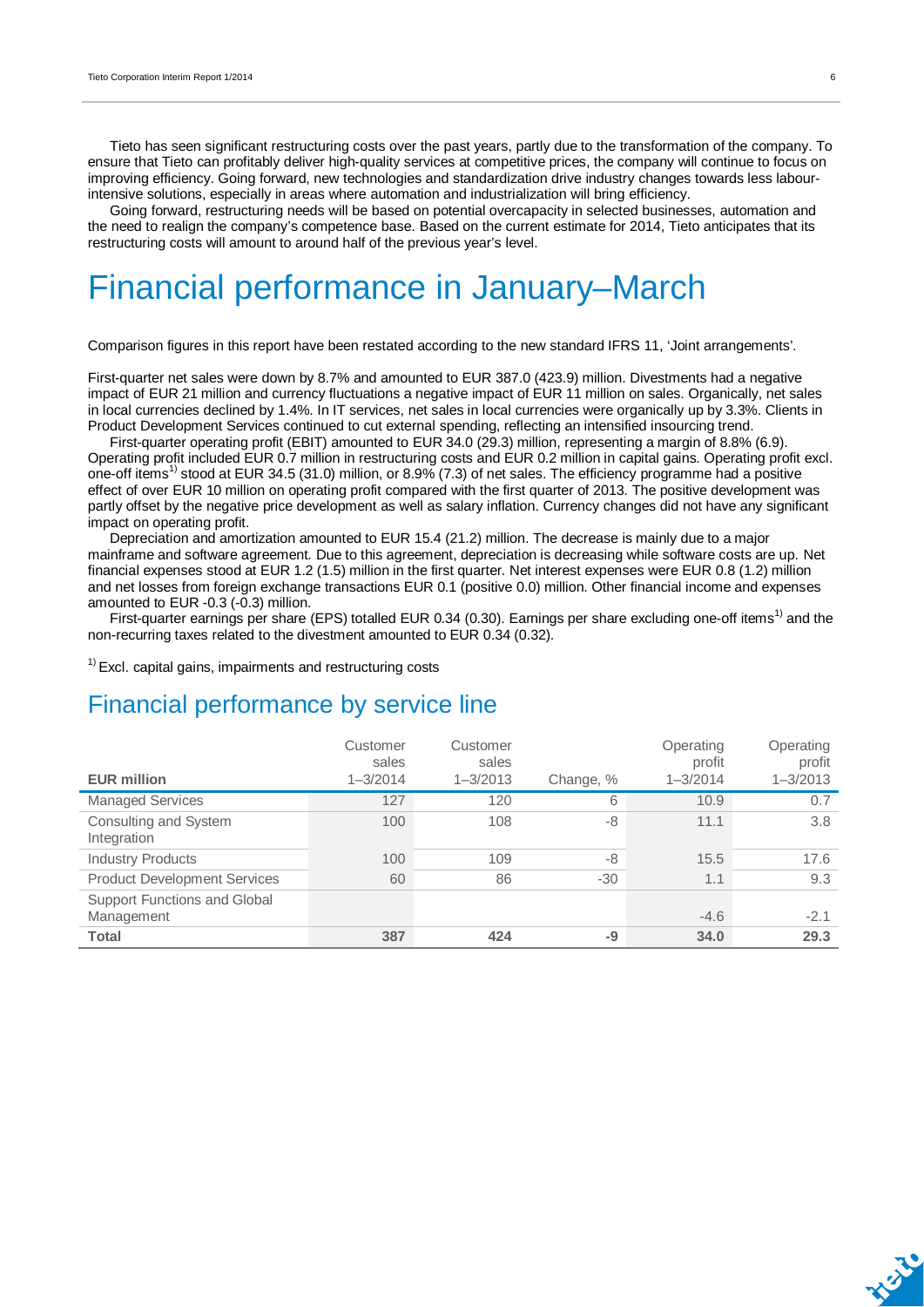## Operating margin by service line

| $\frac{0}{0}$                       | Operating<br>margin<br>$1 - 3/2014$ | Operating<br>margin<br>$1 - 3/2013$ | Operating<br>margin excl.<br>one-off items <sup>1)</sup><br>$1 - 3/2014$ | Operating<br>margin excl.<br>one-off items <sup>1)</sup><br>$1 - 3/2013$ |
|-------------------------------------|-------------------------------------|-------------------------------------|--------------------------------------------------------------------------|--------------------------------------------------------------------------|
| <b>Managed Services</b>             | 8.5                                 | 0.6                                 | 8.4                                                                      | 0.3                                                                      |
| Consulting and System Integration   | 11.1                                | 3.5                                 | 11.2                                                                     | 4.7                                                                      |
| <b>Industry Products</b>            | 15.4                                | 16.1                                | 15.4                                                                     | 16.1                                                                     |
| <b>Product Development Services</b> | 1.9                                 | 10.8                                | 2.6                                                                      | 11.6                                                                     |
| <b>Total</b>                        | 8.8                                 | 6.9                                 | 8.9                                                                      | 7.3                                                                      |

 $1)$  Excl. capital gains, impairments and restructuring costs

### Organic change in local currency by service line

| <b>EUR million</b>                  | Customer sales adj.<br>for acquisitions and<br>currency<br>$1 - 3/2014$ | Customer sales adj.<br>for divestments<br>$1 - 3/2013$ | Change, % |
|-------------------------------------|-------------------------------------------------------------------------|--------------------------------------------------------|-----------|
| <b>Managed Services</b>             | 130                                                                     | 120                                                    | 9         |
| Consulting and System Integration   | 100                                                                     | 101                                                    | $-1$      |
| <b>Industry Products</b>            | 106                                                                     | 104                                                    |           |
| <b>IT services</b>                  | 336                                                                     | 325                                                    | 3         |
| <b>Product Development Services</b> | 61                                                                      | 78                                                     | $-21$     |
| <b>Total</b>                        | 397                                                                     | 403                                                    | $-1$      |

The following divestments affected first-quarter sales: local businesses in Germany and the Netherlands, the forest business in the UK and the security solutions business in Denmark. Additionally, the acquisition of Canvisa Consulting is eliminated.

For a comprehensive set of service line and industry group figures, see the tables section.

In Managed Services, sales in local currencies grew organically by 9%. The market for projects to transform ICT infrastructure to cloud-based environments remained strong in the first quarter and sales of cloud services amounted to EUR 7 million. Cloud services account for over 5% of net sales while they represent close to 20% of order intake. The growth is partly attributable to an internal transfer of some business operations in Tieto's joint venture in the finance sector and the comparable growth was 5%. Good volume development coupled with efficiency improvements and an increase of 3% in the offshore rate resulted in positive profitability improvement.

In Consulting and System Integration, sales for customer experience management and transformation consulting aiming at designing efficient up-to-date application and infrastructure architectures saw healthy growth. Traditional application management continued to experience reduced revenues as the opportunity to increase efficiency and automation did not as yet contribute to order intake. The Finnish public sector and the telecom sector continued to experience negative development whereas in the finance sector, sales were up. Challenges in some risk projects in the Finnish public sector have continued while the quality costs in total have decreased. Substantial improvement in the utilization rate was the main contributor to the profit improvement.

In Industry Products, sales in local currencies were organically up by 1%. Good development in the maintenance area continued and the product for the forest segment saw strong growth. Sales in the finance sector and the healthcare and welfare sector were growing slightly. Mobility and investments in customer experience management drive investments. Comparable margin for the first quarter of 2014 was at the previous year's level. Comparability of operating margin was affected by the new IFRS 11 –based treatment of Fidenta's divested business. Profitability is typically lower in the first half of the year.

In Product Development Services (PDS), sales continued to decrease due to customers' cost savings pressures and some key customers' insourcing strategies, a trend that has intensified during the past months. PDS has made over ten new customer wins during the past year although first engagements with customers usually start small and the overall financial impact is still limited. PDS has adjusted its operations during the past quarters to offset the negative impact of the volume drop and these actions will continue. Fluctuations in demand are expected to continue and sales for the full year are expected to decline from the 2013 level.

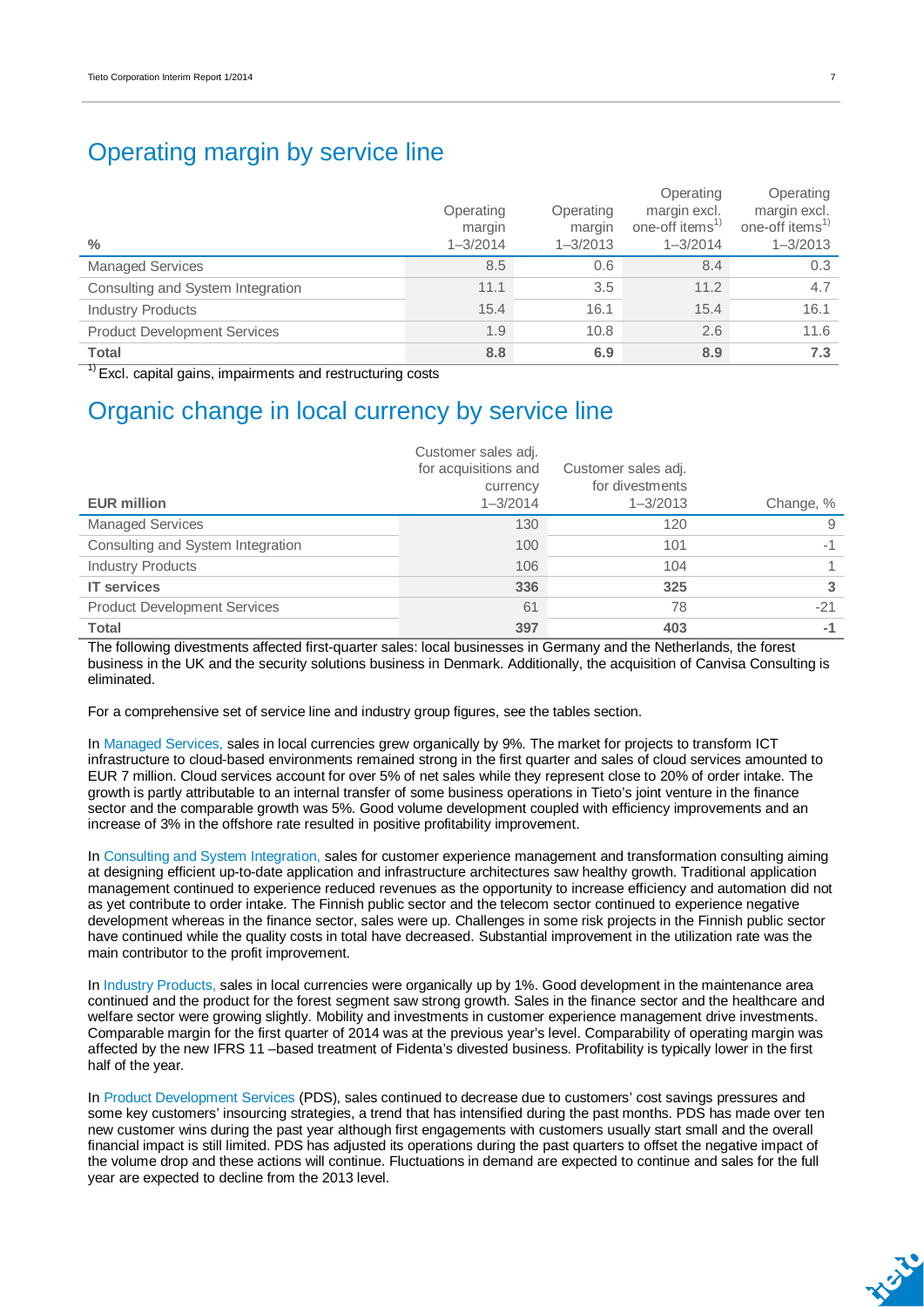### Customer sales by industry group

| EUR million                         | Customer sales<br>$1 - 3/2014$ | Customer sales<br>$1 - 3/2013$ | Change, % |
|-------------------------------------|--------------------------------|--------------------------------|-----------|
| <b>Financial Services</b>           | 83                             | 80                             |           |
| Manufacturing, Retail and Logistics | 79                             | 76                             |           |
| Public, Healthcare and Welfare      | 100                            | 107                            | -6        |
| Telecom, Media and Energy           | 65                             | 74                             | $-12$     |
| <b>Product Development Services</b> | 60                             | 86                             | $-30$     |
| <b>Total</b>                        | 387                            | 424                            | -9        |

## Organic change in local currency by industry group

| <b>EUR million</b>                  | Customer sales adj.<br>for acquisitions and<br>currency<br>$1 - 3/2014$ | Customer sales adj.<br>for divestments<br>$1 - 3/2013$ | Change, % |
|-------------------------------------|-------------------------------------------------------------------------|--------------------------------------------------------|-----------|
| <b>Financial Services</b>           | 85                                                                      | 79                                                     | 8         |
| Manufacturing, Retail and Logistics | 80                                                                      | 75                                                     | 6         |
| Public, Healthcare and Welfare      | 103                                                                     | 101                                                    |           |
| Telecom, Media and Energy           | 69                                                                      | 70                                                     | $-2$      |
| <b>IT services</b>                  | 336                                                                     | 325                                                    | 3         |
| <b>Product Development Services</b> | 61                                                                      | 78                                                     | $-21$     |
| <b>Total</b>                        | 397                                                                     | 403                                                    | $-1$      |

The following divestments affected first-quarter sales: local businesses in Germany and the Netherlands, the forest business in the UK and the security solutions business in Denmark. Additionally, the acquisition of Canvisa Consulting is eliminated.

In Financial Services, sales in local currencies grew organically by 8%. Infrastructure outsourcing and front-end services were key revenue drivers in the first quarter. Growth was strongest in Sweden where several deals contributed to growth. Growth is also attributable to the transfers of some certain business operations in joint ventures and the comparable growth was 2%.

In Manufacturing, Retail and Logistics, sales in local currencies grew organically by 6%, mainly due to several new agreements concluded during the past months. Tieto's industry-specific product for the forest segment contributed to good sales development. The retail sector also posted growth. The market is active and customers are focusing on new ways to interact with customers.

In Public, Healthcare and Welfare, sales in local currencies were organically up by 1%. The healthcare and welfare segment sales were slightly up. The public sector in Sweden was growing whereas the sales decline in the Finnish public sector continued. In addition to reduced government spending, the reorganization of the central government ICT Services Centre may have postponed some development activities.

In Telecom, Media and Energy, sales in local currencies were slightly down when excluding the divestments. The oil&gas and utilities segments posted slight growth, while in the telecom sector, volumes continued to decline as certain projects ended. In the telecom sector, sales in local currencies were organically down by close to 3%, which is reflected mainly in the CSI service line.

# Cash flow, financing and investments

First-quarter net cash flow from operations amounted to EUR 50.0 million (50.0), including the decrease of EUR 2.7 (increase 0.2) million in net working capital. There was only a minor change in net working capital as is typical of the first quarter. Payments for restructuring, which have a negative impact on cash flow, amounted to about EUR 12 million (negative) in the first quarter. The restructuring-related cash flow in the second quarter is anticipated to remain at the level of the first quarter.

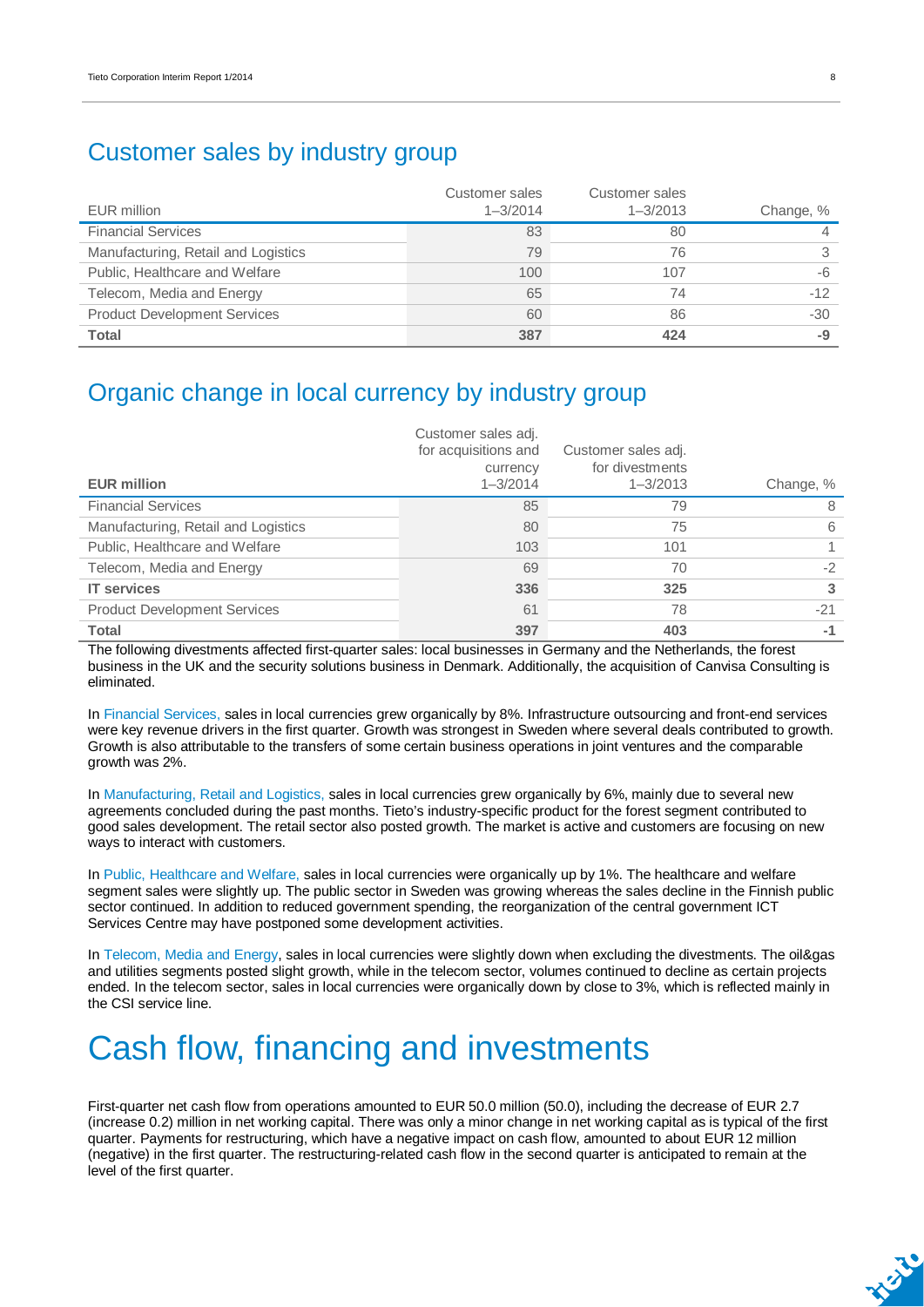Tax payments were EUR 6.3 (4.1) million.

There were no payments for acquisitions in the first quarter of 2014 (nor in 2013).

First-quarter capital expenditure totalled EUR 13.4 (17.3) million, of which paid EUR 13.4 million (13.3). Capital expenditure represented 3.5% (4.1) of net sales and was mainly related to data centres.

The equity ratio was 44.9% (43.2). Gearing decreased to -4.3% (3.7). Net debt totalled EUR -20.5 (18.3) million, including EUR 120.0 million in interest-bearing debt, EUR 3.1 million in finance lease liabilities, EUR 5.7 million in finance lease receivables, EUR 1.6 million in other interest-bearing receivables and EUR 136.3 million in cash and cash equivalents.

The EUR 100 million bond matures in May 2019 and it carries a coupon of fixed annual interest of 2.875%. Interestbearing long-term loans amounted to EUR 102.0 million at the end of March. Interest-bearing short-term loans amounted to EUR 18.0 million, including EUR 10 million in commercial papers issued under the EUR 250 million commercial paper programme. Other short-term interest-bearing loans of EUR 8.0 million were mainly related to an agreement for software license financing and joint venture cash pool balances. The syndicated revolving credit facility of EUR 100 million maturing in May 2016 was not in use at the end of March.

# Order backlog

The quarter closed with a healthy order intake. Total Contract Value (TCV) amounted to EUR 402 (346) million, up by 16%. According to the current definition for TCV, the total value, including the part beyond the notice period, is included in the TCV. Tieto estimates that the change in the definition did not have any significant impact on the figure. Firstquarter book-to-bill stood at 1.0 (0.9).

At the end of the period, the backlog amounted to EUR 1 582 (1 468) million. The comparison figure includes EUR 34 million in order backlog for the divested businesses. In total, 49% (51) of the backlog is expected to be invoiced during 2014.

# Business transactions in January–March

Tieto has signed an agreement with Siemens to acquire part of Siemens Convergence Creators' Network Directory Server (NDS), IP Multimedia Systems (IMS), Home Location Register (HLR) and Radio Access (RA) businesses. The transaction will strengthen Tieto Product Development Services' (PDS) portfolio in the voice and IP transformation area.

As part of the acquisition, approximately 220 employees transferred to Tieto. Based on the acquisition, new business related to a significant customer will also be transferred to Tieto PDS. Over time, the transaction is expected to contribute in excess of EUR 15 million to annual sales. In addition, it is anticipated to improve PDS' profit. The final transition to Tieto took place on 1 April 2014.

In the first quarter, Tieto divested its PKI security solutions business in Denmark. The annual sales of the divested business amounted to around EUR 2 million.

# Major agreements in January–March

### Financial Services

In March, Tieto and LähiTapiola decided to expand their collaboration and have now signed a five-year framework agreement with an option of two additional years on application maintenance and development. The agreement covers key financial and personnel management systems and implementation of SAP software.

In March, OP-Pohjola selected Tieto as the provider of a new platform for its customer services. The platform is provided "as a Service". The total value of the agreement running over two years is close to EUR 6 million.

## Manufacturing, Retail and Logistics

In January, Metso and Valmet signed an extensive five-year contract with Tieto on IT capacity services. The cloud-based solution is expected to bring significant cost savings and long-term flexibility for Metso and Valmet.

In March, HSB and Tieto concluded a new three-year agreement on infrastructure services with a total contract value of EUR 5 million. The contract is based on Tieto Cloud server and Tieto Workspace service solutions and will bring significant cost savings and long-term flexibility for HSB.

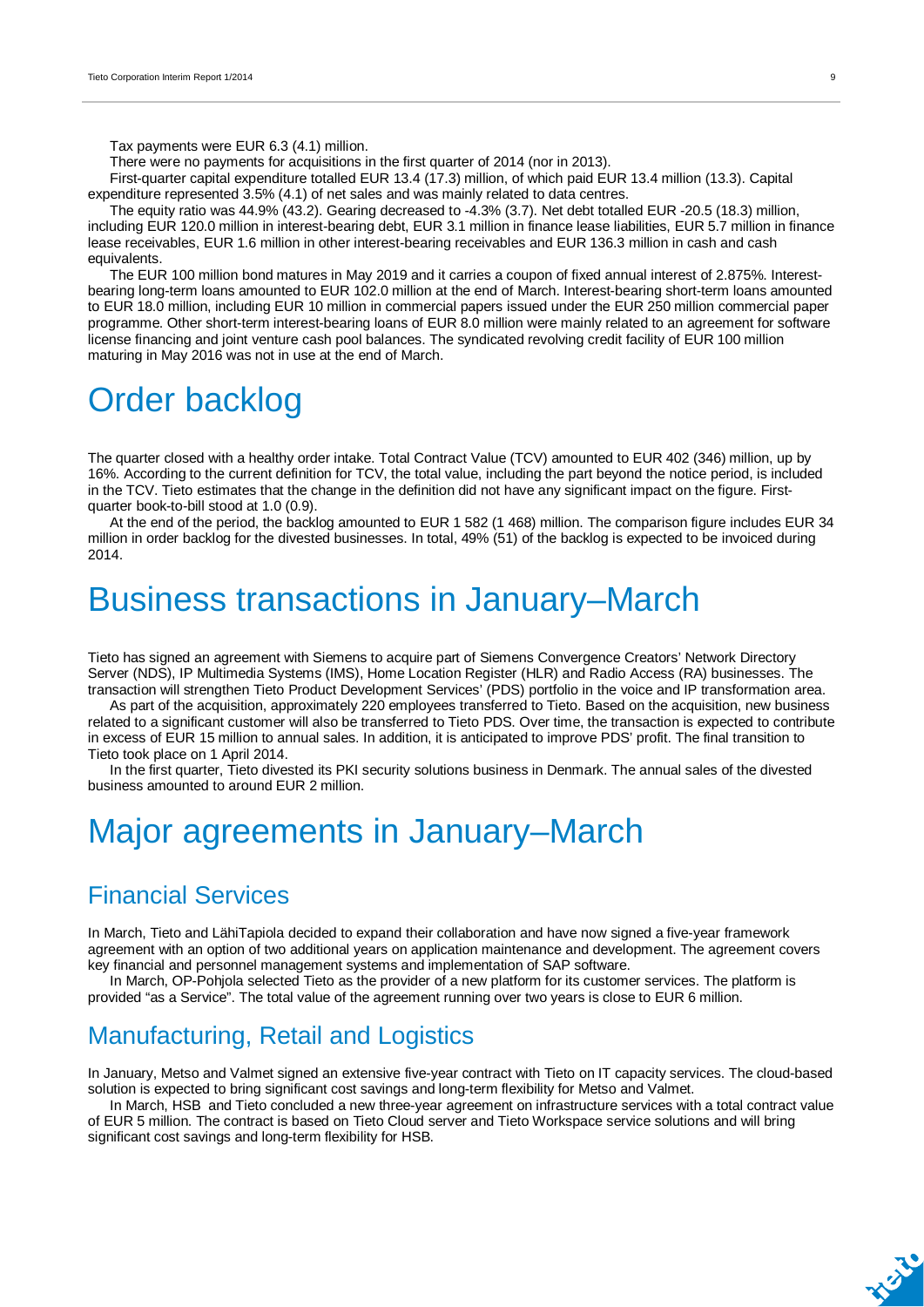In January, Mondi selected Tieto as the provider of a Holistic Manufacturing Intelligence for Advanced Process Control, a sustainable performance solution for paper and board production. The project is expected to be finalized in 2016 and the total value of the agreement in around EUR 3 million.

### Public, Healthcare and Welfare

In January, Nacka municipality extended its outsourcing agreement on infrastructure services with Tieto. The contract value is SEK 45 million and is valid until 2017.

In February, Stockholm County Council concluded an outsourcing agreement on infrastructure services with Tieto. The contract value is close to EUR 7 million and is valid until 2015.

 In February, Tietokarhu, a joint venture of Tieto and the Finnish state, signed a contract extension enabling the Finnish Tax Administration to continue to use Tietokarhu's services in a flexible manner during 2017–2019. The value of the agreement is estimated to be around EUR 9–10 million annually.

In March, the Finnish Transport Safety Agency and Tieto concluded an agreement on infrastructure services as part of the large frame agreement with Hansel, signed in May 2013. The agreement is valid until 2021 and the contract value is around EUR 14 million.

### Telecom, Media and Energy

Telecom, Media and Energy experienced a solid inflow of new contracts, mainly in the oil & gas sector, as well as a number of smaller agreements across industries.

# Personnel

The number of full-time employees amounted to 14 102 (15 845) at the end of March. The number of full-time employees in the global delivery centres totalled 6 407 (6 826), or 45.4% (43.1) of all personnel. In Product Development Services, the offshore rate rose to 60.4% (57.9). In IT services, the offshore rate continued to rise and stood at 41.8% (38.3) at the end of March.

During the three-month period, the number of full-time employees decreased by a net amount of over 200. A decrease of close to 200 is based on redundancies. Additionally, the change was attributable to natural attrition.

The 12-month rolling employee turnover stood at 9.3% (9.9) at the end of March. The average number of full-time employees was 14 196 (15 911) in the first quarter.

Salary inflation is expected to be around 3% on average in 2014. In offshore countries, salary inflation is clearly above the average. Markets like India may see double-digit salary hikes.

# Annual General Meeting

Tieto's Annual General Meeting on 20 March approved the financial statements for 2013, decided to distribute a dividend of EUR 0.90 per share and discharge the company's officers from liability for the financial year 2013.

The meeting re-elected the Board's current members Kurt Jofs, Eva Lindqvist, Sari Pajari, Risto Perttunen, Markku Pohjola, Teuvo Salminen and Jonas Synnergren. Endre Rangnes was elected as a new member. Markku Pohjola was re-elected as the Chairman of the Board of Directors.

At its constitutive meeting after the AGM, the Board of Directors elected Kurt Jofs as its Deputy Chairman. The Board also appointed a Remuneration Committee comprising of Markku Pohjola (Chairman), Kurt Jofs, Sari Pajari and Risto Perttunen, and an Audit and Risk Committee comprising of Teuvo Salminen (Chairman), Eva Lindqvist, Endre Rangnes and Jonas Synnergren.

The meeting re-elected the firm of authorized public accountants PricewaterhouseCoopers Oy as the company's auditor for the financial year 2014.

# **Management**

In February, Håkan Dahlström was appointed as Executive Vice President, Public, Healthcare & Welfare and a member of the Tieto Leadership Team as of 1 April 2014.

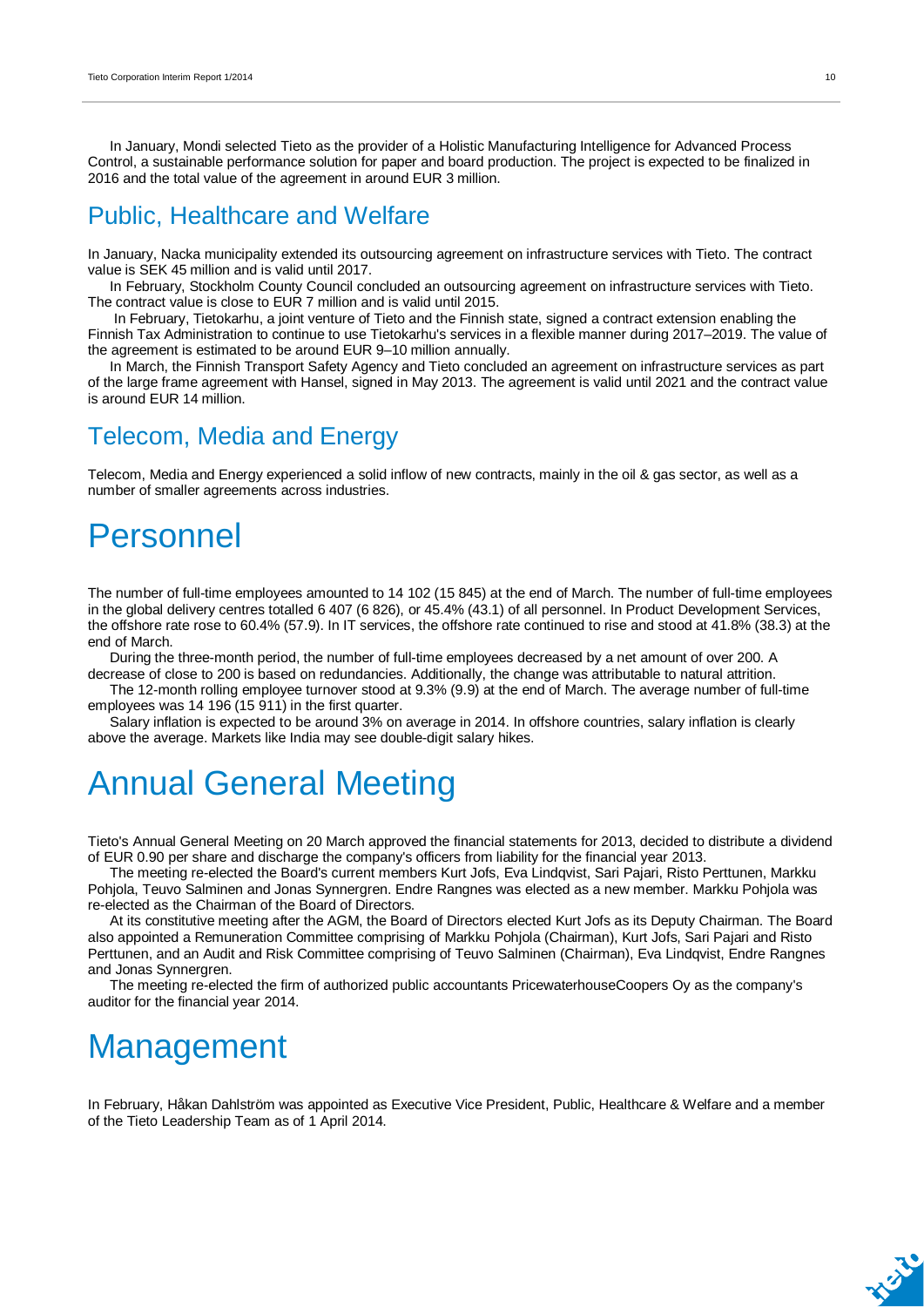# Shares and share-based incentives

Between 12 November and 31 December 2013, a total of 11 100 new Tieto shares were subscribed for with the company's stock options 2009A. For subscriptions made with the stock options 2009A, the entire subscription price of EUR 63 048.00 was entered in the reserve for invested unrestricted equity. The shares were registered in the Trade Register on 17 January 2014. As a result of the subscriptions, the number of Tieto shares rose to 73 143 467.

On 21 February, the Board of Directors decided on a directed share issue related to the reward payment for the performance period 2012 of Tieto's Long-Term Incentive Programme 2012–2014. In the share issue, a total of 31 174 Tieto shares held by the company were to be conveyed without consideration to the key employees participating in the programme. Due to the changes in the employment of one participant, the number of shares conveyed was 199 shares lower. After the share delivery, the company held a total of 510 819 own shares, representing 0.7% of the total number of shares and voting rights. The number of outstanding shares, excluding the treasury shares, was 72 632 648 at the end of the period.

Additional information regarding shares and shareholders is available at www.tieto.com/Investors.

## Events after the period

Tieto's agreement with Siemens to acquire part of Siemens Convergence Creators' businesses was closed on 1 April. Details of the agreement are available in the section "Business transactions in January–March".

Between 1 January and 31 March 2014, a total of 334 512 new Tieto shares were subscribed for with the company's stock options. For subscriptions made with the stock options, the entire subscription price of EUR 2 828 943.63 will be entered in the reserve for invested unrestricted equity. As a result of the subscriptions, the number of Tieto shares increased to 73 477 979. The new shares were registered in the Trade Register on 15 April 2014.

# Near-term risks and uncertainties

Slow growth in Europe might lead to continued weakness in the IT services market as well. As Tieto's top 10 customers account for 35% of its net sales, the company's development is relatively sensitive to changes in the demand from large customers.

The risks related to Russia are limited as the share of sales in Russia is less than 1%. However, if the crisis affected the Finnish economy, it would have an indirect impact on the IT services market in Finland.

As is typical of Product Development Services, visibility is weak due to the short order backlog. Overall, the challenging business environment and the intensified insourcing trend in the telecom sector might have a negative impact on the company going forward. The company has initiated efficiency measures to adjust its resources and closely monitors the development of demand.

The major transformation of the IT industry may result in continuous actions to renew competences. This change coupled with the offshoring trend may drive continued restructuring within companies. This might create uncertainty among personnel and pose risks related to the company's performance.

As is typical of the industry, the large size of individual deals may have a strong effect on growth, and price pressure might lead to weak profitability. Additionally, new technologies, such as cloud computing, drive customer demand towards standardized and less labour-intensive solutions. All these changes might result in the need for continuous restructuring.

Typical risks faced by the IT service industry involve additional technology licence fees and the quality of deliveries, related project overruns, currently especially in the Finnish public sector. Transitions to offshore delivery centres as well as the ongoing organizational change pose risks of project losses and penalties.

# Full-year outlook for 2014

Tieto expects its full-year operating profit (EBIT) excluding one-off items to increase from the previous year's level (EUR 141.2 million in 2013).

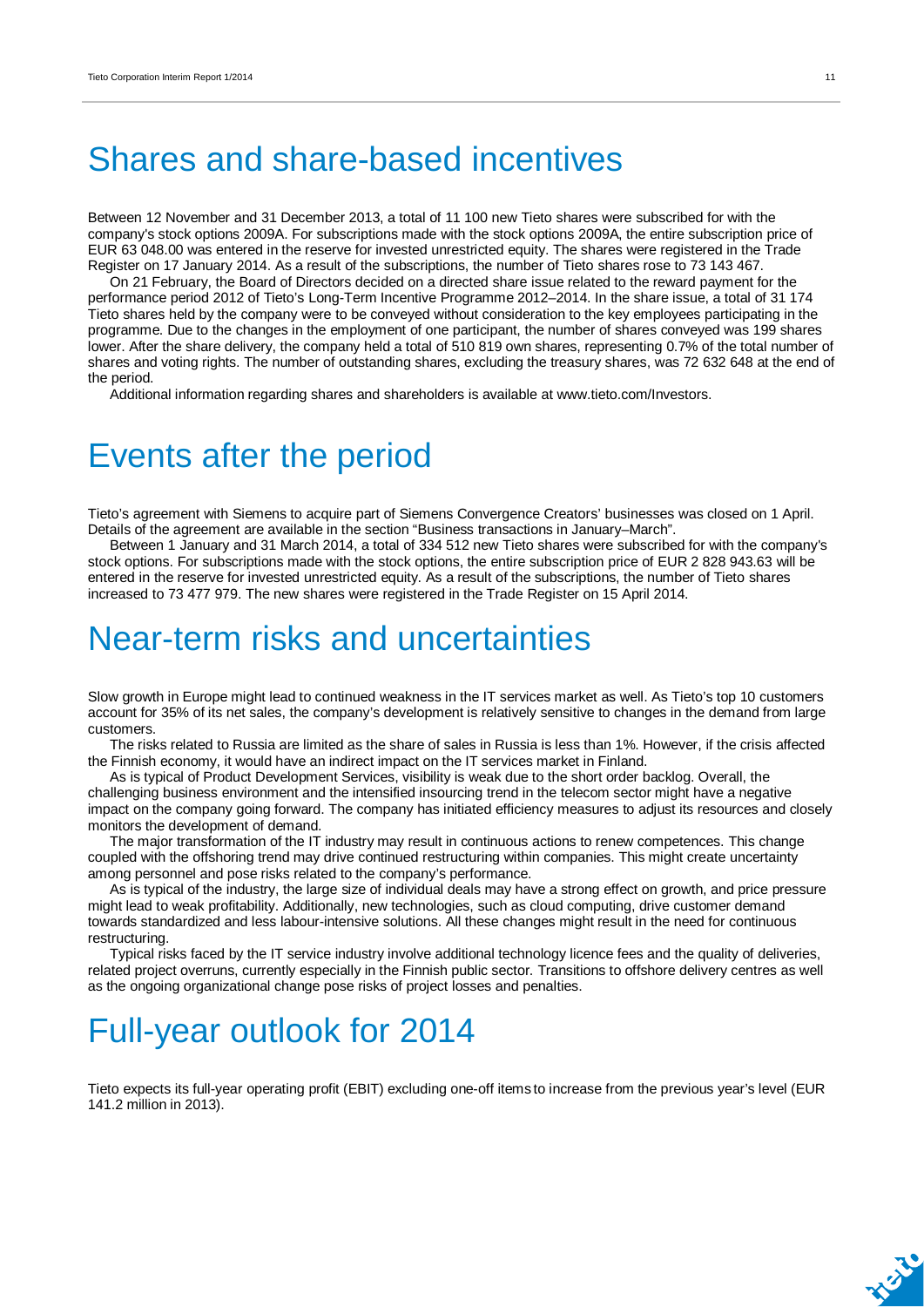# Auditing

The figures in this report are unaudited.

# Financial calendar 2014

18 July 18 July 18 July 18 July 18 July 18 July 18 July 18 July 18 July 18 July 18 July 18 July 18 July 18 July 1

23 October Interim report 3/2014 (8.00 am EET)

# Accounting policies 2014

The interim report has been prepared in accordance with International Accounting Standard (IAS) 34, Interim Financial Reporting, as adopted by the EU. The accounting policies adopted are consistent with those used in the annual financial statements for the year ended on 31 December 2013. The accounting policies, standards, interpretations and amendments taken into use in 2014 are described in the annual financial statements.

The IFRS 11, 'Joint arrangements' focuses on the rights and obligations of the arrangement rather than its legal form. There are two types of joint arrangements: joint operations and joint ventures. Joint operations arise where a joint operator has rights to the assets and obligations relating to the arrangement and hence accounts for its share of assets, liabilities, revenue and expenses. Joint ventures arise where the joint operator has a right to the net assets of the arrangement and hence equity accounts for its interest. Proportional consolidation of joint ventures is no longer allowed. Tieto reports the results as one line above operating profit (EBIT). Adjusted comparative information is provided concerning the preceding period. Equity accounting decreased the Group's annual net sales 2013 by around 4%. The change mainly affected the Industry Products (around 12% negative) and Managed Services (around 2% negative) service lines. Of industry groups, the change mainly affected Financial Services (around 10% negative) and Public Healthcare and Welfare (around 7% negative). EBIT is affected by the amount corresponding to Tieto's share of joint ventures' financial items and taxes. The company's net profit for the period is not affected.

Other IFRS changes do not currently have any material impact on the Group's financial statements.



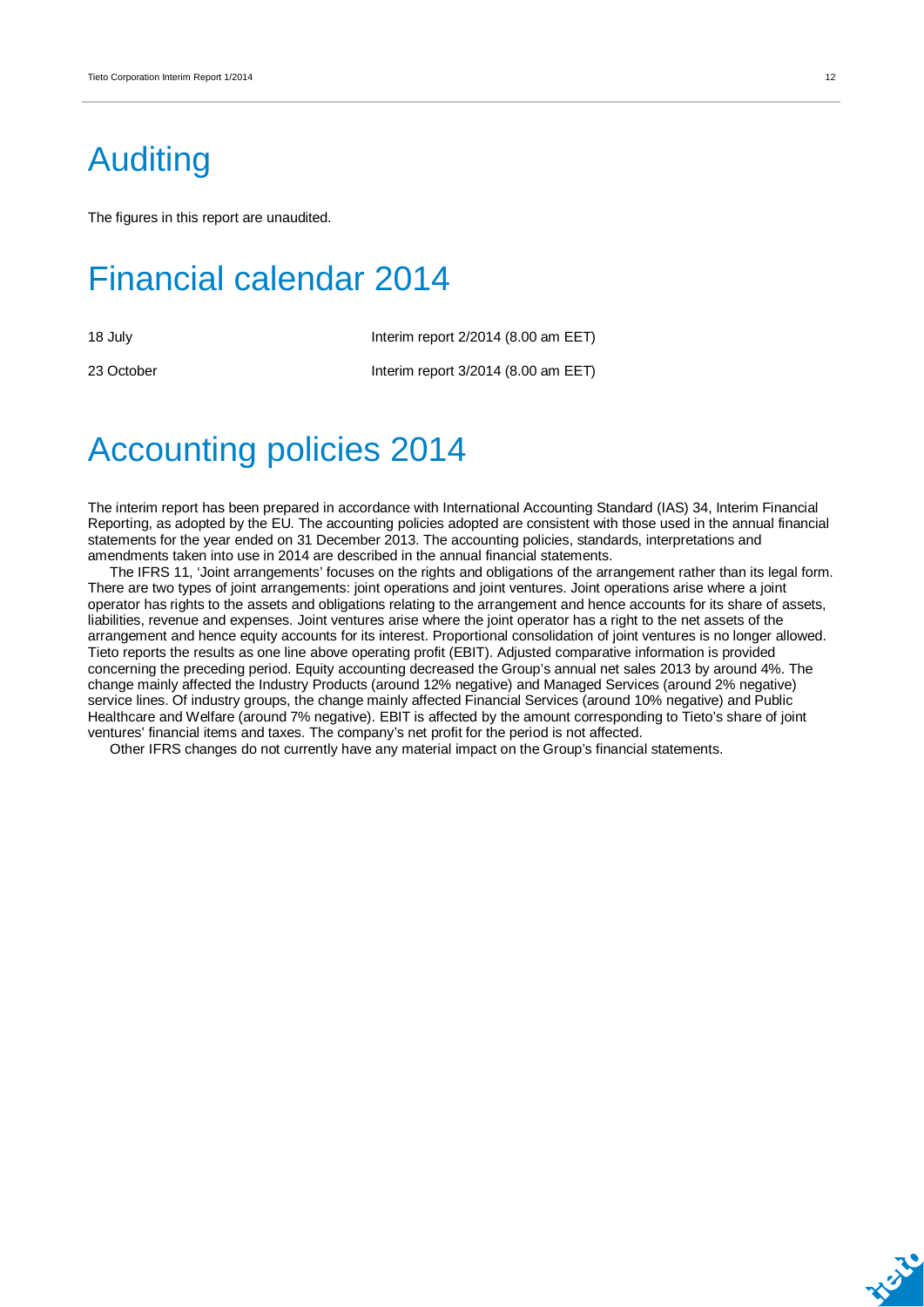# Key figures

|                                                              | 2014<br>$1 - 3$ | 2013<br>$1 - 3$ | 2013<br>$1 - 12$ |
|--------------------------------------------------------------|-----------------|-----------------|------------------|
|                                                              |                 |                 |                  |
| Earnings per share, EUR                                      |                 |                 |                  |
| Basic                                                        | 0.34            | 0.30            | 0.86             |
| <b>Diluted</b>                                               | 0.34            | 0.30            | 0.86             |
| Equity per share, EUR                                        | 6.56            | 6.79            | 7.08             |
|                                                              |                 |                 |                  |
| Return on equity, 12-month rolling, %                        | 13.5            | 3.7             | 12.0             |
| Return on capital employed, 12-month rolling, % <sup>*</sup> | 15.3            | 8.1             | 13.5             |
| Equity ratio, %                                              | 44.9            | 43.2            | 49.3             |
| Interest-bearing net debt, EUR million                       | $-20.5$         | 18.3            | 15.5             |
| Gearing, %                                                   | $-4.3$          | 3.7             | 3.0              |
| Investments, EUR million                                     | 13.4            | 17.3            | 71.7             |

\*) When calculating Return on capital employed the negative net impact on interest rate swaps and exchange differences are now considered as other financial expenses. The key figure for year 2013 has been correspondingly restated.

The balance sheet items concerning year 2012 in the 12-month average denominator are not restated according to the IFRS 11 'Joint arrangements'.

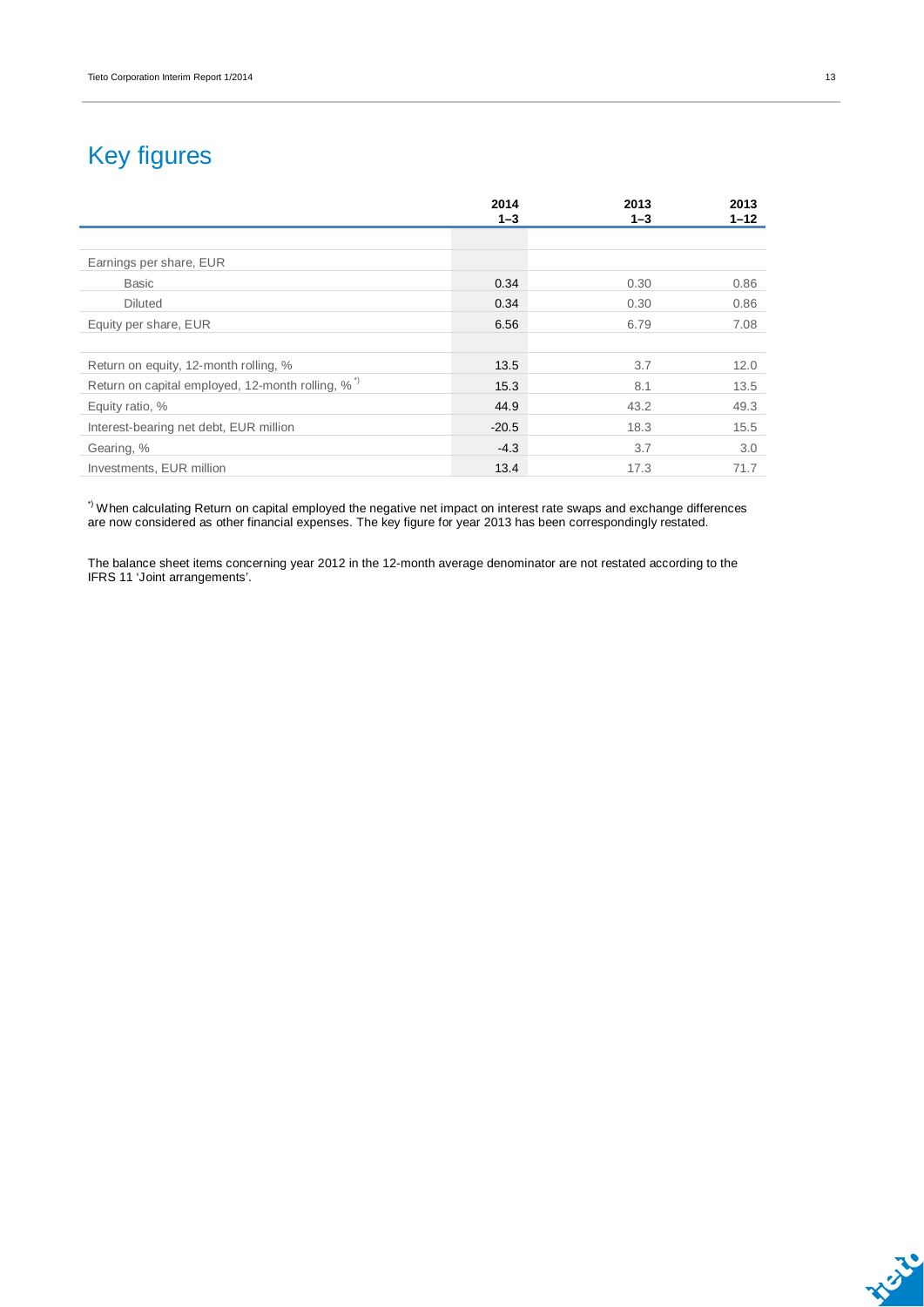## Number of shares

|                                        | 2014       | 2013       | 2013       |
|----------------------------------------|------------|------------|------------|
|                                        | $1 - 3$    | $1 - 3$    | $1 - 12$   |
| Outstanding shares, end of period      |            |            |            |
| <b>Basic</b>                           | 72 632 648 | 71 952 257 | 72 590 573 |
| <b>Diluted</b>                         | 73 087 532 | 72 556 343 | 72 894 452 |
|                                        |            |            |            |
| Outstanding shares, average            |            |            |            |
| <b>Basic</b>                           | 72 613 122 | 71 918 113 | 72 369 221 |
| <b>Diluted</b>                         | 73 042 223 | 72 563 601 | 72 677 909 |
|                                        |            |            |            |
| Company's possession of its own shares |            |            |            |
| End of period                          | 510819     | 540 302    | 541794     |
| Average                                | 528 372    | 552 658    | 543 402    |

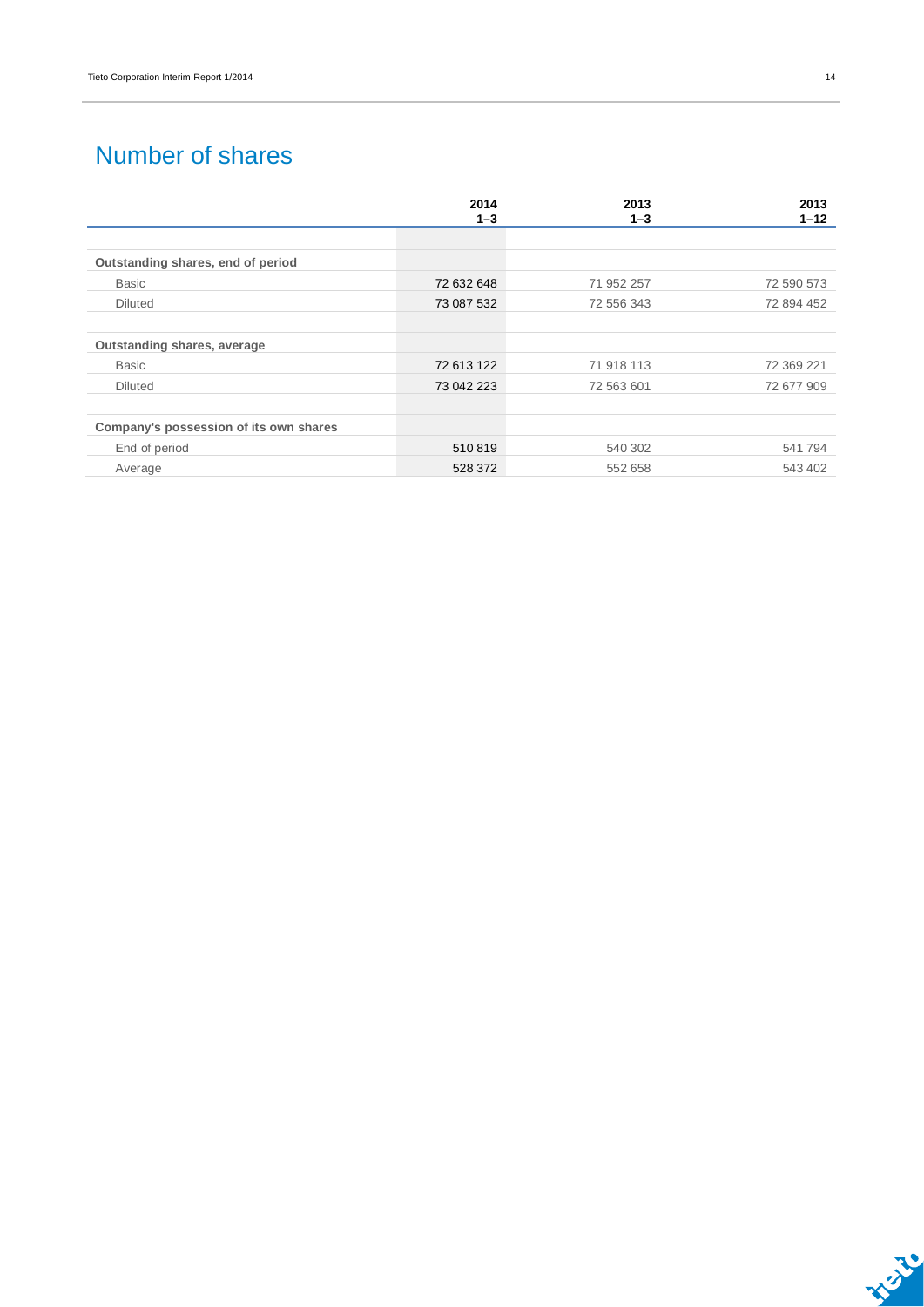## Income statement, EUR million

|                                                                                                                                                  | 2014<br>$1 - 3$ | 2013<br>$1 - 3$ | Change<br>%              | 2013<br>$1 - 12$ |
|--------------------------------------------------------------------------------------------------------------------------------------------------|-----------------|-----------------|--------------------------|------------------|
|                                                                                                                                                  |                 |                 |                          |                  |
| Net sales                                                                                                                                        | 387.0           | 423.9           | -9                       | 1 606.8          |
| Other operating income                                                                                                                           | 3.8             | 4.0             | $-5$                     | 18.1             |
| Employee benefit expenses                                                                                                                        | 217.4           | 248.5           | $-13$                    | 923.7            |
| Depreciation, amortization and impairment charges                                                                                                | 15.4            | 21.2            | $-27$                    | 89.7             |
| Other operating expenses                                                                                                                         | 125.1           | 131.4           | $-5$                     | 533.1            |
| Share of profit from investments accounted for using the<br>equity method                                                                        | 1.1             | 2.5             | $-56$                    | 7.3              |
| Operating profit (EBIT)                                                                                                                          | 34.0            | 29.3            | 16                       | 85.7             |
| Interest and other financial income                                                                                                              | 0.2             | 1.3             | $-85$                    | 5.3              |
| Interest and other financial expenses                                                                                                            | $-1.3$          | $-2.8$          | $-54$                    | $-12.7$          |
| Net exchange gains/losses                                                                                                                        | $-0.1$          | 0.0             | $\overline{\phantom{a}}$ | 0.8              |
| Profit before taxes                                                                                                                              | 32.8            | 27.8            | 18                       | 79.1             |
| Income taxes                                                                                                                                     | $-8.2$          | $-6.4$          | 28                       | $-16.9$          |
| Net profit for the period                                                                                                                        | 24.6            | 21.4            | 15                       | 62.2             |
|                                                                                                                                                  |                 |                 |                          |                  |
| Net profit for the period attributable to                                                                                                        |                 |                 |                          |                  |
| Shareholders of the Parent company                                                                                                               | 24.6            | 21.4            | 15                       | 62.2             |
| Non-controlling interest                                                                                                                         | 0.0             | 0.0             | $\overline{\phantom{a}}$ | 0.0              |
|                                                                                                                                                  | 24.6            | 21.4            | 15                       | 62.2             |
| Earnings per share attributable to the shareholders<br>of the Parent company, EUR                                                                |                 |                 |                          |                  |
| Basic                                                                                                                                            | 0.34            | 0.30            | 13                       | 0.86             |
| Diluted                                                                                                                                          | 0.34            | 0.30            | 13                       | 0.86             |
|                                                                                                                                                  |                 |                 |                          |                  |
| Statement of comprehensive income, EUR million                                                                                                   |                 |                 |                          |                  |
| Net profit for the period                                                                                                                        | 24.6            | 21.4            | 15                       | 62.2             |
| Items that may be reclassified subsequently to profit or loss                                                                                    |                 |                 |                          |                  |
| <b>Translation differences</b>                                                                                                                   | $-0.8$          | 2.4             | $\overline{\phantom{a}}$ | $-21.2$          |
| Cash flow hedges (net of tax)                                                                                                                    | 0.5             | $-0.7$          |                          | $-1.8$           |
| Items that will not be reclassified subsequently to profit or loss<br>Actuarial gain/loss on post employment benefit obligations<br>(net of tax) | 0.0             | 0.0             |                          | 3.3              |
| <b>Total comprehensive income</b>                                                                                                                | 24.3            | 23.1            | 5                        | 42.5             |
|                                                                                                                                                  |                 |                 |                          |                  |
| Total comprehensive income attributable to<br>Shareholders of the Parent company                                                                 | 24.3            | 23.1            | 5                        | 42.5             |
| Non-controlling interest                                                                                                                         | 0.0             | 0.0             | $\overline{\phantom{a}}$ |                  |
|                                                                                                                                                  | 24.3            | 23.1            | 5                        | 0.0<br>42.5      |
|                                                                                                                                                  |                 |                 |                          |                  |

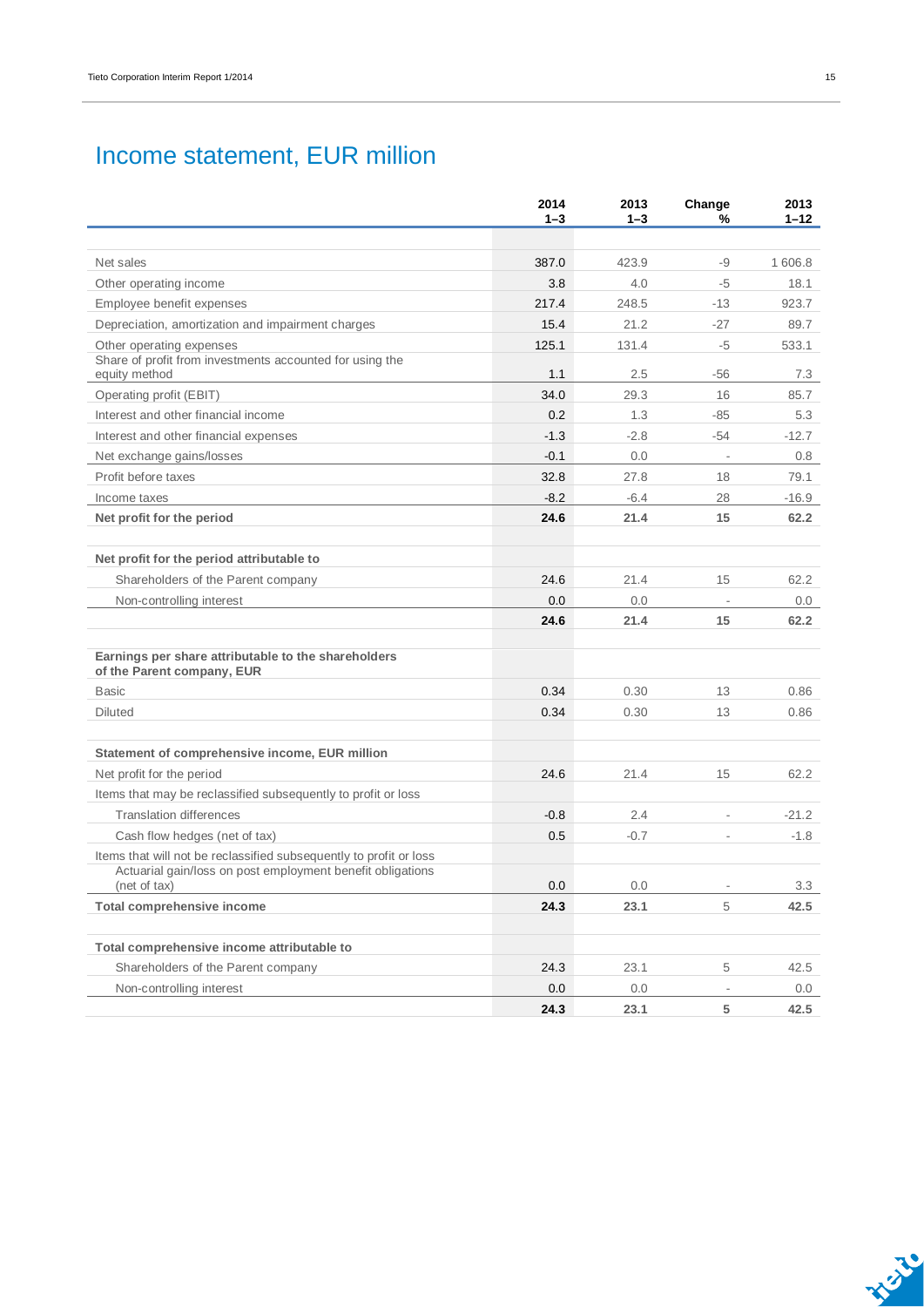## Balance sheet, EUR million

|                                                        | 2014<br>31 Mar           | 2013<br>31 Mar           | Change<br>%              | 2013<br>31 Dec |
|--------------------------------------------------------|--------------------------|--------------------------|--------------------------|----------------|
|                                                        |                          |                          |                          |                |
| Goodwill                                               | 371.1                    | 383.9                    | -3                       | 372.3          |
| Other intangible assets                                | 43.2                     | 51.1                     | $-15$                    | 44.1           |
| Property, plant and equipment                          | 93.2                     | 100.3                    | -7                       | 94.6           |
| Investments accounted for using the equity method      | 16.7                     | 18.1                     | -8                       | 21.5           |
| Deferred tax assets                                    | 25.8                     | 29.5                     | $-13$                    | 27.3           |
| Finance lease receivables                              | 2.6                      | 4.6                      | $-43$                    | 1.9            |
| Other interest-bearing receivables                     | 1.4                      | 1.8                      | $-22$                    | 1.6            |
| Available-for-sale financial assets                    | 0.7                      | 0.7                      | $\mathbf 0$              | 0.7            |
| Total non-current assets                               | 554.7                    | 590.0                    | -6                       | 564.0          |
| Trade and other receivables                            | 415.8                    | 473.1                    | $-12$                    | 395.9          |
| Pension benefit assets                                 | 6.5                      | $\overline{\phantom{a}}$ | $\overline{\phantom{a}}$ | 5.8            |
| Finance lease receivables                              | 3.1                      | 3.2                      | -3                       | 4.3            |
| Other interest-bearing receivables                     | 0.2                      | 1.2                      | $-83$                    | 0.3            |
| Current income tax receivables                         | 11.9                     | 5.1                      | 133                      | 10.2           |
| Cash and cash equivalents                              | 136.3                    | 93.1                     | 46                       | 114.1          |
| Total current assets                                   | 573.8                    | 575.7                    | $\mathbf{O}$             | 530.6          |
| Assets classified as held for sale                     | $\overline{\phantom{a}}$ | 47.3                     |                          |                |
| <b>Total assets</b>                                    | 1 1 28.5                 | 1 2 1 3 .0               | -7                       | 1 0 9 4.6      |
| Share capital, share issue premiums and other reserves | 122.0                    | 119.3                    | $\mathbf{2}$             | 122.3          |
| Share issue based on stock options                     | 2.8                      |                          | ÷,                       | 0.1            |
| Retained earnings                                      | 351.3                    | 369.2                    | -5                       | 391.7          |
| Parent shareholders' equity                            | 476.1                    | 488.5                    | -3                       | 514.1          |
| Non-controlling interest                               | 0.1                      | 0.2                      | -50                      | 0.1            |
| Total equity                                           | 476.2                    | 488.7                    | $-3$                     | 514.2          |
| Loans                                                  | 102.1                    | 3.8                      | 2587                     | 103.1          |
| Deferred tax liabilities                               | 25.4                     | 25.5                     | 0                        | 25.6           |
| Provisions                                             | 9.1                      | 6.0                      | 52                       | 9.1            |
| Pension obligations                                    | 19.2                     | 25.7                     | $-25$                    | 19.1           |
| Other non-current liabilities                          | 2.8                      | 4.0                      | $-30$                    | 3.0            |
| Total non-current liabilities                          | 158.6                    | 65.0                     | 144                      | 159.9          |
| Trade and other payables                               | 429.9                    | 461.3                    | $-7$                     | 334.8          |
| Current income tax liabilities                         | 9.2                      | 7.3                      | 26                       | 7.0            |
| Provisions                                             | 33.6                     | 26.6                     | 26                       | 44.2           |
| Loans                                                  | 21.0                     | 118.5                    | $-82$                    | 34.5           |
| <b>Total current liabilities</b>                       | 493.7                    | 613.7                    | $-20$                    | 420.5          |
| Liabilities classified as held for sale                | $\overline{\phantom{a}}$ | 45.6                     |                          |                |
| <b>Total equity and liabilities</b>                    | 1 1 28.5                 | 1 213.0                  | $-7$                     | 1 0 9 4.6      |

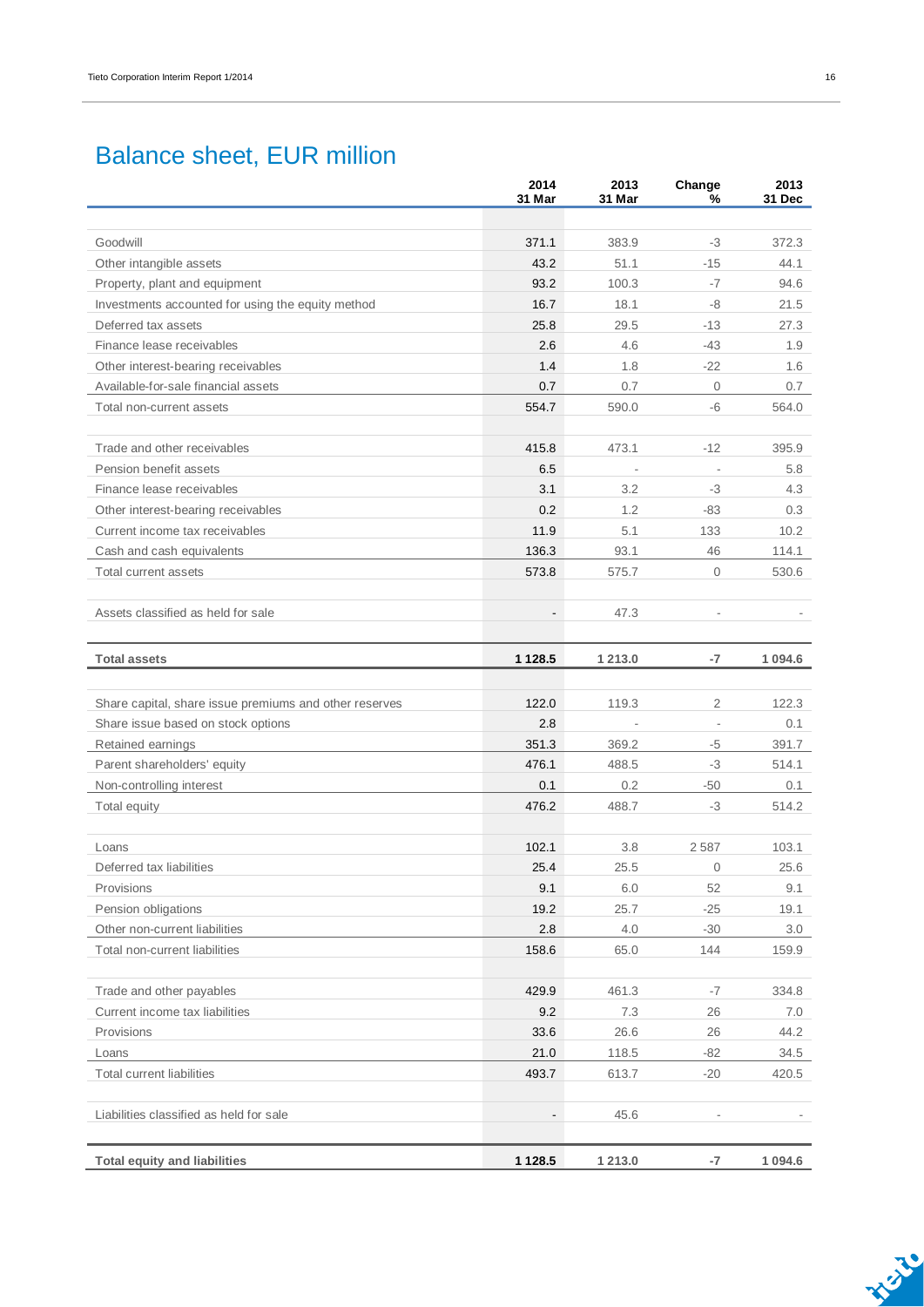# Net working capital in the balance sheet, EUR million

|                                                             | 2014<br>31 Mar | 2013<br>31 Mar | Change<br>% | 2013<br>31 Dec |
|-------------------------------------------------------------|----------------|----------------|-------------|----------------|
|                                                             |                |                |             |                |
| Accounts receivable                                         | 291.1          | 342.1          | $-15$       | 299.1          |
| Other working capital receivables                           | 114.8          | 118.5          | $-3$        | 87.6           |
| Working capital receivables included in assets              | 405.9          | 460.6          | $-12$       | 386.7          |
|                                                             |                |                |             |                |
| Accounts payable                                            | 74.1           | 78.6           | -6          | 84.4           |
| Personnel related accruals                                  | 148.2          | 168.6          | $-12$       | 131.4          |
| Other working capital liabilities                           | 184.2          | 186.8          | $-1$        | 172.5          |
| Working capital liabilities included in current liabilities | 406.5          | 434.0          | $-6$        | 388.3          |
|                                                             |                |                |             |                |
| Net working capital in the balance sheet                    | $-0.6$         | 26.6           | $-102$      | $-1.6$         |

At the end of March 2013 working capital receivables EUR 33.2 million and working capital liabilities EUR 25.8 million were classified as held for sale.

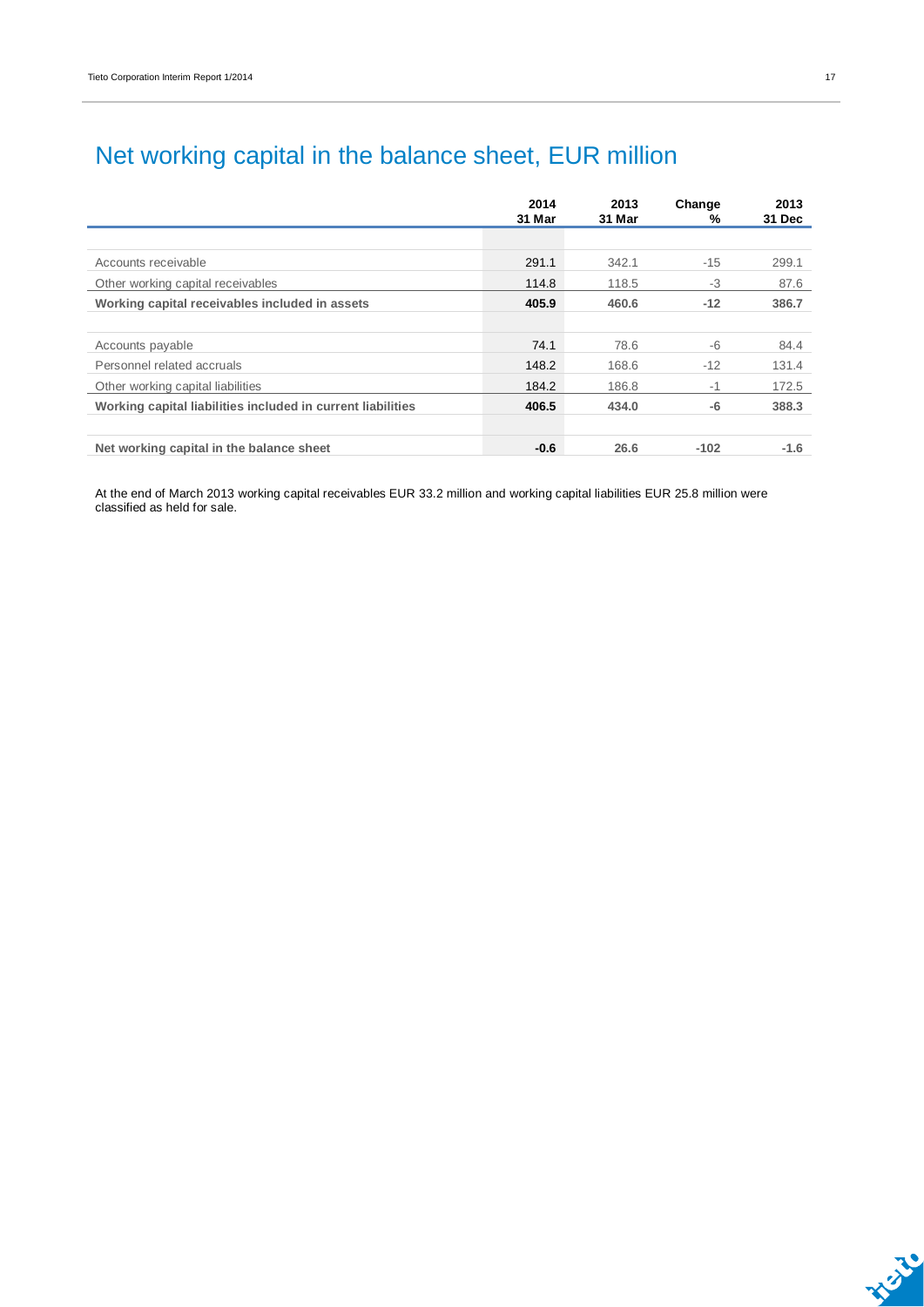## Cash flow, EUR million

|                                                                                                                        | 2014<br>$1 - 3$          | 2013<br>$1 - 3$          | 2013<br>$1 - 12$ |
|------------------------------------------------------------------------------------------------------------------------|--------------------------|--------------------------|------------------|
| Cash flow from operations                                                                                              |                          |                          |                  |
| Net profit                                                                                                             | 24.6                     | 21.4                     | 62.2             |
| Adjustments                                                                                                            |                          |                          |                  |
| Depreciation, amortization and impairment charges                                                                      | 15.4                     | 21.2                     | 89.7             |
| Share-based payments                                                                                                   | 0.0                      | 0.4                      | 0.8              |
| Profit/loss on sale of fixed assets and shares                                                                         | $-0.2$                   | 0.1                      | $-1.4$           |
| Share of profit from investments accounted for using the<br>equity method                                              | $-1.1$                   | $-2.5$                   | $-7.3$           |
| Other adjustments                                                                                                      | $-0.1$                   | 1.2                      | $-9.2$           |
| Net financial expenses                                                                                                 | 1.2                      | 1.5                      | 6.6              |
| Income taxes                                                                                                           | 8.2                      | 6.4                      | 16.9             |
| Change in net working capital                                                                                          | 2.7                      | $-0.2$                   | 24.0             |
| Cash generated from operations                                                                                         | 50.7                     | 49.5                     | 182.3            |
| Net financial expenses paid                                                                                            | $-0.3$                   | $-3.0$                   | $-12.1$          |
| Dividends received from investments accounted for using the<br>equity method                                           | 5.9                      | 7.6                      | 7.6              |
| Income taxes paid                                                                                                      | $-6.3$                   | $-4.1$                   | $-18.8$          |
| Net cash flow from operations                                                                                          | 50.0                     | 50.0                     | 159.0            |
| Cash flow from investing activities<br>Acquisition of Group companies and business operations,<br>net of cash acquired |                          |                          | $-1.7$           |
| Capital expenditures                                                                                                   | $-13.4$                  | $-13.3$                  | $-58.5$          |
| Disposal of Group companies and business operations,<br>net of cash disposed                                           | 0.6                      | $-0,0$                   | $-17.3$          |
| Sales of fixed assets                                                                                                  | 0.0                      | 0.0                      | 1.2              |
| Change in Ioan receivables                                                                                             | 0.7                      | $-0.4$                   | 2.1              |
| Net cash used in investing activities                                                                                  | $-12.1$                  | $-13.7$                  | $-74.2$          |
| Cash flow from financing activities                                                                                    |                          |                          |                  |
| Dividends paid                                                                                                         | $\overline{\phantom{a}}$ | $\overline{\phantom{a}}$ | $-59.7$          |
| Exercise of stock options                                                                                              | 0.1                      | 1.2                      | 7.1              |
| Payments of finance lease liabilities                                                                                  | $-0.9$                   | $-2.8$                   | $-5.4$           |
| Change in interest-bearing liabilities                                                                                 | $-13.6$                  | $-5.7$                   | 6.0              |
| Net cash used in financing activities                                                                                  | $-14.4$                  | $-7.3$                   | $-52.0$          |
| Change in cash and cash equivalents                                                                                    | 23.5                     | 29.0                     | 32.8             |
| Cash and cash equivalents at the beginning of period                                                                   | 114.1                    | 75.8                     | 75.8             |
| Foreign exchange differences                                                                                           | $-1.3$                   | 2.0                      | 5.5              |
| Assets classified as held for sale                                                                                     |                          | $-13.7$                  |                  |
| Change in cash and cash equivalents                                                                                    | 23.5                     | 29.0                     | 32.8             |
| Cash and cash equivalents at the end of period                                                                         | 136.3                    | 93.1                     | 114.1            |

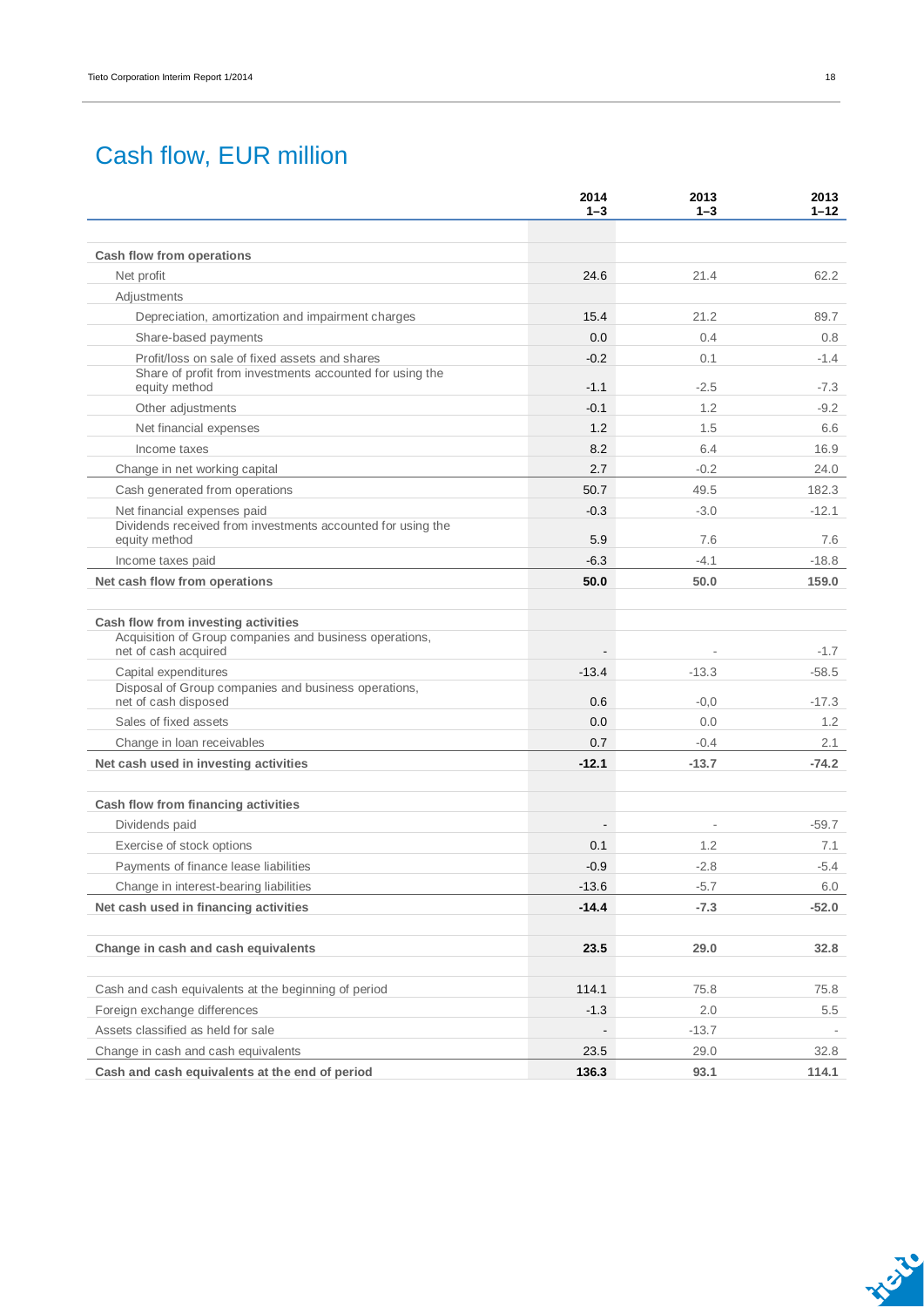# Statement of changes in shareholders' equity, EUR million

|                                                                                            |                       |                                                                       |                                                        |               |                                      |                             |                                                                        |                                |         | Non-<br>control-<br>ling<br>inter- | Total   |
|--------------------------------------------------------------------------------------------|-----------------------|-----------------------------------------------------------------------|--------------------------------------------------------|---------------|--------------------------------------|-----------------------------|------------------------------------------------------------------------|--------------------------------|---------|------------------------------------|---------|
|                                                                                            |                       |                                                                       |                                                        |               |                                      | Parent shareholders' equity |                                                                        |                                |         | est                                | equity  |
|                                                                                            | Share<br>capi-<br>tal | Share<br>issue<br>premi-<br>ums<br>and<br>other<br>re-<br>ser-<br>ves | Share<br>issue<br>based<br>on<br>stock<br>op-<br>tions | Own<br>shares | Trans-<br>lation<br>differ-<br>ences | Cash<br>flow<br>hedges      | In-<br>vest-<br>ed<br>unre-<br>strict-<br>ed<br>equity<br>re-<br>serve | Re-<br>tained<br>earn-<br>ings | Total   |                                    |         |
| At 1 Jan 2013                                                                              | 75.9                  | 41.4                                                                  | 1.2                                                    | $-11.6$       | 8.4                                  | 0.1                         | 2.2                                                                    | 406.7                          | 524.3   | 0.2                                | 524.5   |
| Comprehensive<br>income                                                                    |                       |                                                                       |                                                        |               |                                      |                             |                                                                        |                                |         |                                    |         |
| Net profit for the period<br>Other comprehensive                                           |                       |                                                                       |                                                        |               |                                      |                             |                                                                        | 21.4                           | 21.4    | 0.0                                | 21.4    |
| income<br>Actuarial gain on post<br>employment benefit                                     |                       |                                                                       |                                                        |               |                                      |                             |                                                                        |                                |         |                                    |         |
| obligations (net of tax)                                                                   |                       |                                                                       |                                                        |               |                                      |                             |                                                                        | 0.0                            | 0.0     |                                    | 0.0     |
| <b>Translation difference</b>                                                              |                       | 0.8                                                                   |                                                        |               | $-1.7$                               |                             |                                                                        | 3.3                            | 2.4     |                                    | 2.4     |
| Cash flow hedges<br>(net of tax)<br><b>Total comprehensive</b>                             |                       |                                                                       |                                                        |               |                                      | $-0.7$                      |                                                                        |                                | $-0.7$  |                                    | $-0.7$  |
| income                                                                                     |                       | 0.8                                                                   |                                                        |               | $-1.7$                               | $-0.7$                      |                                                                        | 24.7                           | 23.1    | 0.0                                | 23.1    |
| <b>Transactions with</b><br>owners<br>Share-based payments<br>recognized against<br>equity |                       |                                                                       |                                                        |               |                                      |                             |                                                                        | 0.8                            | 0.8     |                                    | 0.8     |
| <b>Dividend</b>                                                                            |                       |                                                                       |                                                        |               |                                      |                             |                                                                        | $-59.7$                        | $-59.7$ |                                    | $-59.7$ |
| Share subscriptions<br>based on<br>stock options                                           | 0.1                   | 1.1                                                                   | $-1.2$                                                 |               |                                      |                             | 0.0                                                                    |                                | 0.0     |                                    | 0.0     |
| Non-controlling interest                                                                   |                       |                                                                       |                                                        |               |                                      |                             |                                                                        |                                |         |                                    | 0.0     |
| <b>Total transactions</b><br>with owners                                                   | 0.1                   | 1.1                                                                   | $-1.2$                                                 |               |                                      |                             | 0.0                                                                    | $-58.9$                        | $-58.9$ | 0.0                                | $-58.9$ |
| Impact on investments<br>accounted for using the<br>equity method                          |                       |                                                                       |                                                        |               |                                      |                             |                                                                        | $0.0\,$                        | 0.0     |                                    | 0.0     |
| At 31 Mar 2013                                                                             | 76.0                  | 43.3                                                                  | 0.0                                                    | $-11.6$       | 6.7                                  | $-0.6$                      | 2.2                                                                    | 372.5                          | 488.5   | $0.2\,$                            | 488.7   |

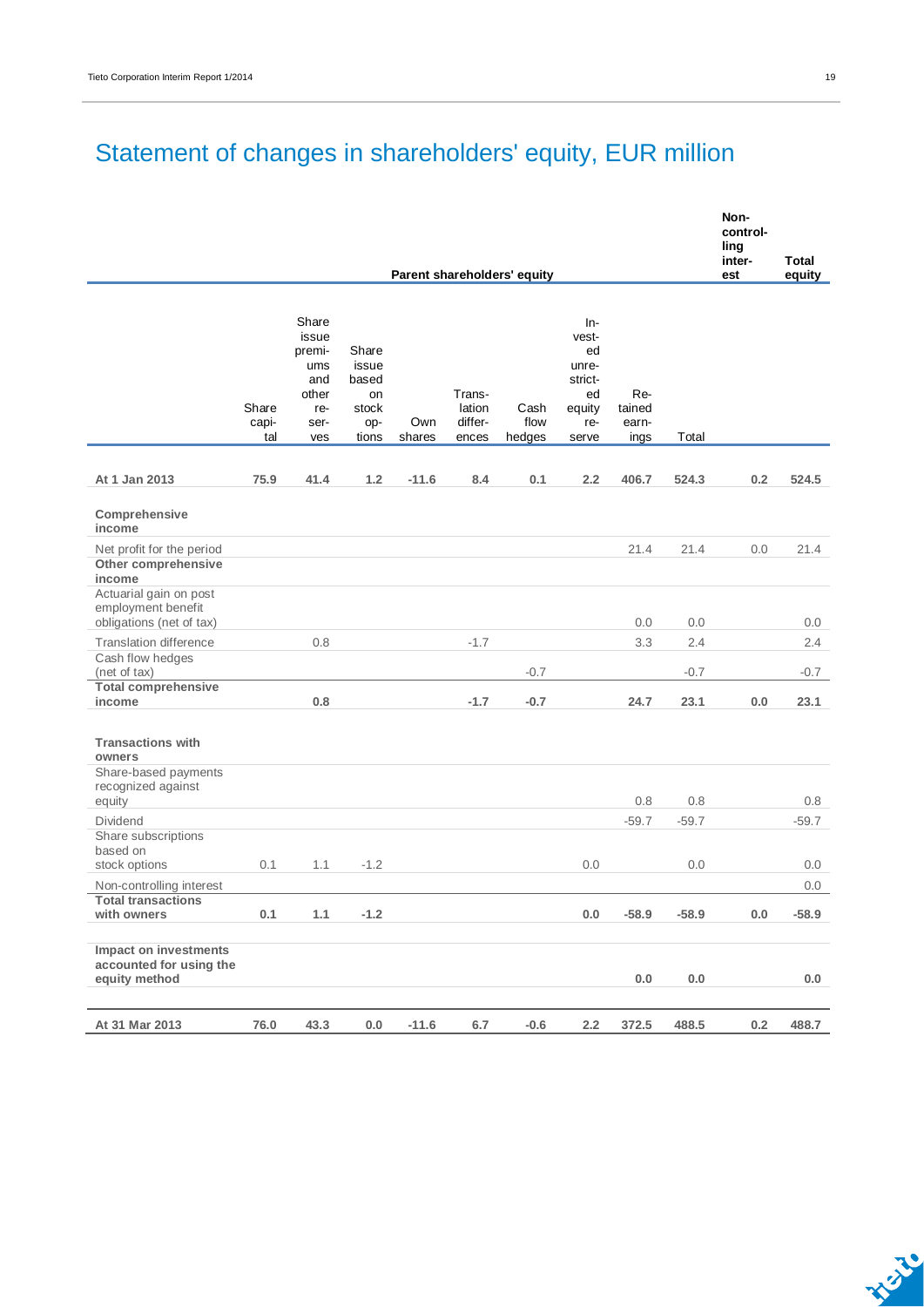|                                                                          |                       |                                                                       |                                                        |               |                                      |                             |                                                                        |                                |         | Non-<br>control-<br>ling<br>inter- | Total   |
|--------------------------------------------------------------------------|-----------------------|-----------------------------------------------------------------------|--------------------------------------------------------|---------------|--------------------------------------|-----------------------------|------------------------------------------------------------------------|--------------------------------|---------|------------------------------------|---------|
|                                                                          |                       |                                                                       |                                                        |               |                                      | Parent shareholders' equity |                                                                        |                                |         | est                                | equity  |
|                                                                          | Share<br>capi-<br>tal | Share<br>issue<br>premi-<br>ums<br>and<br>other<br>re-<br>ser-<br>ves | Share<br>issue<br>based<br>on<br>stock<br>op-<br>tions | Own<br>shares | Trans-<br>lation<br>differ-<br>ences | Cash<br>flow<br>hedges      | In-<br>vest-<br>ed<br>unre-<br>strict-<br>ed<br>equity<br>re-<br>serve | Re-<br>tained<br>earn-<br>ings | Total   |                                    |         |
| At 31 Dec 2013                                                           | 76.5                  | 45.8                                                                  | 0.1                                                    | $-11.6$       | $-26.6$                              | $-1.7$                      | 3.1                                                                    | 428.5                          | 514.1   | 0.1                                | 514.2   |
| Comprehensive<br>income                                                  |                       |                                                                       |                                                        |               |                                      |                             |                                                                        |                                |         |                                    |         |
| Net profit for the period<br>Other comprehensive<br>income               |                       |                                                                       |                                                        |               |                                      |                             |                                                                        | 24.6                           | 24.6    | 0.0                                | 24.6    |
| Actuarial gain on post<br>employment benefit<br>obligations (net of tax) |                       |                                                                       |                                                        |               |                                      |                             |                                                                        | 0.0                            | 0.0     |                                    | 0.0     |
| <b>Translation difference</b><br>Cash flow hedges                        |                       | $-0.3$                                                                |                                                        |               | $-2.2$                               |                             |                                                                        | 1.7                            | $-0.8$  |                                    | $-0.8$  |
| (net of tax)                                                             |                       |                                                                       |                                                        |               |                                      | 0.5                         |                                                                        |                                | 0.5     |                                    | 0.5     |
| <b>Total comprehensive</b><br>income                                     |                       | $-0.3$                                                                |                                                        |               | $-2.2$                               | 0.5                         |                                                                        | 26.3                           | 24.3    | 0.0                                | 24.3    |
| <b>Transactions with</b><br>owners                                       |                       |                                                                       |                                                        |               |                                      |                             |                                                                        |                                |         |                                    |         |
| Share-based payments<br>recognized against<br>equity                     |                       |                                                                       |                                                        |               |                                      |                             |                                                                        | 0.3                            | 0.3     |                                    | 0.3     |
| Dividend                                                                 |                       |                                                                       |                                                        |               |                                      |                             |                                                                        | $-65.4$                        | $-65.4$ |                                    | $-65.4$ |
| Share subscriptions<br>based on<br>stock options                         |                       |                                                                       | $-0.1$                                                 |               |                                      |                             | 0.1                                                                    |                                | 0.0     |                                    | 0.0     |
| Share subscriptions<br>based on                                          |                       |                                                                       |                                                        |               |                                      |                             |                                                                        |                                |         |                                    |         |
| stock options,<br>not yet registered                                     |                       |                                                                       | 2.8                                                    |               |                                      |                             |                                                                        |                                | 2.8     |                                    | $2.8\,$ |
| Non-controlling interest                                                 |                       |                                                                       |                                                        |               |                                      |                             |                                                                        |                                |         |                                    | 0.0     |
| <b>Total transactions</b><br>with owners                                 | $0.0\,$               | 0.0                                                                   | 2.7                                                    |               |                                      |                             | 0.1                                                                    | $-65.1$                        | $-62.3$ | 0.0                                | $-62.3$ |
| Impact on investments<br>accounted for using the<br>equity method        |                       |                                                                       |                                                        |               |                                      |                             |                                                                        | $0.0\,$                        | $0.0\,$ |                                    | 0.0     |
| At 31 Mar 2014                                                           | 76.5                  | 45.5                                                                  | 2.8                                                    | $-11.6$       | $-28.8$                              | $-1.2$                      | 3.2                                                                    | 389.7                          | 476.1   | 0.1                                | 476.2   |

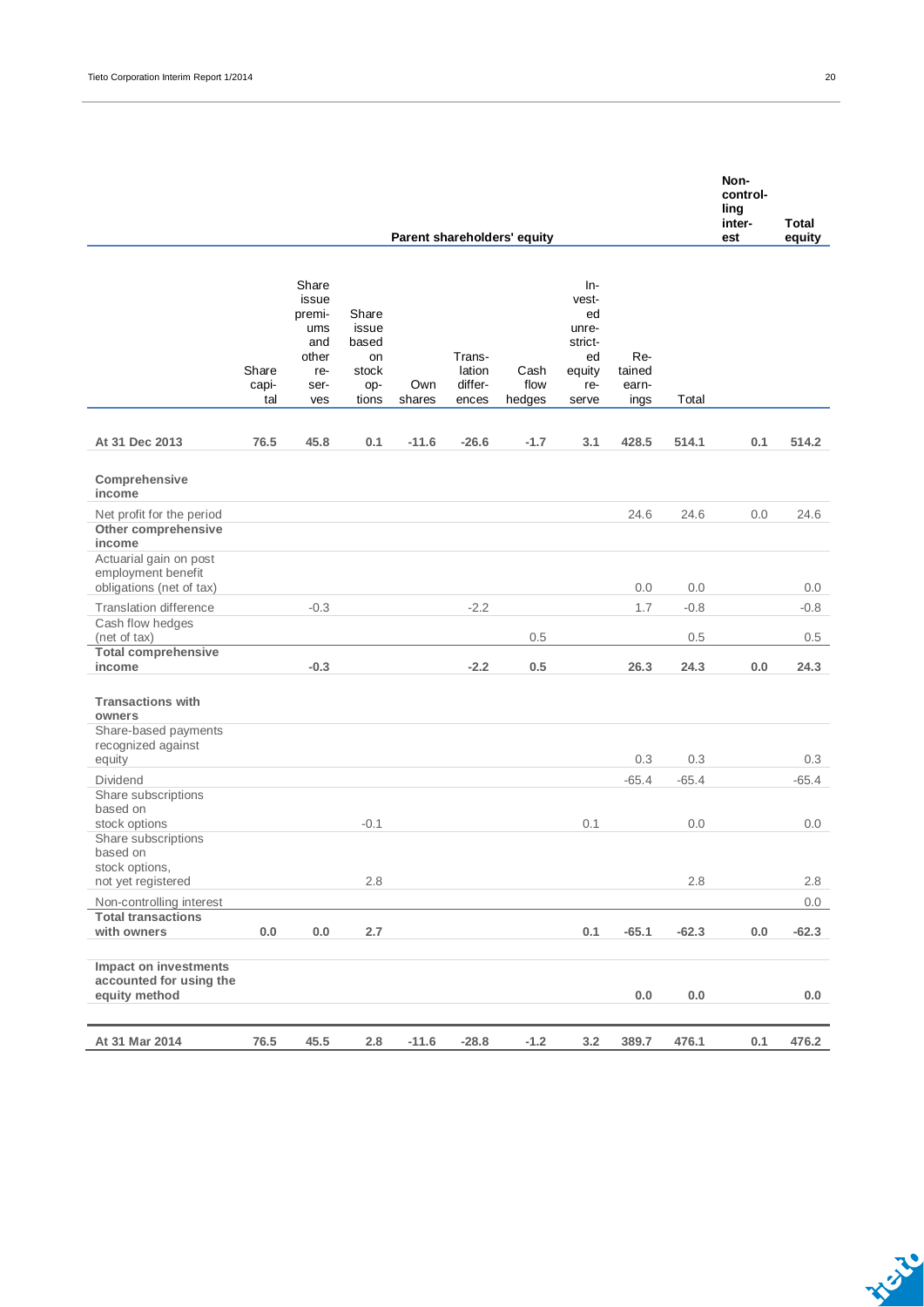## Segment information

#### **Customer sales by service line, EUR million**

|                                     | 2014    | 2013    | Change | 2013     |
|-------------------------------------|---------|---------|--------|----------|
|                                     | $1 - 3$ | $1 - 3$ | %      | $1 - 12$ |
|                                     |         |         |        |          |
| <b>Managed Services</b>             | 127     | 120     | 6      | 492      |
| Consulting and System Integration   | 100     | 108     | $-8$   | 410      |
| <b>Industry Products</b>            | 100     | 109     | $-8$   | 416      |
| <b>Product Development Services</b> | 60      | 86      | $-30$  | 289      |
| <b>Group total</b>                  | 387     | 424     | -9     | 1607     |

No internal sales occur between service lines as in the management accounting, revenue and costs are booked directly to the respective customer projects in the service lines.

The comparison figures 2013 have changed from the figures published initially due to adoption of the new IFRS 11, 'Joint arrangements' as of 1 January 2014.

### **Customer sales by country, EUR million**

|             | 2014    | Change | Share | 2013    | <b>Share</b> | 2013     |
|-------------|---------|--------|-------|---------|--------------|----------|
|             | $1 - 3$ | %      | %     | $1 - 3$ | %            | $1 - 12$ |
|             |         |        |       |         |              |          |
| Finland     | 181     | $-5$   | 47    | 190     | 45           | 729      |
| Sweden      | 140     | $-2$   | 36    | 143     | 34           | 555      |
| Other       | 67      | $-27$  | 17    | 91      | 22           | 322      |
| Group total | 387     | -9     | 100   | 424     | 100          | 1607     |

#### **Customer sales by industry group, EUR million**

|                                     | 2014    | 2013    | Change | 2013     |
|-------------------------------------|---------|---------|--------|----------|
|                                     | $1 - 3$ | $1 - 3$ | %      | $1 - 12$ |
|                                     |         |         |        |          |
| <b>Financial Services</b>           | 83      | 80      | 4      | 331      |
| Manufacturing, Retail and Logistics | 79      | 76      | 3      | 305      |
| Public, Healthcare and Welfare      | 100     | 107     | -6     | 403      |
| Telecom, Media and Energy           | 65      | 74      | $-12$  | 279      |
| <b>Product Development Services</b> | 60      | 86      | $-30$  | 289      |
| Group total                         | 387     | 424     | -9     | 1607     |

Customer sales to the telecom sector were EUR 97 (126) million during January-March.

Revenues derived from any single external customer during January–March 2014 or 2013 did not exceed the 10% level of the total net sales of the Group.

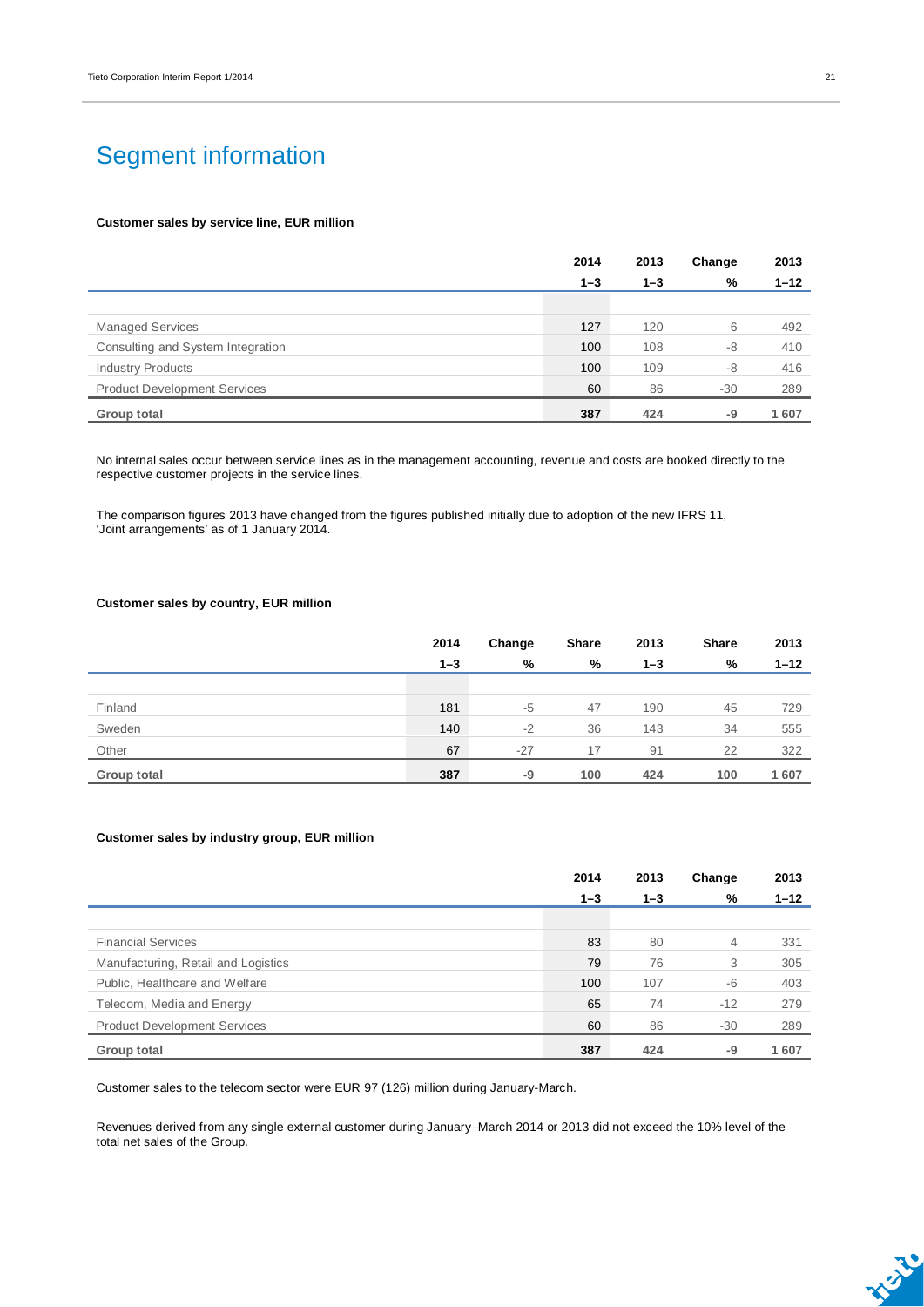### **Operating profit (EBIT) by service line, EUR million**

|                                         | 2014    | 2013    | Change   | 2013     |
|-----------------------------------------|---------|---------|----------|----------|
|                                         | $1 - 3$ | $1 - 3$ | %        | $1 - 12$ |
|                                         |         |         |          |          |
| <b>Managed Services</b>                 | 10.9    | 0.7     | 1487.2   | 10.2     |
| Consulting and System Integration       | 11.1    | 3.8     | 193.3    | 9.0      |
| <b>Industry Products</b>                | 15.5    | 17.6    | $-12.2$  | 81.2     |
| <b>Product Development Services</b>     | 1.1     | 9.3     | $-87.7$  | 8.4      |
| Support Functions and Global Management | $-4.6$  | $-2.1$  | $-117.3$ | $-23.0$  |
| <b>Operating profit (EBIT)</b>          | 34.0    | 29.3    | 16.1     | 85.7     |

### **Operating margin (EBIT) by service line, %**

|                                     | 2014    | 2013    | Change | 2013     |
|-------------------------------------|---------|---------|--------|----------|
|                                     | $1 - 3$ | $1 - 3$ |        | $1 - 12$ |
|                                     |         |         |        |          |
| <b>Managed Services</b>             | 8.5     | 0.6     | 8.0    | 2.1      |
| Consulting and System Integration   | 11.1    | 3.5     | 7.6    | 2.2      |
| <b>Industry Products</b>            | 15.4    | 16.1    | $-0.7$ | 19.5     |
| <b>Product Development Services</b> | 1.9     | 10.8    | $-8.9$ | 2.9      |
| <b>Operating margin (EBIT)</b>      | 8.8     | 6.9     | 1.9    | 5.3      |



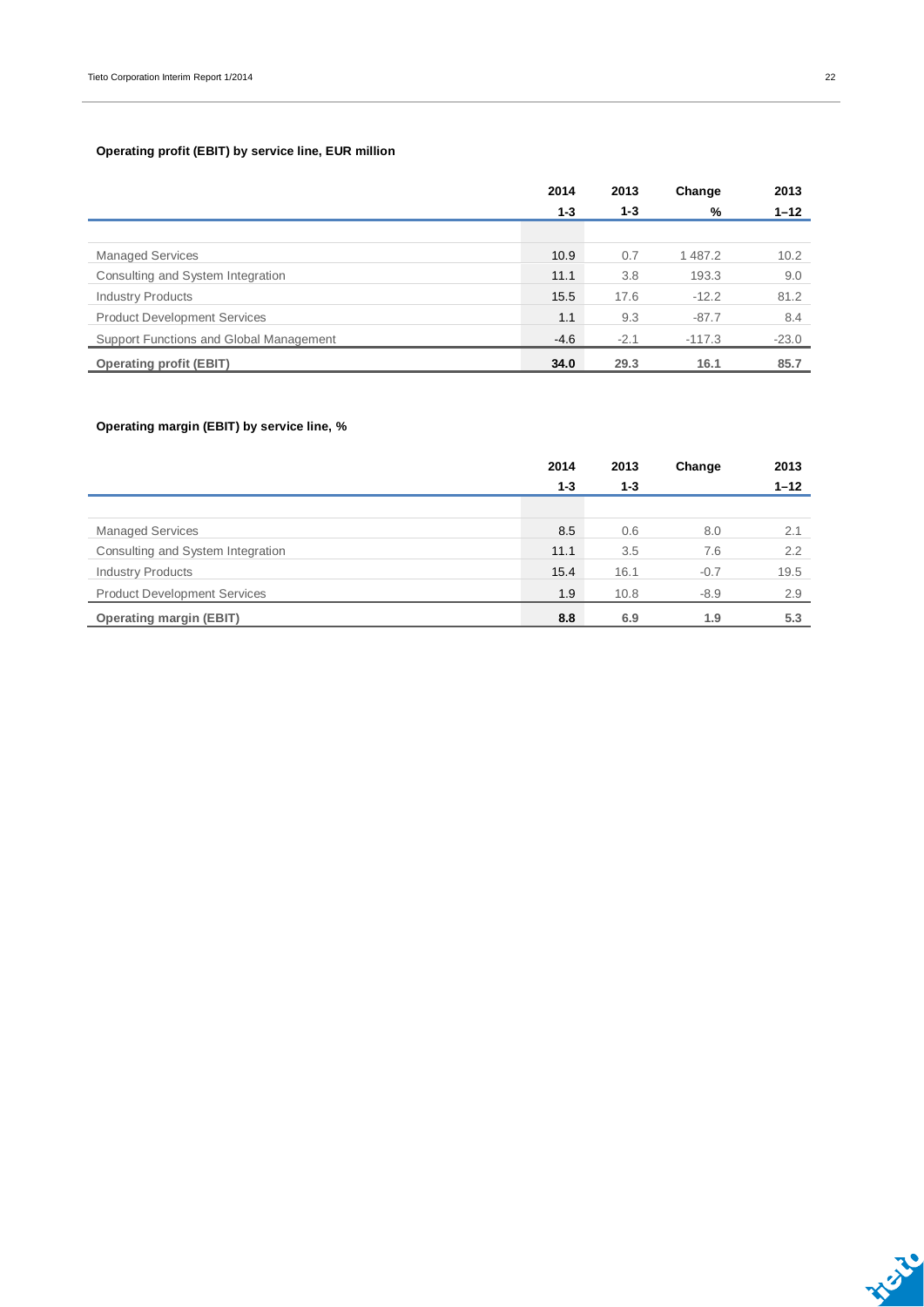### **Operating profit (EBIT) excl. one-off items by service line, EUR million**

|                                         | 2014    | 2013    | Change     | 2013     |
|-----------------------------------------|---------|---------|------------|----------|
|                                         | $1 - 3$ | $1 - 3$ | %          | $1 - 12$ |
|                                         |         |         |            |          |
| <b>Managed Services</b>                 | 10.7    | 0.3     | 3 1 5 3 .0 | 21.0     |
| Consulting and System Integration       | 11.2    | 5.1     | 119.0      | 32.0     |
| <b>Industry Products</b>                | 15.4    | 17.6    | $-12.7$    | 82.8     |
| <b>Product Development Services</b>     | 1.6     | 10.0    | $-84.3$    | 19.4     |
| Support Functions and Global Management | $-4.4$  | $-2.0$  | $-115.5$   | $-14.2$  |
| <b>Operating profit (EBIT)</b>          | 34.5    | 31.0    | 11.1       | 141.2    |

### **Operating margin (EBIT) excl. one-off items by service line, %**

|                                     | 2014    | 2013    | Change | 2013     |
|-------------------------------------|---------|---------|--------|----------|
|                                     | $1 - 3$ | $1 - 3$ |        | $1 - 12$ |
|                                     |         |         |        |          |
| <b>Managed Services</b>             | 8.4     | 0.3     | 8.1    | 4.3      |
| Consulting and System Integration   | 11.2    | 4.7     | 6.5    | 7.8      |
| <b>Industry Products</b>            | 15.4    | 16.1    | $-0.8$ | 19.9     |
| <b>Product Development Services</b> | 2.6     | 11.6    | $-9.0$ | 6.7      |
| <b>Operating margin (EBIT)</b>      | 8.9     | 7.3     | 1.6    | 8.8      |

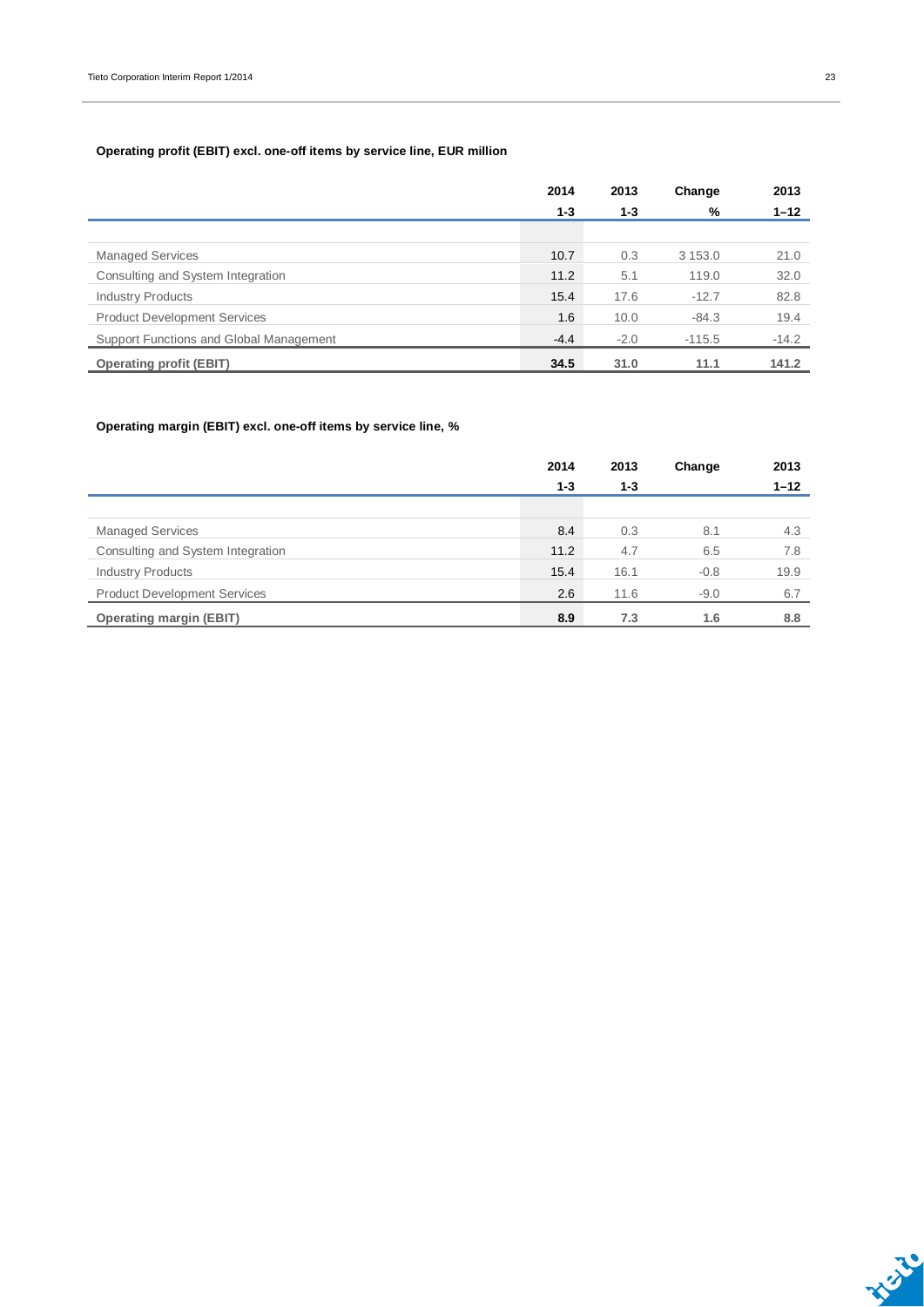### **Personnel by service line**

|                                         | End of period |              |              |         | Average  |         |         |
|-----------------------------------------|---------------|--------------|--------------|---------|----------|---------|---------|
|                                         | 2014          | Change       | <b>Share</b> | 2013    | 2013     | 2014    | 2013    |
|                                         | $1 - 3$       | %            | %            | $1 - 3$ | $1 - 12$ | $1 - 3$ | $1 - 3$ |
|                                         |               |              |              |         |          |         |         |
| <b>Managed Services</b>                 | 3 0 8 5       | $\mathbf{0}$ | 22           | 3088    | 3 0 9 0  | 3 1 1 0 | 3094    |
| Consulting and System Integration       | 3895          | -9           | 28           | 4 2 8 9 | 3986     | 3911    | 4 2 9 7 |
| <b>Industry Products</b>                | 2950          | -5           | 21           | 3 1 0 8 | 2919     | 2939    | 3089    |
| <b>Product Development Services</b>     | 3027          | $-26$        | 21           | 4 1 1 3 | 3 1 9 3  | 3 0 9 1 | 4 2 0 0 |
| <b>Service Lines total</b>              | 12 957        | $-11$        | 92           | 14 5 98 | 13 188   | 13 052  | 14 680  |
| <b>Industry Groups</b>                  | 406           | -6           | 3            | 430     | 390      | 407     | 440     |
| Support Functions and Global Management | 740           | -9           | 5            | 817     | 740      | 737     | 792     |
| Group total                             | 14 102        | $-11$        | 100          | 15 845  | 14 3 18  | 14 196  | 15911   |

### **Personnel by country**

|                       | End of period |                | Average        |         |          |         |         |
|-----------------------|---------------|----------------|----------------|---------|----------|---------|---------|
|                       | 2014          | Change         | <b>Share</b>   | 2013    | 2013     | 2014    | 2013    |
|                       | $1 - 3$       | %              | %              | $1 - 3$ | $1 - 12$ | $1 - 3$ | $1 - 3$ |
|                       |               |                |                |         |          |         |         |
| Finland               | 4 3 5 0       | $-9$           | 31             | 4766    | 4 4 0 5  | 4 3 7 0 | 4779    |
| Sweden                | 2611          | -8             | 19             | 2846    | 2701     | 2650    | 2878    |
| <b>Czech Republic</b> | 1934          | 1              | 14             | 1913    | 1940     | 1943    | 1911    |
| India                 | 1 602         | 1              | 11             | 1590    | 1591     | 1595    | 1570    |
| China                 | 898           | $-19$          | 6              | 1 1 0 4 | 949      | 925     | 1 1 2 9 |
| Latvia                | 694           | $\overline{7}$ | 5              | 648     | 689      | 691     | 643     |
| Poland                | 678           | $-34$          | 5              | 1 0 2 6 | 722      | 688     | 1 0 4 2 |
| Norway                | 439           | $\mathbf 0$    | 3              | 438     | 438      | 439     | 438     |
| Philippines           | 235           | 28             | $\overline{2}$ | 183     | 231      | 235     | 179     |
| Lithuania             | 130           | $-3$           | 1              | 133     | 129      | 129     | 136     |
| Other                 | 532           | $-56$          | 4              | 1 1 9 8 | 523      | 531     | 1 2 0 5 |
| Group total           | 14 102        | $-11$          | 100            | 15 845  | 14 3 18  | 14 196  | 15 911  |
| Onshore countries     | 7695          | $-15$          | 55             | 9019    | 7835     | 7753    | 9069    |
| Offshore countries    | 6407          | -6             | 45             | 6826    | 6483     | 6443    | 6842    |
| Group total           | 14 102        | $-11$          | 100            | 15 845  | 14 3 18  | 14 196  | 15 911  |

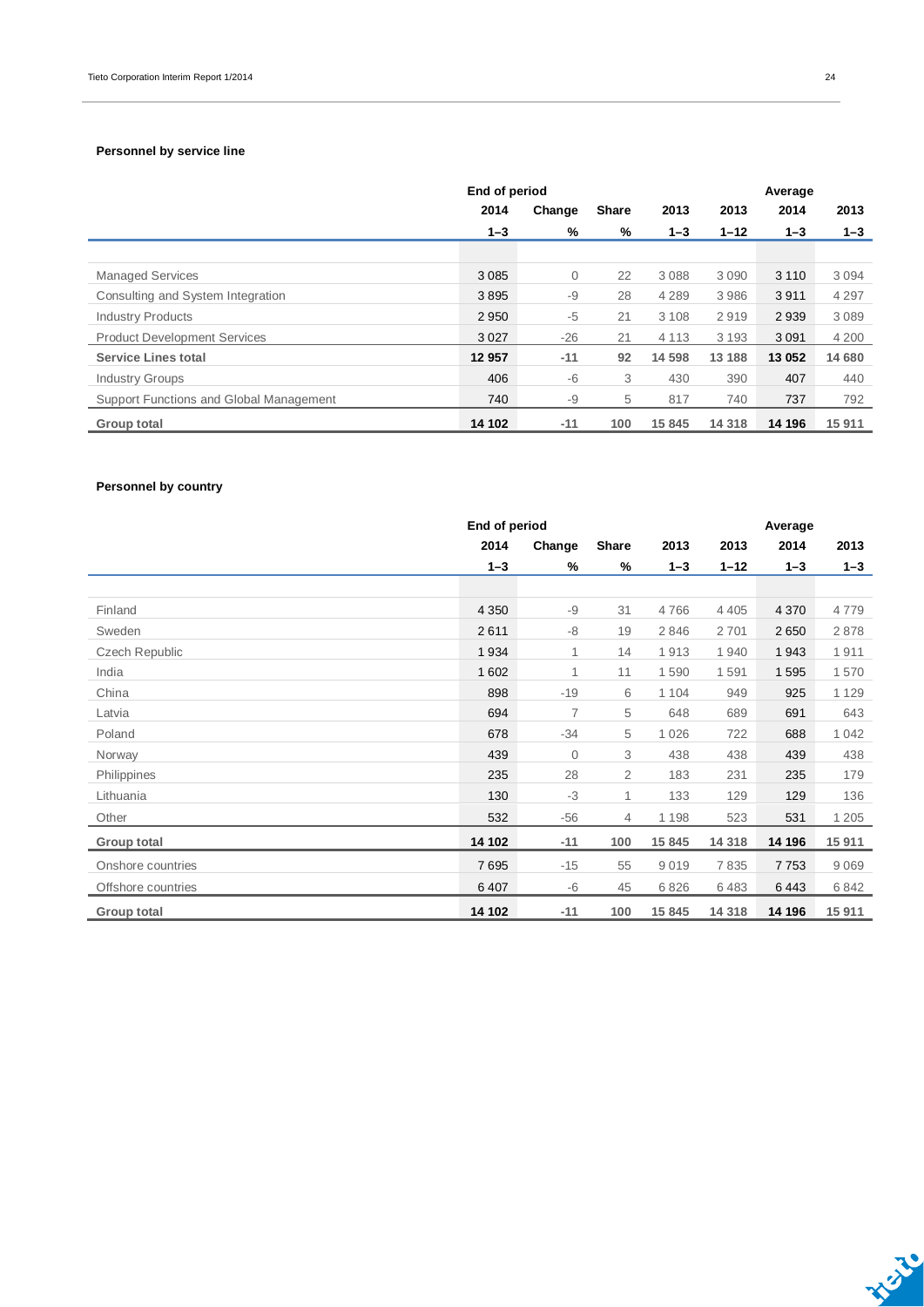### **Non-current assets by country, EUR million**

|                                                | 2014   | 2013   | Change | 2013   |
|------------------------------------------------|--------|--------|--------|--------|
|                                                | 31 Mar | 31 Mar | %      | 31 Dec |
|                                                |        |        |        |        |
| Finland                                        | 98.8   | 104.5  | $-5$   | 101.5  |
| Sweden                                         | 29.5   | 35.0   | $-16$  | 28.0   |
| Other                                          | 8.0    | 11.9   | $-32$  | 9.2    |
| <b>Total countries</b>                         | 136.3  | 151.4  | $-10$  | 138.7  |
| Non-current assets classified as held for sale | 0.0    | 47.3   | $-100$ | 0.0    |
| <b>Total non-current assets</b>                | 136.3  | 198.7  | $-31$  | 138.7  |

Goodwill is allocated to the Cash Generating Units, which include several countries and therefore goodwill is not included in the country specific non-current assets shown above.

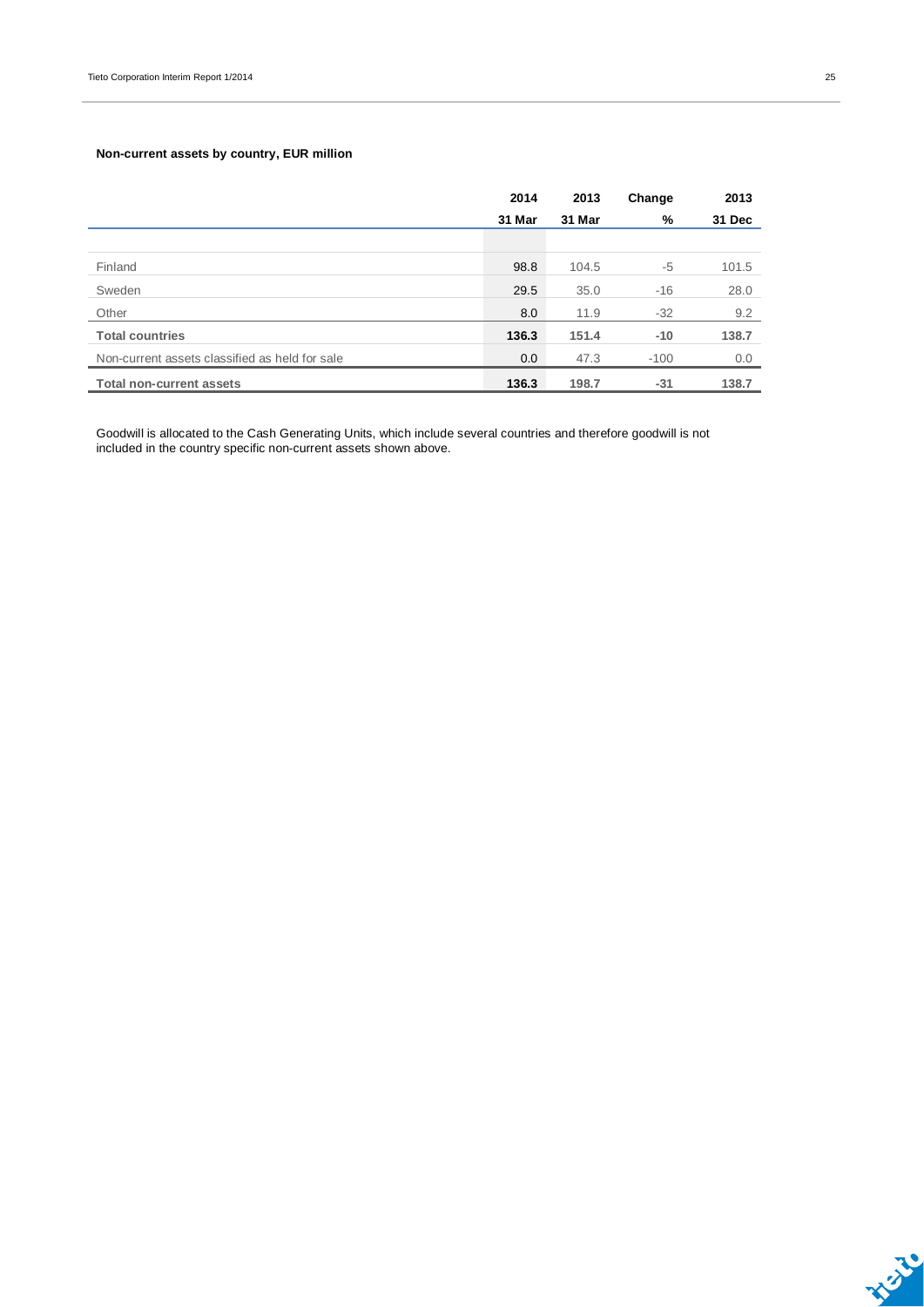### **Depreciation by service line, EUR million**

|                                         | 2014    | 2013    | Change | 2013     |
|-----------------------------------------|---------|---------|--------|----------|
|                                         | $1 - 3$ | $1 - 3$ | %      | $1 - 12$ |
|                                         |         |         |        |          |
| <b>Managed Services</b>                 | 12.4    | 17.3    | $-28$  | 67.1     |
| Consulting and System Integration       | 0.2     | 0.2     | $-14$  | 1.0      |
| <b>Industry Products</b>                | 0.1     | 0.2     | $-44$  | 0.5      |
| <b>Product Development Services</b>     | 0.1     | 0.2     | $-37$  | 0.7      |
| Support Functions and Global Management | 2.2     | 2.3     | $-4$   | 8.8      |
| Group total                             | 15.0    | 20.1    | $-25$  | 78.1     |

### **Amortization on allocated intangible assets from acquisitions by service line, EUR million**

|                                         | 2014    | 2013    | Change | 2013     |
|-----------------------------------------|---------|---------|--------|----------|
|                                         | $1 - 3$ | $1 - 3$ | %      | $1 - 12$ |
|                                         |         |         |        |          |
| <b>Managed Services</b>                 | 0.2     | 0.5     | $-57$  | 1.8      |
| Consulting and System Integration       | 0.1     | 0.2     | $-31$  | 0.6      |
| <b>Industry Products</b>                | 0.1     | 0.2     | $-69$  | 0.9      |
| <b>Product Development Services</b>     | 0.0     | 0.1     | $-100$ | 0.4      |
| Support Functions and Global Management |         |         |        |          |
| Group total                             | 0.4     | 1.0     | -60    | 3.7      |

### **Impairment losses by service line, EUR million**

|                                         | 2014           | 2013    | Change                   | 2013     |
|-----------------------------------------|----------------|---------|--------------------------|----------|
|                                         | $1 - 3$        | $1 - 3$ | %                        | $1 - 12$ |
|                                         |                |         |                          |          |
| <b>Managed Services</b>                 | $\blacksquare$ | $\sim$  | ٠                        | 0.1      |
| Consulting and System Integration       | -              | $\sim$  | ٠                        | 2.6      |
| <b>Industry Products</b>                | -              | $\sim$  | ٠                        | 1.3      |
| <b>Product Development Services</b>     | ۰              | $\sim$  | $\overline{\phantom{a}}$ | 3.6      |
| Support Functions and Global Management |                |         |                          | 0.4      |
| Group total                             | -              |         |                          | 8.0      |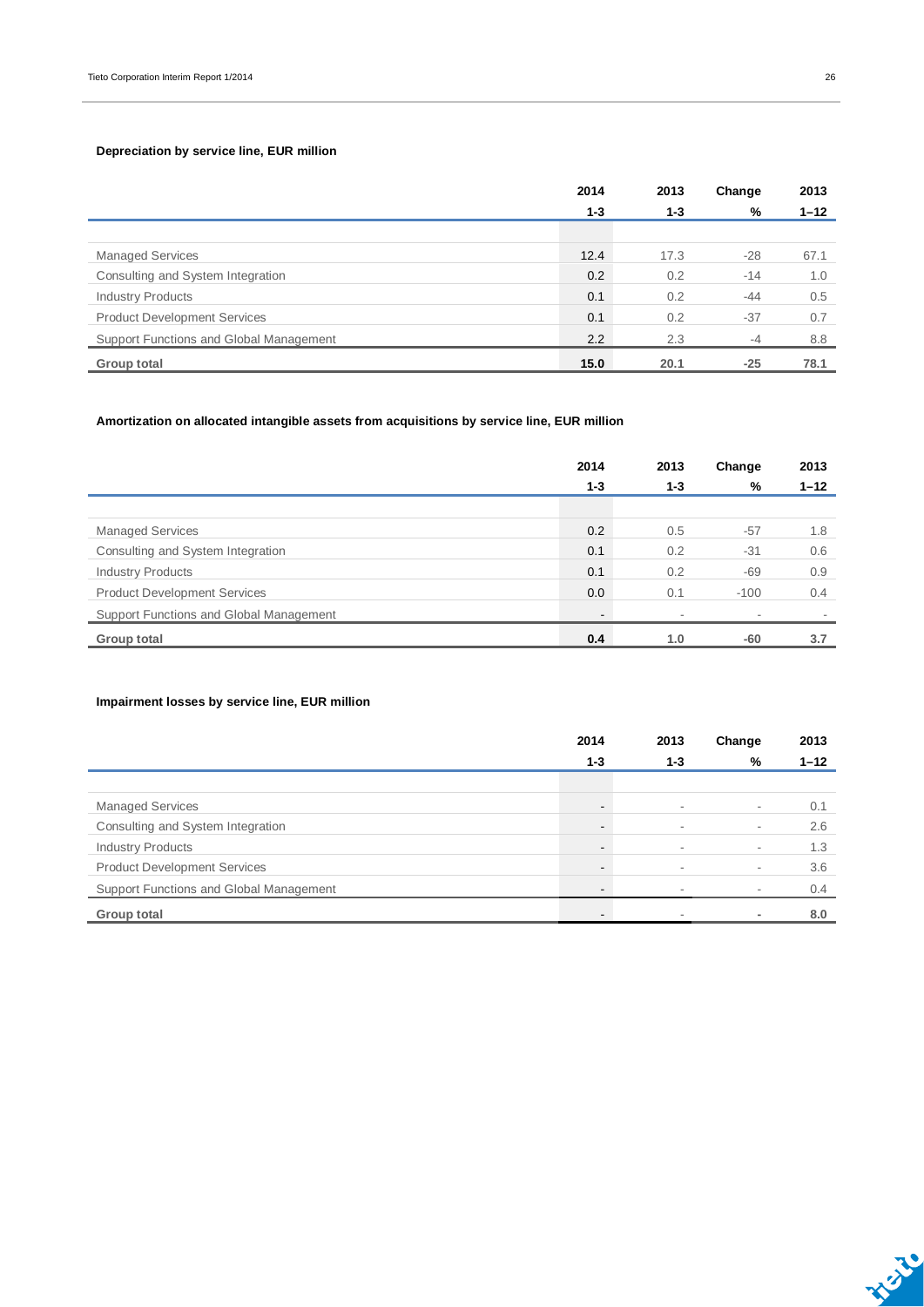# Commitments and contingencies, EUR million

|                                               | 31 Mar 2014 | 31 Dec 2013 |
|-----------------------------------------------|-------------|-------------|
|                                               |             |             |
| For Tieto obligations                         |             |             |
| Guarantees                                    |             |             |
| Performance guarantees                        | 32.2        | 39.3        |
| Lease guarantees                              | 10.0        | 11.1        |
| Other                                         | 0.3         | 0.4         |
| Other Tieto obligations                       |             |             |
| Rent commitments due in one year              | 48.7        | 54.7        |
| Rent commitments due in 1-5 years             | 114.1       | 117.8       |
| Rent commitments due after 5 years            | 22.6        | 24.8        |
| Operating lease commitments due in one year   | 5.1         | 5.3         |
| Operating lease commitments due in 1-5 years  | 5.9         | 5.7         |
| Operating lease commitments due after 5 years | 0.7         | 0.8         |
| Commitments to purchase assets                | 12.0        | 17.5        |
| On behalf of joint ventures                   |             |             |
| On behalf of others                           |             |             |
| Guarantees                                    | 0.9         | 1.0         |

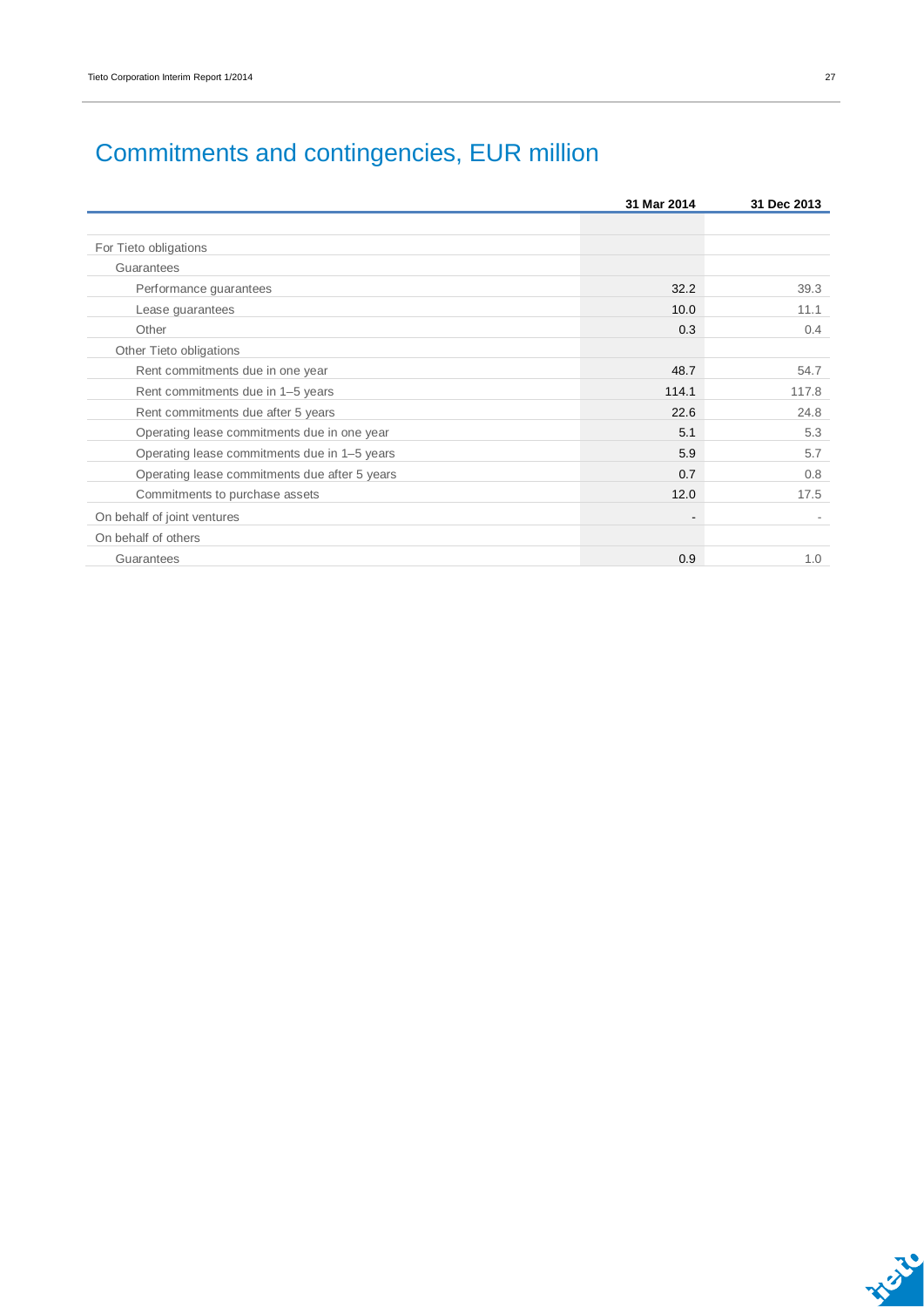## Derivatives, EUR million

#### **Notional amounts of derivatives**

Includes the gross amount of all notional values for contracts that have not yet been settled or closed. The amount of notional value outstanding is not necessarily a measure or indication of market risk, as the exposure of certain contracts may be offset by other contracts.

|                                            | 31 Mar 2014 | 31 Dec 2013 |
|--------------------------------------------|-------------|-------------|
|                                            |             |             |
| Foreign exchange forward contracts         | 146.9       | 180.6       |
| Forward contracts outside hedge accounting | 100.3       | 129.5       |
| Forward contracts within hedge accounting  | 46.6        | 51.1        |
| Electricity price futures contracts        | 1.6         |             |

#### **Fair values of derivatives**

| The net fair values of derivative financial instruments at the balance sheet |             |             |
|------------------------------------------------------------------------------|-------------|-------------|
| date were:                                                                   | 31 Mar 2014 | 31 Dec 2013 |
|                                                                              |             |             |
|                                                                              |             |             |
| Foreign exchange forward contracts                                           | $-0.7$      | $-3.3$      |
| Electricity price futures contracts                                          | $-0.4$      | $-0.3$      |

Derivatives are used for economic hedging purposes only.

| Gross positive fair values of derivatives: | <b>Positive</b> | <b>Positive</b> |
|--------------------------------------------|-----------------|-----------------|
|                                            | 31 Mar 2014     | 31 Dec 2013     |
|                                            |                 |                 |
| Foreign exchange forward contracts         | 1.2             | 0.6             |
| Forward contracts outside hedge accounting | 1.1             | 0.4             |
| Forward contracts within hedge accounting" | 0.1             | 0.2             |
| Electricity price futures contracts        | -               |                 |

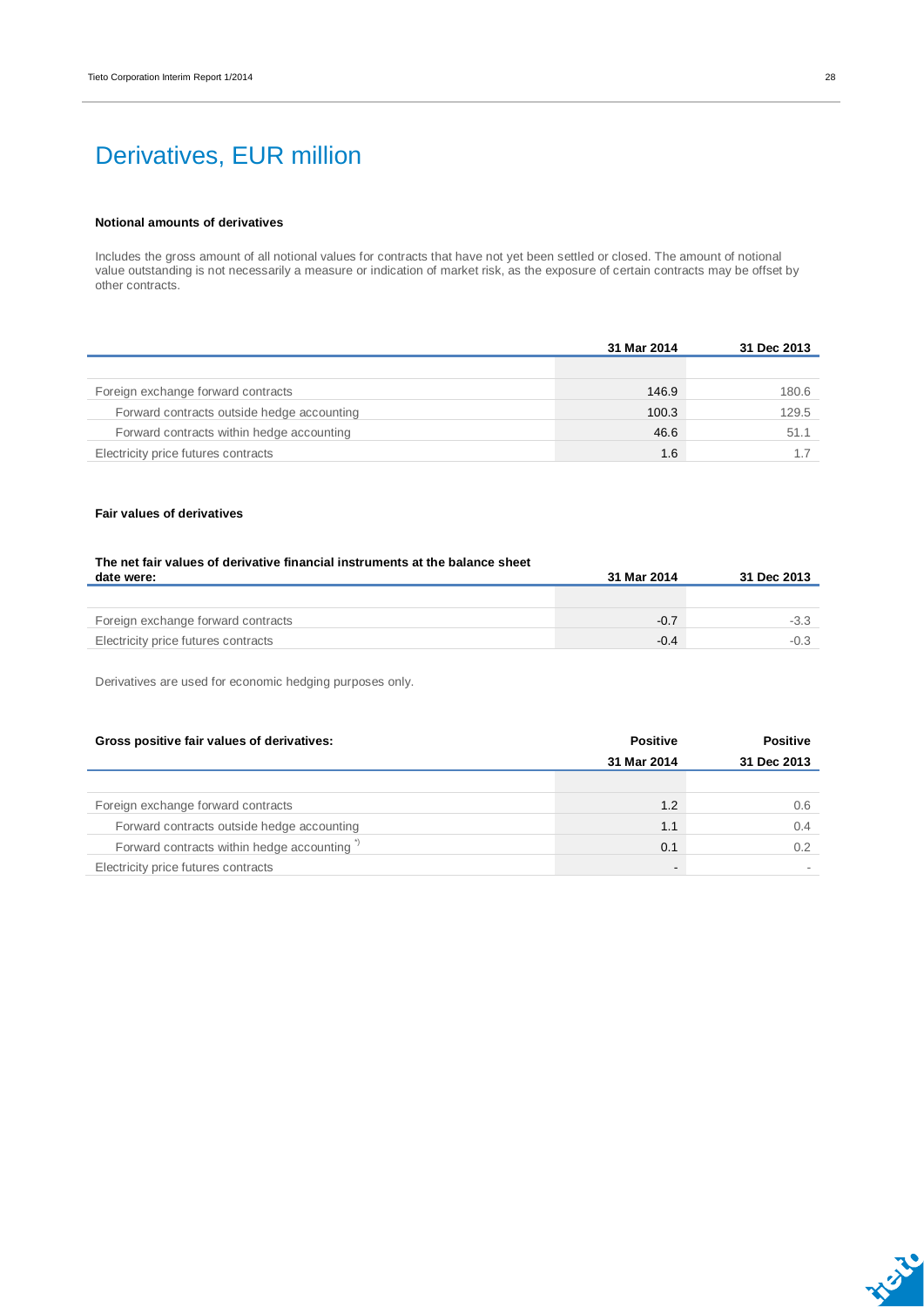| Gross negative fair values of derivatives:             | <b>Negative</b><br>31 Mar 2014 | <b>Negative</b><br>31 Dec 2013 |
|--------------------------------------------------------|--------------------------------|--------------------------------|
|                                                        |                                |                                |
| Foreign exchange forward contracts                     | $-2.0$                         | $-3.9$                         |
| Forward contracts outside hedge accounting             | $-0.4$                         | $-1.6$                         |
| Forward contracts within hedge accounting <sup>*</sup> | $-1.6$                         | $-2.3$                         |
| Electricity price futures contracts                    | $-0.4$                         | $-0.3$                         |
|                                                        |                                |                                |
| $\rightarrow$                                          |                                |                                |

| Forward contracts within hedge accounting (net)                              |                          |  |
|------------------------------------------------------------------------------|--------------------------|--|
| The amount recognized in equity                                              |                          |  |
| Net periodic interest rate difference recognized in interest income/expenses | $\overline{\phantom{0}}$ |  |

Foreign exchange derivatives' fair values are calculated according to FX and interest rates on the closing date.

The hedged highly probable forecast transactions denominated in foreign currency are expected to occur at various dates during the next 12 months. Gains and losses, recognized in the hedging reserve in equity (note Other reserves) on forward foreign exchange contracts as of 31 December 2013 amounted to net EUR -1.5 million (EUR -2.1 in 31 December 2013). These are recognised in the income statement in the current period or periods during which the hedged forecast transactions affect the income statement. This is usually within 12 months of the end of the reporting period. The hedged cash flows are expected to expire monthly within 12 months.

The efficient portion of cash flow hedges recognized in net sales at 31 March 2014 amounted to a gain of EUR 0.4 million (EUR 0.7 million in 31 December 2013) and a loss of EUR 0.8 million (EUR 1.6 million in 31 December 2013) including the interest rate difference.

The inefficient portion recognized in the other operating income that arises from cash flow hedges amounts to a gain of EUR 0.0 million at 31 March 2014 (EUR 0.3 million gain in 31 December 2013). The inefficient portion recognized in other operating expenses that arises from cash flow hedges amounts to a loss of EUR 0.0 million at 31 March 2014 (EUR 0.2 million in 31 December 2013).

#### **Other reserves**

#### **Cash flow hedges**

| <b>EUR million</b>        | Hedging<br>reserve |
|---------------------------|--------------------|
| Balance at 1 Jan 2013     | 0.2                |
| Fair value gains in year  | 1.6                |
| Fair value losses in year | $-4.0$             |
| Tax on fair value gains   | 0.5                |
| Tax on fair value losses  | 0.0                |
| Balance at 31 Dec 2013    | $-1.7$             |
|                           |                    |
| Balance at 1 Jan 2014     | $-1.7$             |
| Fair value gains in year  | 0.7                |
| Fair value losses in year | 0.0                |
| Tax on fair value gains   | 0.0                |
| Tax on fair value losses  | $-0.2$             |
| Balance at 31 Mar 2014    | $-1.2$             |



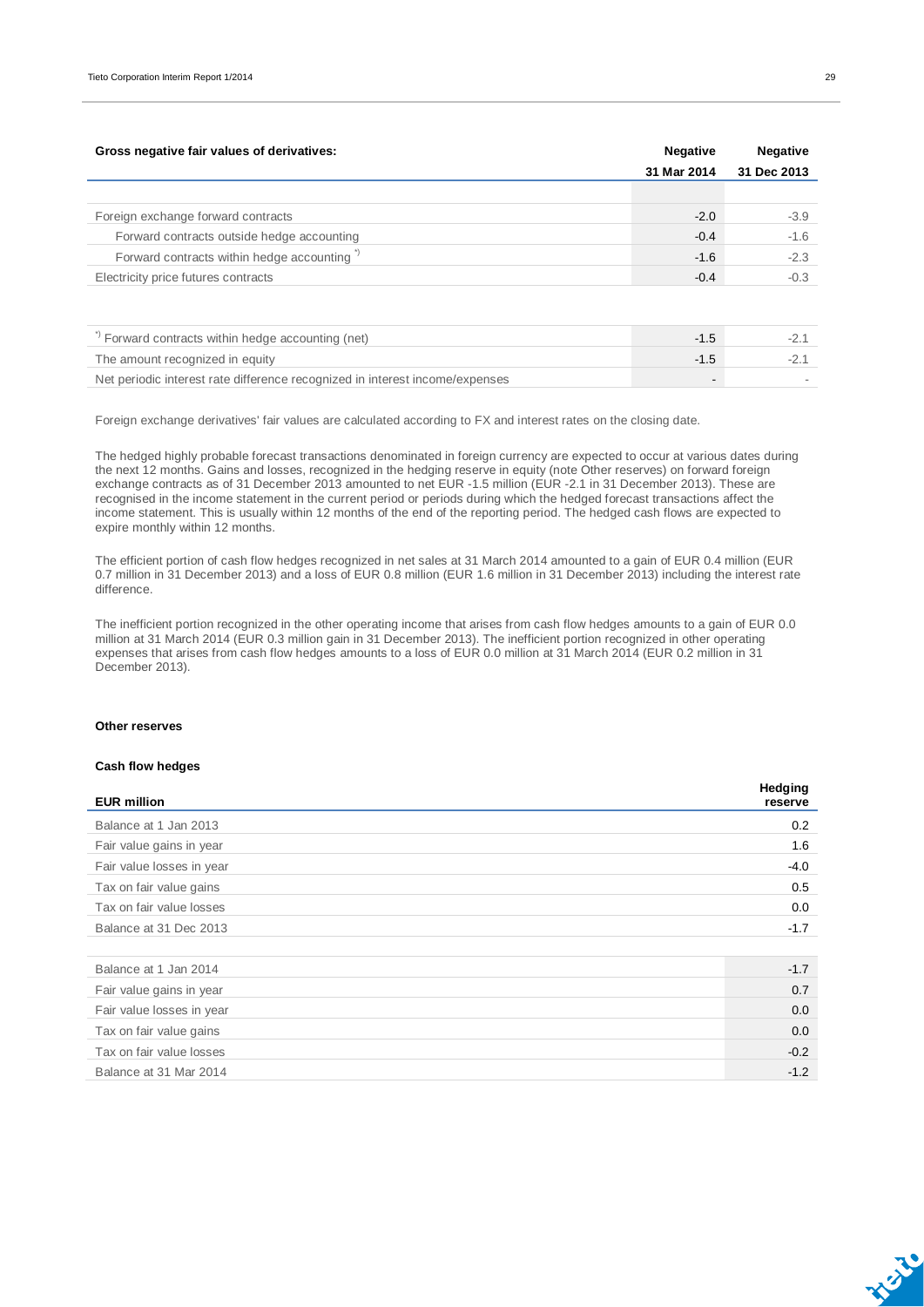### **Fair value measurement of financial assets and liabilities**

### **EUR million**

| 31 Mar 2014                                                | Level 1                  | Level 2                  | Level 3 | Total |
|------------------------------------------------------------|--------------------------|--------------------------|---------|-------|
|                                                            |                          |                          |         |       |
| Financial assets at fair value through profit or loss      |                          |                          |         |       |
| Derivatives                                                | $\sim$                   | 1.2                      | $\sim$  | 1.2   |
| Available-for-sale investments                             | $\overline{\phantom{a}}$ | $\overline{\phantom{a}}$ | 0.7     | 0.7   |
|                                                            |                          |                          |         |       |
| Financial liabilities at fair value through profit or loss |                          |                          |         |       |
| Derivatives                                                |                          | 2.4                      | $\sim$  | 2.4   |

### **EUR million**

| 31 Dec 2013                                                | Level 1 | Level 2                  | Level 3 | Total |
|------------------------------------------------------------|---------|--------------------------|---------|-------|
|                                                            |         |                          |         |       |
| Financial assets at fair value through profit or loss      |         |                          |         |       |
| <b>Derivatives</b>                                         |         | 0.6                      | $\sim$  | 0.6   |
| Available-for-sale investments                             | $\sim$  | $\overline{\phantom{a}}$ | 0.7     | 0.7   |
|                                                            |         |                          |         |       |
| Financial liabilities at fair value through profit or loss |         |                          |         |       |
| Derivatives                                                |         | 4.2                      | $\sim$  | 4.2   |

Available-for-sale investments' fair value measurement is based on their initial value. The fair market value cannot be reliably estimated, due to lack of proper market for the assets.

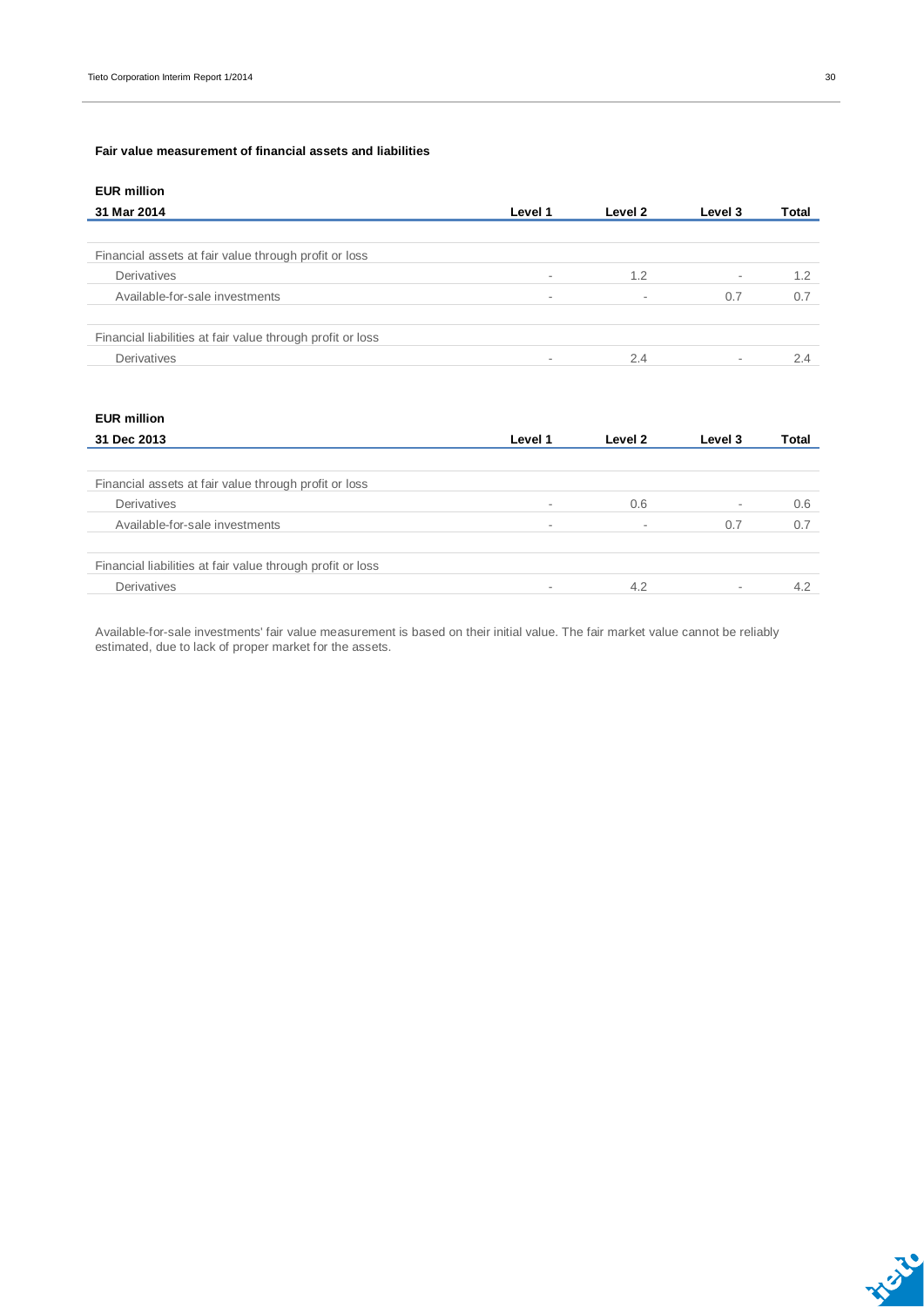## QUARTERLY FIGURES

#### **Key figures**

|                                                              | 2014<br>$1 - 3$ | 2013<br>$10 - 12$ | 2013<br>$7 - 9$ | 2013<br>$4 - 6$ | 2013<br>$1 - 3$ |
|--------------------------------------------------------------|-----------------|-------------------|-----------------|-----------------|-----------------|
|                                                              |                 |                   |                 |                 |                 |
| Earnings per share, EUR                                      |                 |                   |                 |                 |                 |
| <b>Basic</b>                                                 | 0.34            | 0.21              | 0.25            | 0.10            | 0.30            |
| <b>Diluted</b>                                               | 0.34            | 0.21              | 0.25            | 0.10            | 0.30            |
| Equity per share, EUR                                        | 6.56            | 7.08              | 7.08            | 6.67            | 6.79            |
| Return on equity, 12-month rolling, %                        | 13.5            | 12.0              | 5.4             | 6.6             | 3.7             |
| Return on capital employed, 12-month rolling, % <sup>"</sup> | 15.3            | 13.5              | 9.0             | 10.3            | 8.1             |
| Equity ratio, %                                              | 44.9            | 49.3              | 46.7            | 44.0            | 43.2            |
| Interest-bearing net debt, EUR million                       | $-20.5$         | 15.5              | 52.6            | 81.1            | 18.3            |
| Gearing, %                                                   | $-4.3$          | 3.0               | 10.2            | 16.8            | 3.7             |
| Investments, EUR million                                     | 13.4            | 23.6              | 15.5            | 15.3            | 17.3            |

\*) When calculating Return on capital employed the negative net impact on interest rate swaps and exchange differences are now considered as other financial expenses. The key figure for year 2013 has been correspondingly restated.

The balance sheet items concerning year 2012 in the 12-month average denominator are not restated according to the IFRS 11 'Joint arrangements'.

#### **Income statement, EUR million**

|                                                                        | 2014<br>$1 - 3$ | 2013<br>$10 - 12$ | 2013<br>$7 - 9$ | 2013<br>4-6 | 2013<br>$1 - 3$ |
|------------------------------------------------------------------------|-----------------|-------------------|-----------------|-------------|-----------------|
|                                                                        |                 |                   |                 |             |                 |
| Net sales                                                              | 387.0           | 405.1             | 361.1           | 416.7       | 423.9           |
| Other operating income                                                 | 3.8             | 6.5               | 4.5             | 3.1         | 4.0             |
| Employee benefit expenses                                              | 217.4           | 230.7             | 199.8           | 244.7       | 248.5           |
| Depreciation, amortization and impairment charges                      | 15.4            | 20.6              | 19.3            | 28.6        | 21.2            |
| Other operating expenses                                               | 125.1           | 144.4             | 123.5           | 133.8       | 131.4           |
| Share of profit from investments accounted for using the equity method | 1.1             | 1.4               | 1.3             | 2.1         | 2.5             |
| Operating profit (EBIT)                                                | 34.0            | 17.3              | 24.3            | 14.8        | 29.3            |
| Financial income and expenses                                          | $-1.2$          | $-1.6$            | $-1.7$          | $-1.8$      | $-1.5$          |
| Profit before taxes                                                    | 32.8            | 15.7              | 22.6            | 13.0        | 27.8            |
| Income taxes                                                           | $-8.2$          | $-0.7$            | $-4.2$          | $-5.6$      | -6.4            |
| Net profit for the period                                              | 24.6            | 15.0              | 18.4            | 7.4         | 21.4            |

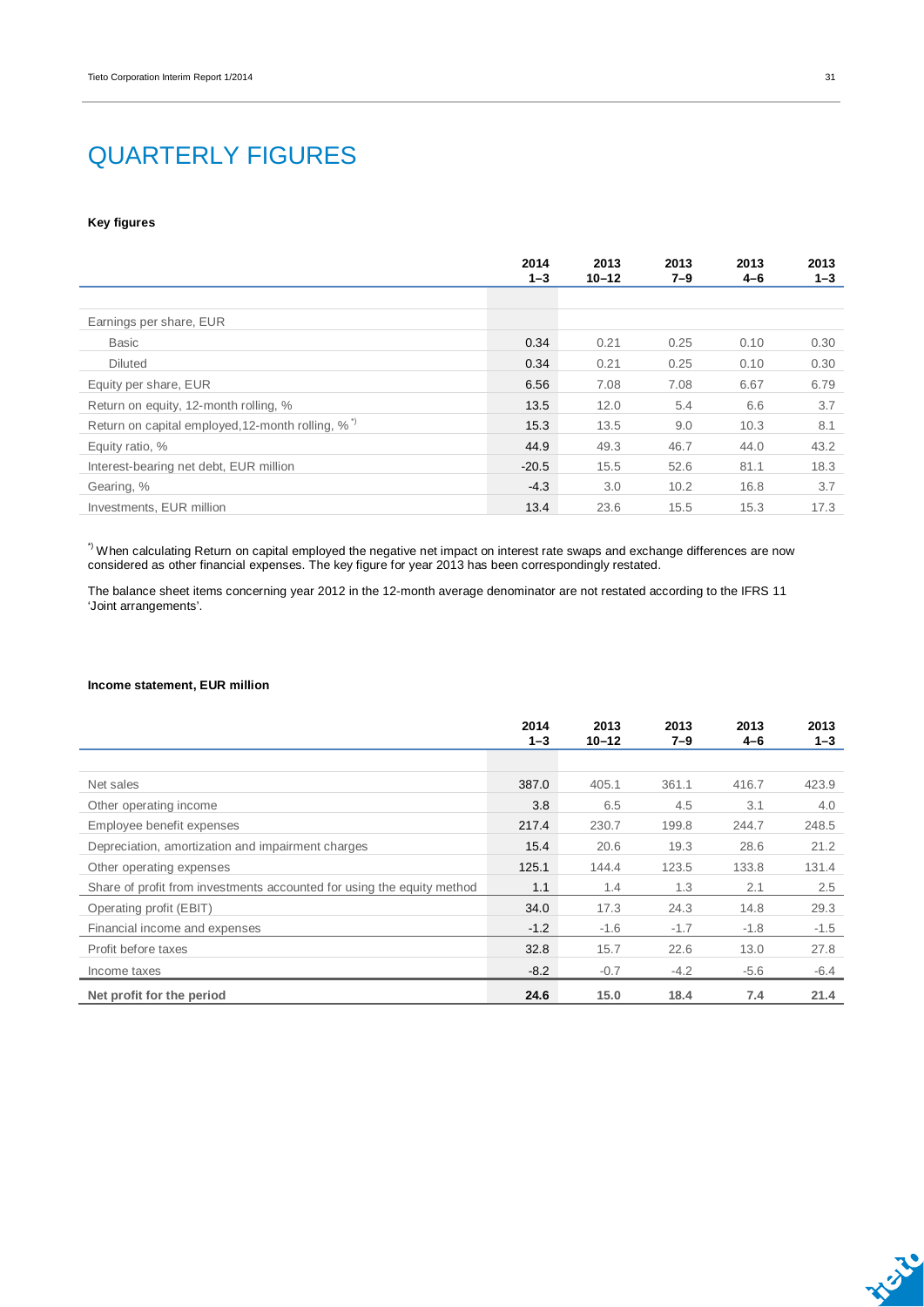### **Balance sheet, EUR million**

|                                                      | 2014<br>31 Mar | 2013<br>31 Dec | 2013<br>30 Sep | 2013<br>30 Jun | 2013<br>31 Mar |
|------------------------------------------------------|----------------|----------------|----------------|----------------|----------------|
|                                                      |                |                |                |                |                |
| Goodwill                                             | 371.1          | 372.3          | 376.7          | 374.8          | 383.9          |
| Other intangible assets                              | 43.2           | 44.1           | 40.3           | 45.9           | 51.1           |
| Property, plant and equipment                        | 93.2           | 94.6           | 96.4           | 98.1           | 100.3          |
| Investments accounted for using the equity<br>method | 16.7           | 21.5           | 20.2           | 20.2           | 18.1           |
| Other non-current assets                             | 30.5           | 31.5           | 34.6           | 38.1           | 36.6           |
| Total non-current assets                             | 554.7          | 564.0          | 568.2          | 577.1          | 590.0          |
|                                                      |                |                |                |                |                |
| Trade receivables and other current assets           | 437.5          | 416.5          | 439.8          | 463.1          | 482.6          |
| Cash and cash equivalents                            | 136.3          | 114.1          | 150.6          | 126.4          | 93.1           |
| Total current assets                                 | 573.8          | 530.6          | 590.4          | 589.5          | 575.7          |
|                                                      |                |                |                |                |                |
| Assets classified as held for sale                   | $\blacksquare$ |                | 2.0            |                | 47.3           |
|                                                      |                |                |                |                |                |
| <b>Total assets</b>                                  | 1 1 28.5       | 1 0 9 4 . 6    | 1 160.6        | 1 1 66.6       | 1 213.0        |
|                                                      |                |                |                |                |                |
| Total equity                                         | 476.2          | 514.2          | 513.5          | 483.9          | 488.7          |
|                                                      |                |                |                |                |                |
| Non-current loans                                    | 102.1          | 103.1          | 101.0          | 102.1          | 3.8            |
| Other non-current liabilities                        | 56.5           | 56.8           | 58.5           | 58.0           | 61.2           |
| Total non-current liabilities                        | 158.6          | 159.9          | 159.5          | 160.1          | 65.0           |
|                                                      |                |                |                |                |                |
| Trade payables and other current liabilities         | 439.1          | 341.8          | 343.9          | 379.8          | 468.6          |
| Provisions                                           | 33.6           | 44.2           | 32.5           | 28.3           | 26.6           |
| <b>Current loans</b>                                 | 21.0           | 34.5           | 111.0          | 114.5          | 118.5          |
| <b>Total current liabilities</b>                     | 493.7          | 420.5          | 487.4          | 522.6          | 613.7          |
|                                                      |                |                |                |                |                |
| Liabilities classified as held for sale              | $\sim$         |                | 0.2            |                | 45.6           |
| <b>Total equity and liabilities</b>                  | 1 1 28.5       | 1 0 9 4 .6     | 1 160.6        | 1 1 6 6.6      | 1 213.0        |
|                                                      |                |                |                |                |                |

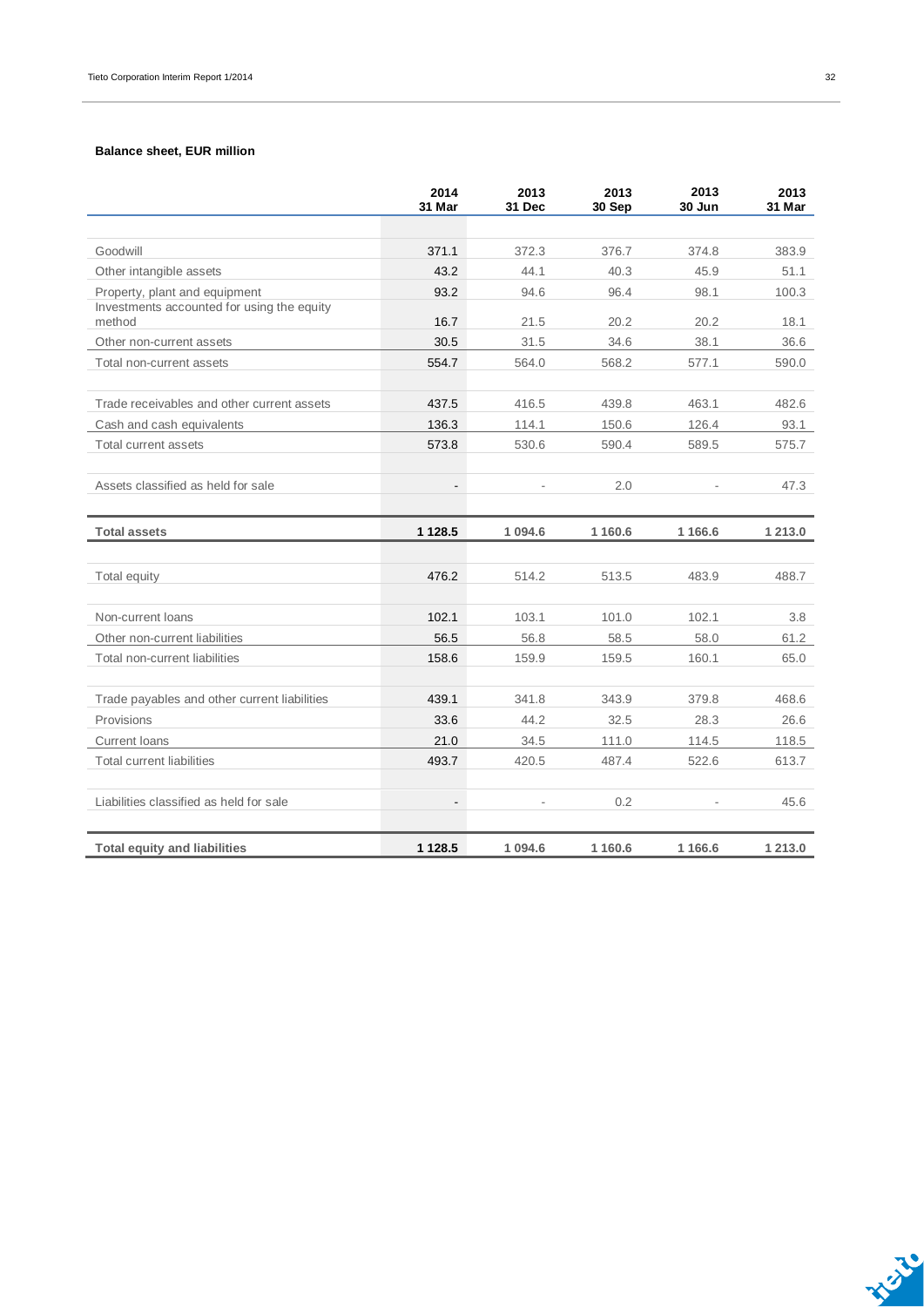### **Cash flow, EUR million**

|                                                                              | 2014<br>$1 - 3$          | 2013<br>$10 - 12$        | 2013<br>$7 - 9$ | 2013<br>$4-6$ | 2013<br>$1 - 3$ |
|------------------------------------------------------------------------------|--------------------------|--------------------------|-----------------|---------------|-----------------|
|                                                                              |                          |                          |                 |               |                 |
| Cash flow from operations                                                    |                          |                          |                 |               |                 |
| Net profit                                                                   | 24.6                     | 15.0                     | 18.4            | 7.4           | 21.4            |
| Adjustments                                                                  | 23.4                     | 16.3                     | 22.4            | 29.1          | 28.3            |
| Change in net working capital                                                | 2.7                      | 36.2                     | 7.6             | $-19.6$       | $-0.2$          |
| Cash generated from operations                                               | 50.7                     | 67.5                     | 48.4            | 16.9          | 49.5            |
| Net financial expenses paid                                                  | $-0.3$                   | $-6.1$                   | $-1.1$          | $-1.9$        | $-3.0$          |
| Dividends received from investments accounted for using<br>the equity method | 5.9                      | $\overline{\phantom{a}}$ | $\overline{a}$  |               | 7.6             |
| Income taxes paid                                                            | $-6.3$                   | $-3.9$                   | $-6.5$          | $-4.3$        | $-4.1$          |
| Net cash flow from operations                                                | 50.0                     | 57.5                     | 40.8            | 10.7          | 50.0            |
|                                                                              |                          |                          |                 |               |                 |
| Net cash used in investing activities                                        | $-12.1$                  | $-14.4$                  | $-12.3$         | $-33.8$       | $-13.7$         |
|                                                                              |                          |                          |                 |               |                 |
| Net cash used in financing activities                                        | $-14.4$                  | $-80.6$                  | $-4.6$          | 40.5          | $-7.3$          |
|                                                                              |                          |                          |                 |               |                 |
| Change in cash and cash equivalents                                          | 23.5                     | $-37.5$                  | 23.9            | 17.4          | 29.0            |
|                                                                              |                          |                          |                 |               |                 |
| Cash and cash equivalents at the beginning of period                         | 114.1                    | 150.6                    | 126.4           | 93.1          | 75.8            |
| Foreign exchange differences                                                 | $-1.3$                   | 1.0                      | 0.3             | 2.2           | 2.0             |
| Assets classified as held for sale                                           | $\overline{\phantom{m}}$ |                          |                 | 13.7          | $-13.7$         |
| Change in cash and cash equivalents                                          | 23.5                     | $-37.5$                  | 23.9            | 17.4          | 29.0            |
| Cash and cash equivalents at the end of period                               | 136.3                    | 114.1                    | 150.6           | 126.4         | 93.1            |

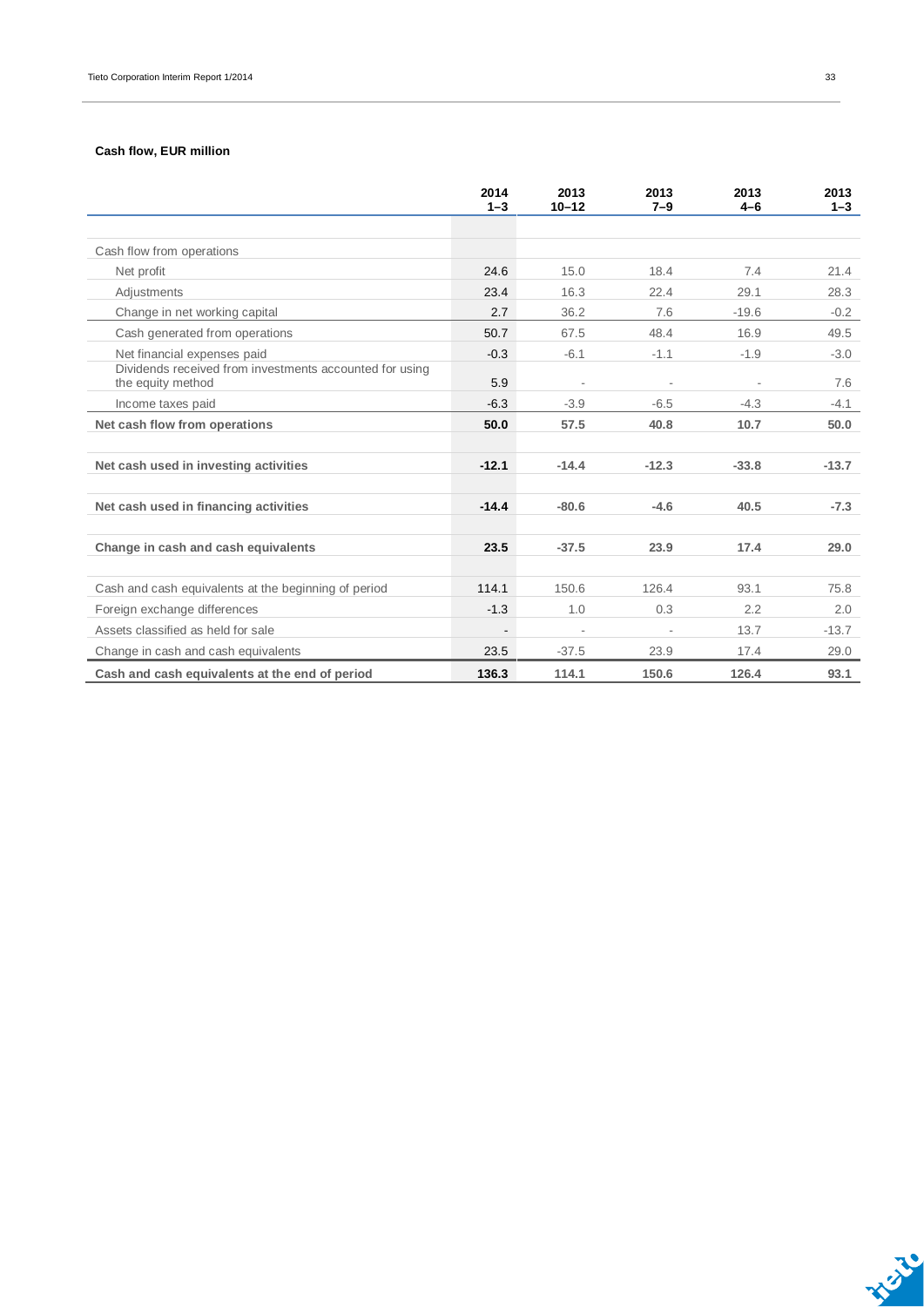# QUARTERLY FIGURES BY SEGMENTS

#### **Customer sales by service line, EUR million**

|                                     | 2014<br>$1 - 3$ | 2013<br>$10 - 12$ | 2013<br>7–9 | 2013<br>4-6 | 2013<br>$1 - 3$ |
|-------------------------------------|-----------------|-------------------|-------------|-------------|-----------------|
| <b>Managed Services</b>             | 127             | 129               | 117         | 125         | 120             |
| Consulting and System Integration   | 100             | 102               | 92          | 108         | 108             |
| <b>Industry Products</b>            | 100             | 111               | 91          | 105         | 109             |
| <b>Product Development Services</b> | 60              | 63                | 60          | 79          | 86              |
| Group total                         | 387             | 405               | 361         | 417         | 424             |

The comparison figures 2013 have changed from the figures published initially due to adoption of the new IFRS 11, 'Joint arrangements' as of 1 January 2014.

### **Customer sales by industry group, EUR million**

|                                     | 2014<br>1-3 | 2013<br>$10 - 12$ | 2013<br>7–9 | 2013<br>4-6 | 2013<br>1–3 |
|-------------------------------------|-------------|-------------------|-------------|-------------|-------------|
| <b>Financial Services</b>           | 83          | 89                | 77          | 84          | 80          |
| Manufacturing, Retail and Logistics | 79          | 81                | 70          | 78          | 76          |
| Public, Healthcare and Welfare      | 100         | 105               | 90          | 102         | 107         |
| Telecom, Media and Energy           | 65          | 68                | 63          | 74          | 74          |
| <b>Product Development Services</b> | 60          | 63                | 60          | 79          | 86          |
| Group total                         | 387         | 405               | 361         | 417         | 424         |

### **Operating profit (EBIT) by service line, EUR million**

|                                         | 2014<br>$1 - 3$ | 2013<br>$10 - 12$ | 2013<br>$7 - 9$ | 2013<br>$4 - 6$ | 2013<br>$1 - 3$ |
|-----------------------------------------|-----------------|-------------------|-----------------|-----------------|-----------------|
| <b>Managed Services</b>                 | 10.9            | 0.4               | 3.7             | 5.4             | 0.7             |
| Consulting and System Integration       | 11.1            | $-1.6$            | 4.0             | 2.8             | 3.8             |
| <b>Industry Products</b>                | 15.5            | 28.3              | 19.9            | 15.4            | 17.6            |
| <b>Product Development Services</b>     | 1.1             | $-1.3$            | 3.0             | $-2.6$          | 9.3             |
| Support Functions and Global Management | $-4.6$          | $-8.5$            | $-6.3$          | $-6.1$          | $-2.1$          |
| <b>Operating profit (EBIT)</b>          | 34.0            | 17.3              | 24.3            | 14.8            | 29.3            |

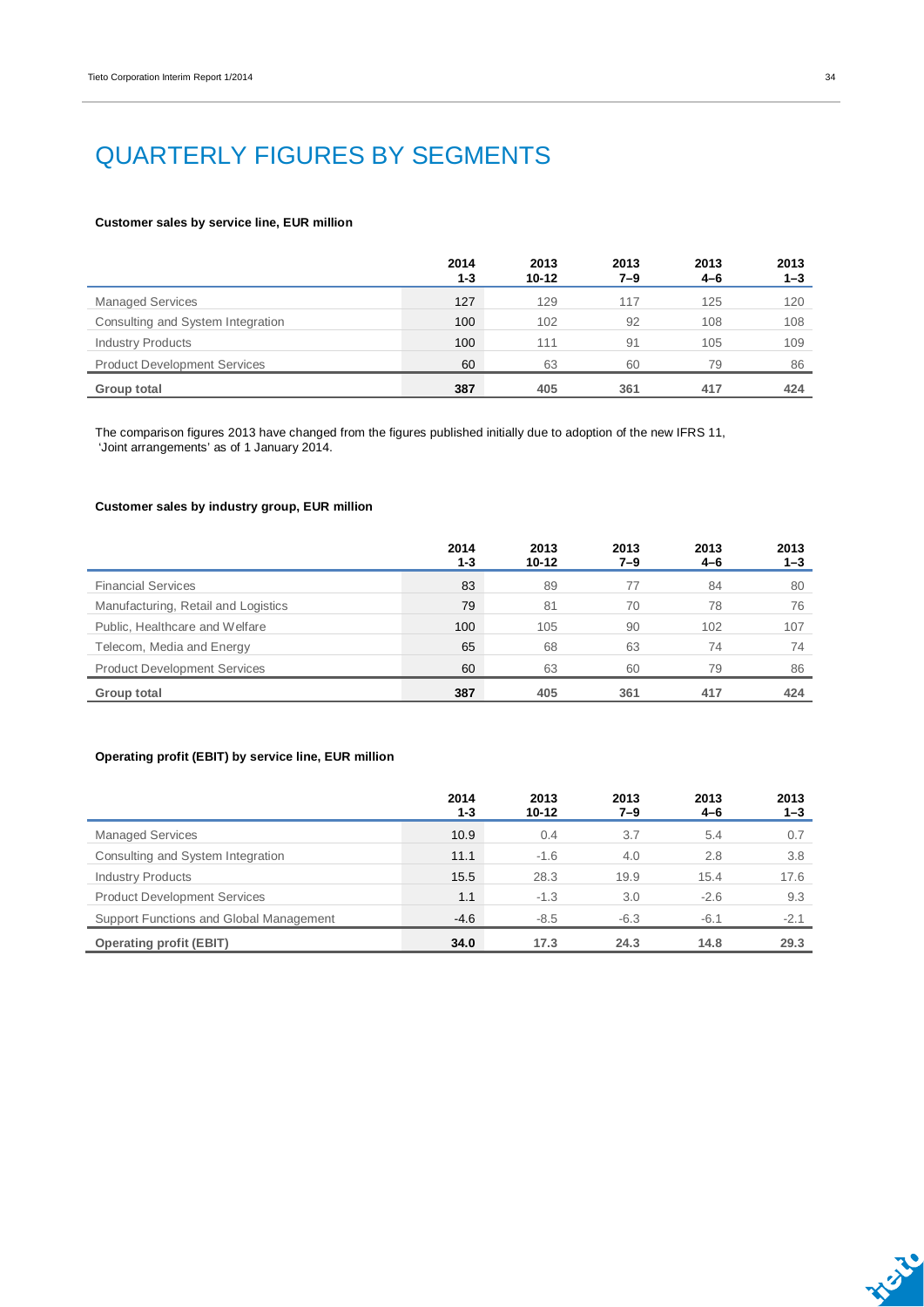### **Operating margin (EBIT) by service line, %**

|                                     | 2014<br>$1 - 3$ | 2013<br>$10 - 12$ | 2013<br>7–9 | 2013<br>4-6 | 2013<br>$1 - 3$ |
|-------------------------------------|-----------------|-------------------|-------------|-------------|-----------------|
| <b>Managed Services</b>             | 8.5             | 0.3               | 3.2         | 4.3         | 0.6             |
| Consulting and System Integration   | 11.1            | $-1.6$            | 4.3         | 2.6         | 3.5             |
| <b>Industry Products</b>            | 15.4            | 25.5              | 21.9        | 14.7        | 16.1            |
| <b>Product Development Services</b> | 1.9             | $-2.0$            | 5.0         | $-3.4$      | 10.8            |
| <b>Operating margin (EBIT)</b>      | 8.8             | 4.3               | 6.7         | 3.5         | 6.9             |

### **Operating profit (EBIT) excl. one-off items by service line, EUR million**

|                                         | 2014<br>1-3 | 2013<br>$10 - 12$ | 2013<br>7–9 | 2013<br>$4 - 6$ | 2013<br>$1 - 3$ |
|-----------------------------------------|-------------|-------------------|-------------|-----------------|-----------------|
| <b>Managed Services</b>                 | 10.7        | 9.0               | 6.0         | 5.7             | 0.3             |
| Consulting and System Integration       | 11.2        | 7.7               | 9.6         | 9.6             | 5.1             |
| <b>Industry Products</b>                | 15.4        | 28.5              | 20.1        | 16.6            | 17.6            |
| <b>Product Development Services</b>     | 1.6         | 2.7               | 4.8         | 2.0             | 10.0            |
| Support Functions and Global Management | $-4.4$      | $-5.8$            | $-3.0$      | $-3.3$          | $-2.0$          |
| <b>Operating profit (EBIT)</b>          | 34.5        | 42.0              | 37.5        | 30.6            | 31.0            |

### **Operating margin (EBIT) excl. one-off items by service line, %**

|                                     | 2014<br>$1 - 3$ | 2013<br>$10 - 12$ | 2013<br>7–9 | 2013<br>$4 - 6$ | 2013<br>$1 - 3$ |
|-------------------------------------|-----------------|-------------------|-------------|-----------------|-----------------|
| <b>Managed Services</b>             | 8.4             | 6.9               | 5.1         | 4.6             | 0.3             |
| Consulting and System Integration   | 11.2            | 7.6               | 10.4        | 8.9             | 4.7             |
| <b>Industry Products</b>            | 15.4            | 25.7              | 22.1        | 15.8            | 16.1            |
| <b>Product Development Services</b> | 2.6             | 4.2               | 7.9         | 2.6             | 11.6            |
| <b>Operating margin (EBIT)</b>      | 8.9             | 10.4              | 10.4        | 7.3             | 7.3             |

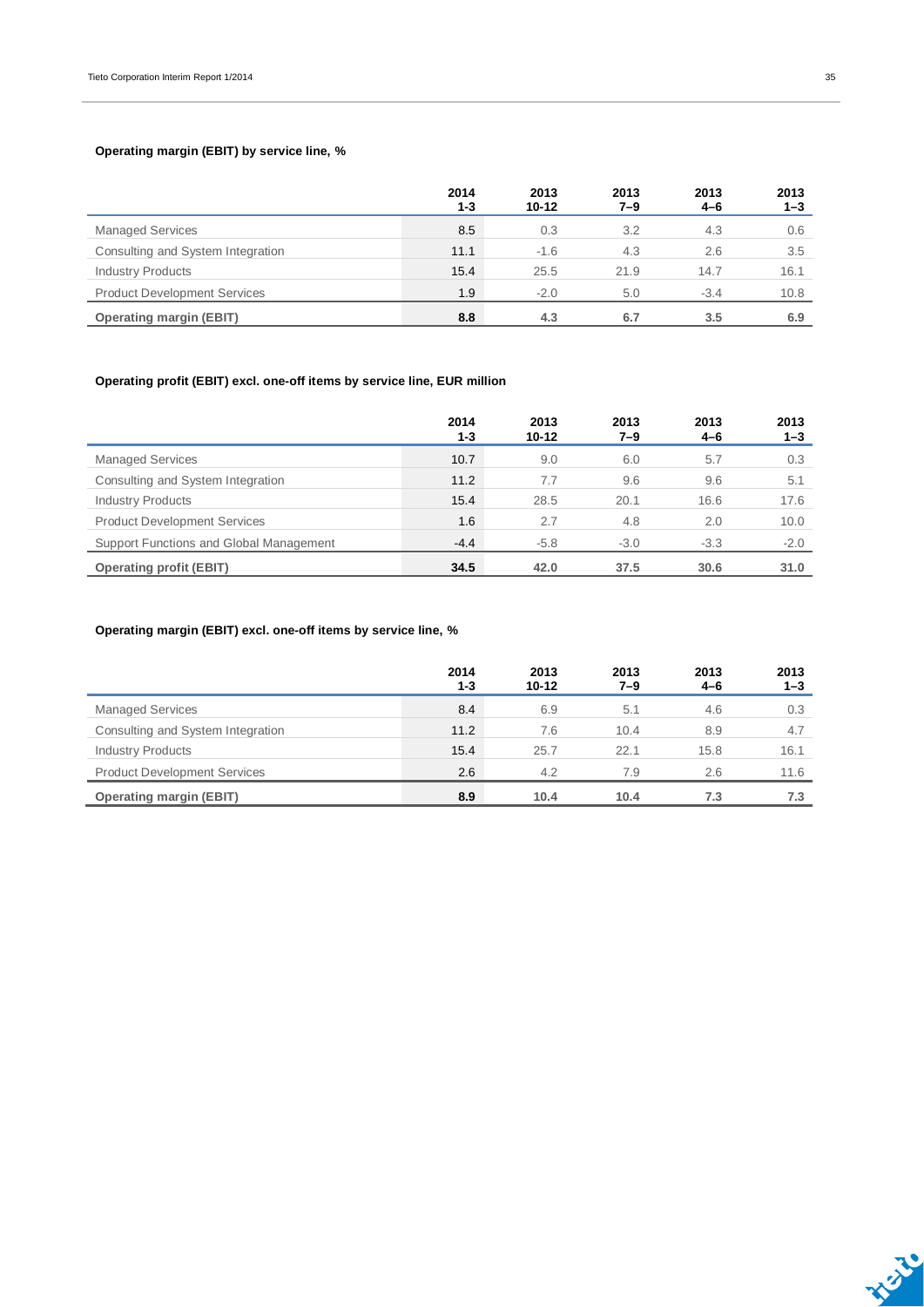## Major shareholders on 31 March 2014

|    |                                           | <b>Shares</b> | %     |
|----|-------------------------------------------|---------------|-------|
| 1  | Cevian Capital                            | 11 073 614    | 15.1  |
| 2  | Solidium Oy                               | 7 415 418     | 10.1  |
| 3  | Silchester International Investors LLP *) | 3 666 901     | 5.0   |
| 4  | Etera Mutual Pension Insurance Co.        | 2 491 000     | 3.4   |
| 5  | OP-Pohjola Group Central Cooperative      | 2 347 697     | 3.2   |
| 6  | Ilmarinen Mutual Pension Insurance Co.    | 1957871       | 2.7   |
| 7  | Swedbank Robur fonder                     | 1 573 449     | 2.2   |
| 8  | The State Pension fund                    | 823 000       | 1.1   |
| 9  | Varma Mutual Pension Insurance Co.        | 793 488       | 1.1   |
| 10 | Nordea funds                              | 688 547       | 0.9   |
|    |                                           | 32 830 985    | 44.9  |
|    | Nominee registered                        | 27 143 100    | 37.1  |
|    | <b>Others</b>                             | 13 169 382    | 18.0  |
|    |                                           |               |       |
|    | Total                                     | 73 143 467    | 100.0 |

Based on the ownership records of Euroclear Finland Oy and Euroclear Sweden AB.

\*) On 17 December 2013, Silchester International Investors LLP announced that its holding in Tieto Corporation was 3 666 901 shares, which represents 5.0% of the shares and voting rights.

### For further information, please contact:

Lasse Heinonen, CFO, tel. +358 2072 66329, +358 50 393 4950, lasse.heinonen (at) tieto.com Tanja Lounevirta, Head of Investor Relations, tel +358 2072 71725, +358 50 321 7510, tanja.lounevirta (at) tieto.com

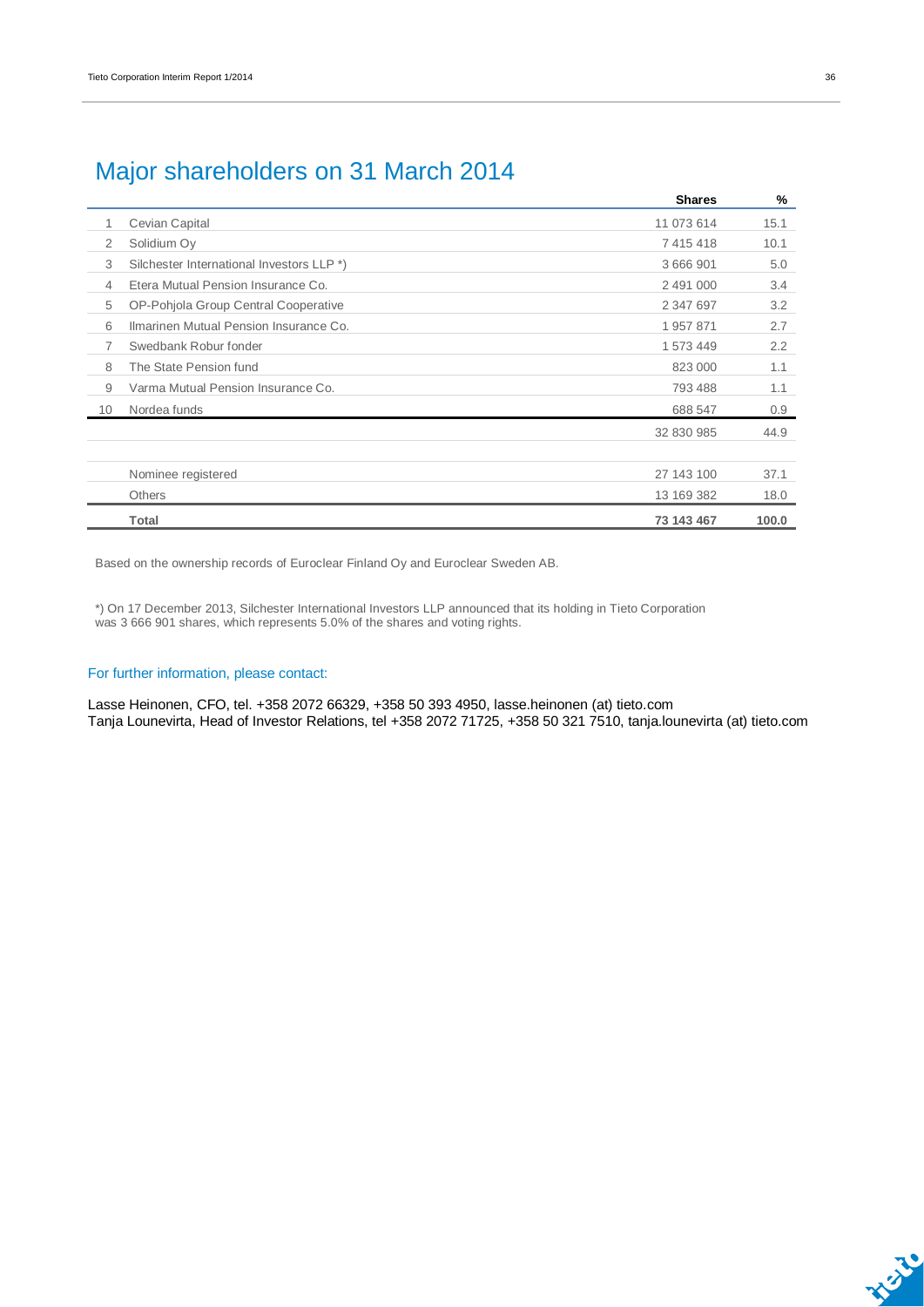**Press conference for analysts and media** will be held at Tieto's premises in Stockholm, address: Fjärde Bassängvägen 15, at 11.00 am EET (10.00 am CET, 9.00 am UK time). The results will be presented in English by Kimmo Alkio, President and CEO, and Lasse Heinonen, CFO.

The conference will be **[webcasted](http://webcast.tieto.com/QuarterlyReport/?q=250414)** and can be viewed live on [Tieto's website.](http://www.tieto.com/investors) The meeting participants can also join a telephone conference that will be held at the same time. The telephone conference details can be found below.

### **Telephone conference numbers:**

Finland: +358 (0)9 6937 9543 Sweden: +46 (0)8 5033 6539 UK: +44 (0)20 3427 1903 US: +1646 254 3364 Conference code: 1579669

To ensure that you are connected to the conference call, please dial in a few minutes before the start of the press and analyst conference. There will also be a possibility to present questions online. An on-demand video will be available after the conference.

Tieto publishes financial information in English, Finnish and Swedish. The full interim report with tables is available only in English and Finnish.

TIETO CORPORATION

DISTRIBUTION NASDAQ OMX Helsinki NASDAQ OMX Stockholm Principal Media

**Tieto** is the largest Nordic IT services company providing full life-cycle services for both the private and public sectors and product development services in the field of communications and embedded technologies. The company has global presence through its product development business and global delivery centres. Tieto is committed to developing enterprises and society through IT by realizing new opportunities in customers' business transformation. At Tieto, we believe in professional development and results.

Founded 1968, headquartered in Helsinki, Finland and with approximately 14 000 experts, the company operates in over 20 countries with net sales of approximately EUR 1.6 billion. Tieto's shares are listed on NASDAQ OMX in Helsinki and Stockholm. Please visit [www.tieto.com](http://www.tieto.com/) for more information.